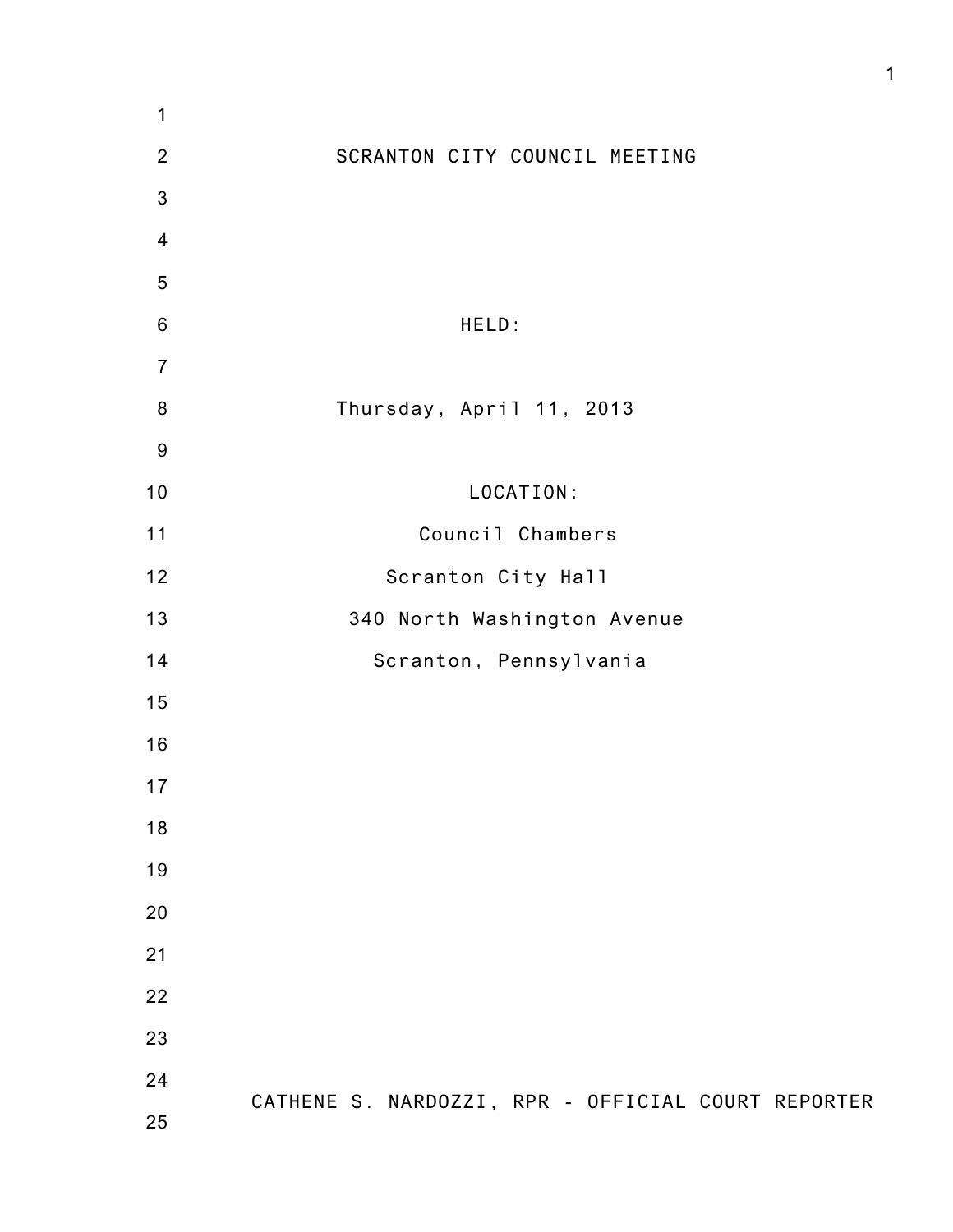| 1                        |                                                       |
|--------------------------|-------------------------------------------------------|
| $\overline{2}$           | CITY OF SCRANTON COUNCIL:                             |
| 3<br>$\overline{4}$      | JANET EVANS, PRESIDENT<br>FRANK JOYCE, VICE-PRESIDENT |
| 5<br>6<br>$\overline{7}$ | ROBERT MCGOFF<br>PAT ROGAN                            |
| 8                        | JOHN LOSCOMBE<br>(Not Present.)                       |
| 9                        | NANCY KRAKE, CITY CLERK                               |
|                          | 10 JAMIE MARCIANO, ASSISTANT CITY CLERK               |
|                          | 11 BOYD HUGHES, SOLICITOR                             |
| 12                       |                                                       |
| 13                       |                                                       |
| 14                       |                                                       |
| 15                       |                                                       |
| 16                       |                                                       |
| 17                       |                                                       |
| 18                       |                                                       |
| 19                       |                                                       |
| 20                       |                                                       |
| 21                       |                                                       |
| 22                       |                                                       |
| 23                       |                                                       |
| 24                       |                                                       |
| 25                       |                                                       |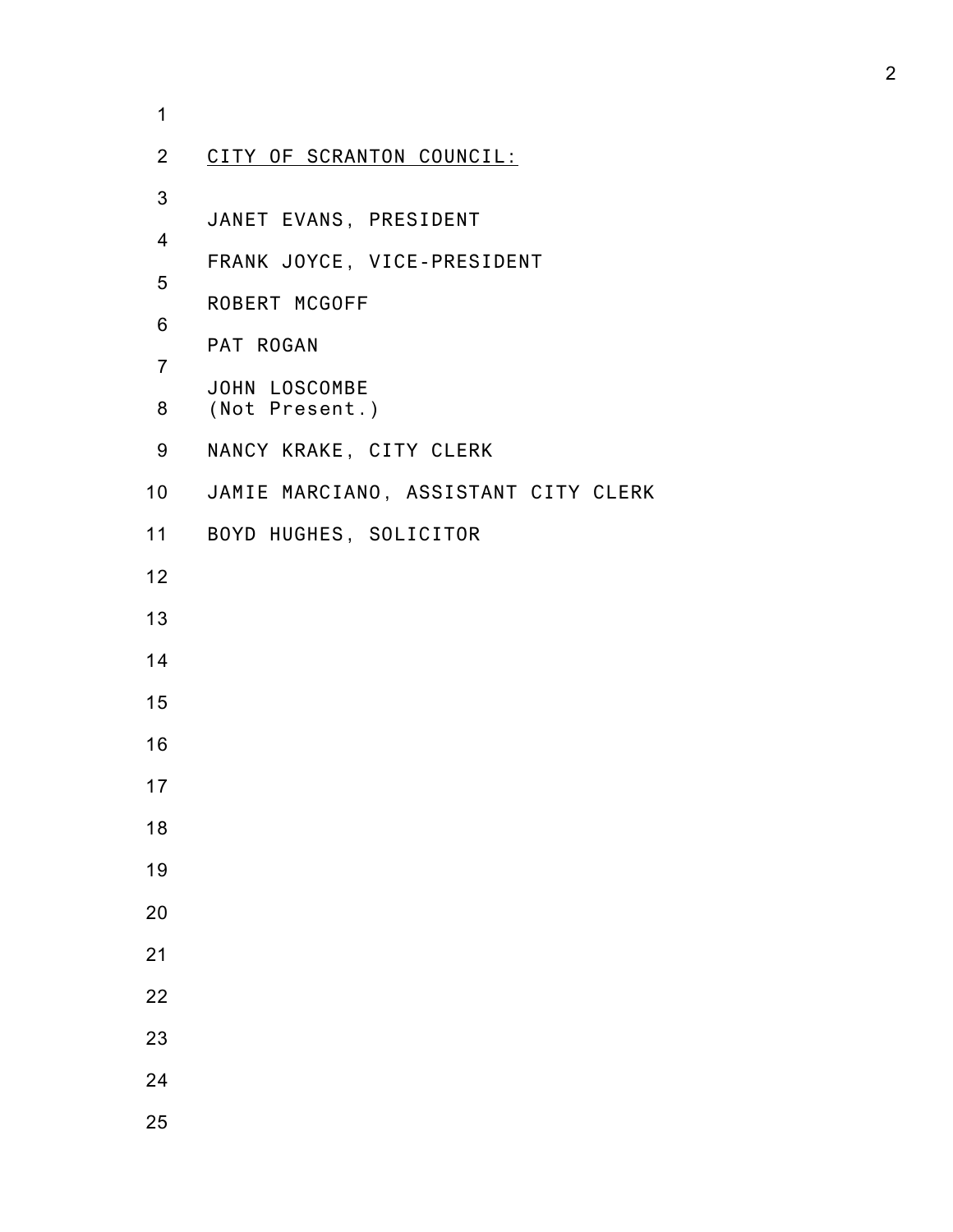| 1              | (Pledge of Allegiance recited and          |
|----------------|--------------------------------------------|
| $\overline{2}$ | moment of reflection observed.)            |
| $\mathbf{3}$   | MS. EVANS: Roll call, please.              |
| 4              | MS. MARCIANO: Mr. McGoff.                  |
| 5              | MR. MCGOFF: Here.                          |
| $6\,$          | MS. MARCIANO: Mr. Rogan.                   |
| $\overline{7}$ | MR. ROGAN: Here.                           |
| 8              | MS. MARCIANO: Mr. Loscombe. Mr.            |
| 9              | Joyce.                                     |
| 10             | MR. JOYCE: Here.                           |
| 11             | MS. MARCIANO: Mrs. Evans.                  |
| 12             | MS. EVANS: Here. Dispense with the         |
| 13             | reading of the minutes, please.            |
| 14             | MS. KRAKE: THIRD ORDER. 3-A.               |
| 15             | MINUTES OF THE REDEVELOPMENT AUTHORITY'S   |
| 16             | REGULAR MEETING HELD JANUARY 2ND, FEBRUARY |
| 17             | 6TH AND MARCH 6TH OF 2013.                 |
| 18             | MS. EVANS: Are there any comments?         |
| 19             | If not, received and filed.                |
| 20             | MS. KRAKE: 3-B. SINGLE TAX OFFICE          |
| 21             | CITY FUNDS DISTRIBUTED COMPARISON FOR      |
| 22             | $2012 - 2013$ .                            |
| 23             | MS. EVANS: Are there any comments?         |
| 24             | If not, received and filed.                |
| 25             | MS. KRAKE: 3-C. MINUTES OF THE             |
|                |                                            |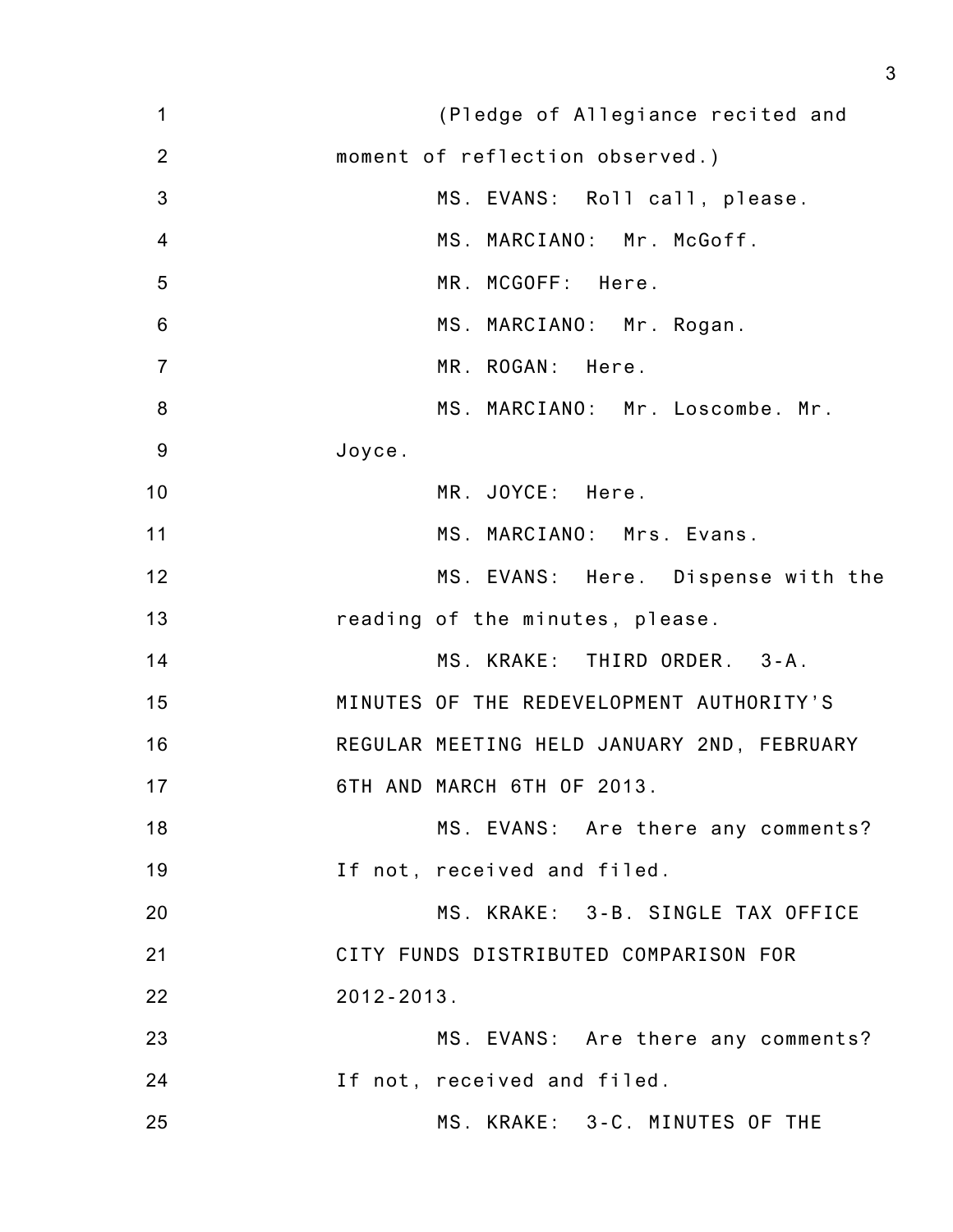| 1               | SCRANTON HOUSING AUTHORITY'S REGULAR MEETING |
|-----------------|----------------------------------------------|
| $\overline{2}$  | HELD MARCH 4, 2013.                          |
| 3               | MS. EVANS: Are there any comments?           |
| $\overline{4}$  | If not, received and filed.                  |
| 5               | Do we very any clerk's notes                 |
| $6\phantom{1}6$ | tonight, Mrs. Krake?                         |
| $\overline{7}$  | MS. KRAKE: No, Mrs. Evans.                   |
| 8               | MS. EVANS: Thank you. Do any                 |
| $9\,$           | council members have announcements at this   |
| 10              | time?                                        |
| 11              | MR. ROGAN: Yes, just to repeat from          |
| 12              | last week, South Scranton Home fair, which   |
| 13              | is open to all residents of Scranton, will   |
| 14              | be held on Monday, April 29, from 12 to 6,   |
| 15              | and if they have any questions they can      |
| 16              | contact our office as well, OECD will be     |
| 17              | having a booth regarding first-time          |
| 18              | homebuyer programs and different services    |
| 19              | that they offer.                             |
| 20              | And also, in observance of Earth             |
| 21              | Day, Lackawanna County Recycling Center will |
| 22              | hold a one-day event for electronic          |
| 23              | recycling. It's free of charge form 9 a.m.   |
| 24              | to 4 p.m. on April 20, and that's 3400       |
| 25              | Boulevard Avenue, and they could call        |
|                 |                                              |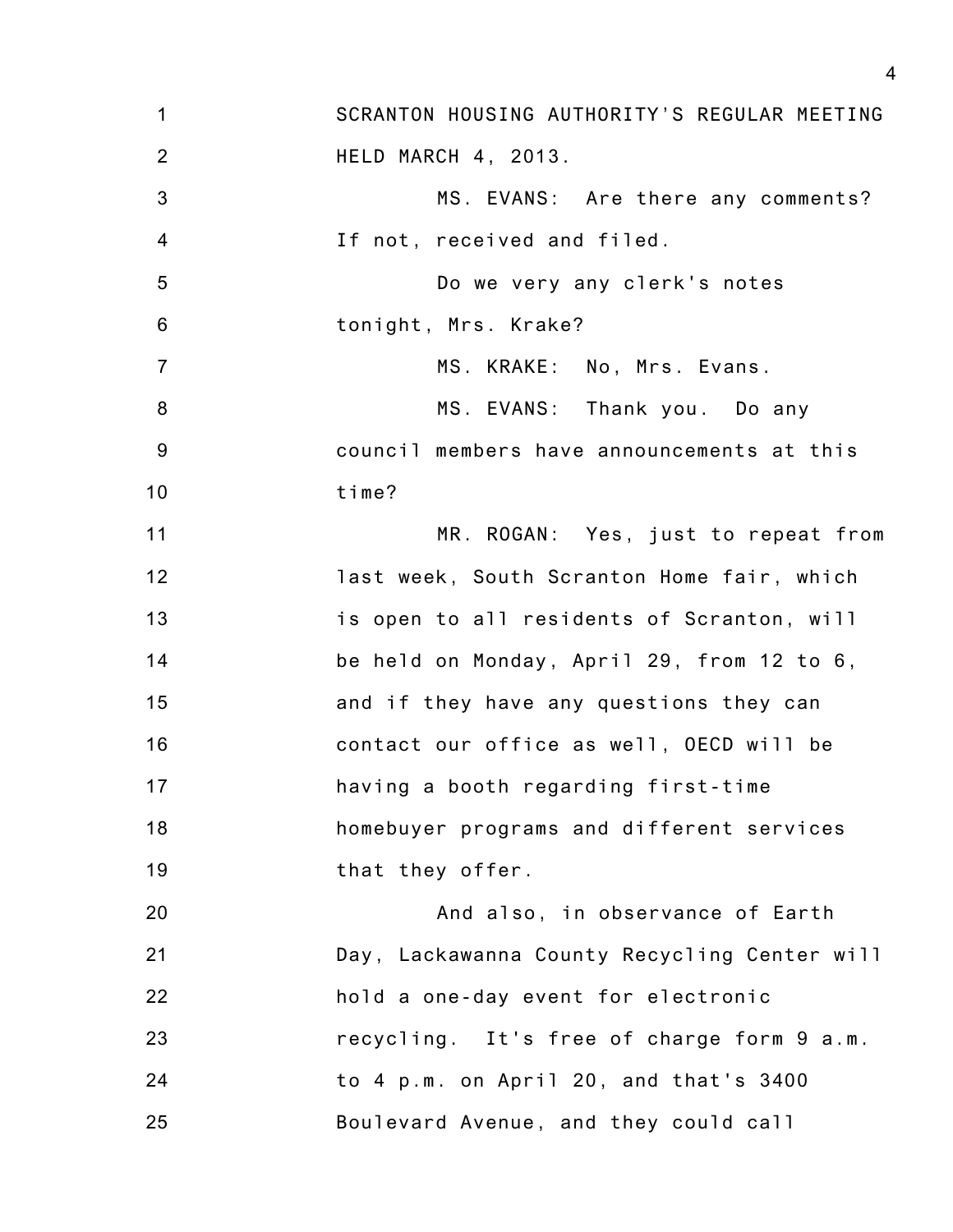| $\mathbf{1}$   | 963-6868 for details. Thank you.             |
|----------------|----------------------------------------------|
| $\overline{2}$ | MS. EVANS: Councilman Loscombe is            |
| $\mathfrak{B}$ | unable to attend tonight's meeting.          |
| $\overline{4}$ | Beatles, Burgers and brews, a                |
| $\overline{5}$ | fundraiser benefiting United Neighborhood    |
| $\,6$          | Centers of Northeastern Pennsylvania will be |
| $\overline{7}$ | held on Tuesday, April 23, from 5 to 8 p.m.  |
| $\bf 8$        | at Morgan's, 315 Greenridge Street in        |
| $9\,$          | Scranton. Tickets are \$20 and include music |
| 10             | by the Fab 3, burgers, vegiburgers and hot   |
| 11             | dogs as well as draft beer from 6 to 8 p.m.  |
| 12             | For more information or to purchase          |
| 13             | tickets, call 570-346-0759 or go to          |
| 14             | www.UNCNEPA.org.                             |
| 15             | The Fraternal Order of Eagles No.            |
| 16             | 314 in Scranton will conduct it's annual     |
| 17             | spring craft fair on April 20, 2013, from 10 |
| 18             | a.m. to 3 p.m. Expect to find all manner of  |
| 19             | handmade goods including items from the      |
| 20             | Pampered Chef, Avon and Nina Bella Candles   |
| 21             | among others. Food will be available for     |
| 22             | purchase. For further information call the   |
| 23             | club at 961-5495, and that's it.             |
| 24             | MS. KRAKE: FOURTH ORDER. CITIZENS'           |
| 25             | PARTICIPATION.                               |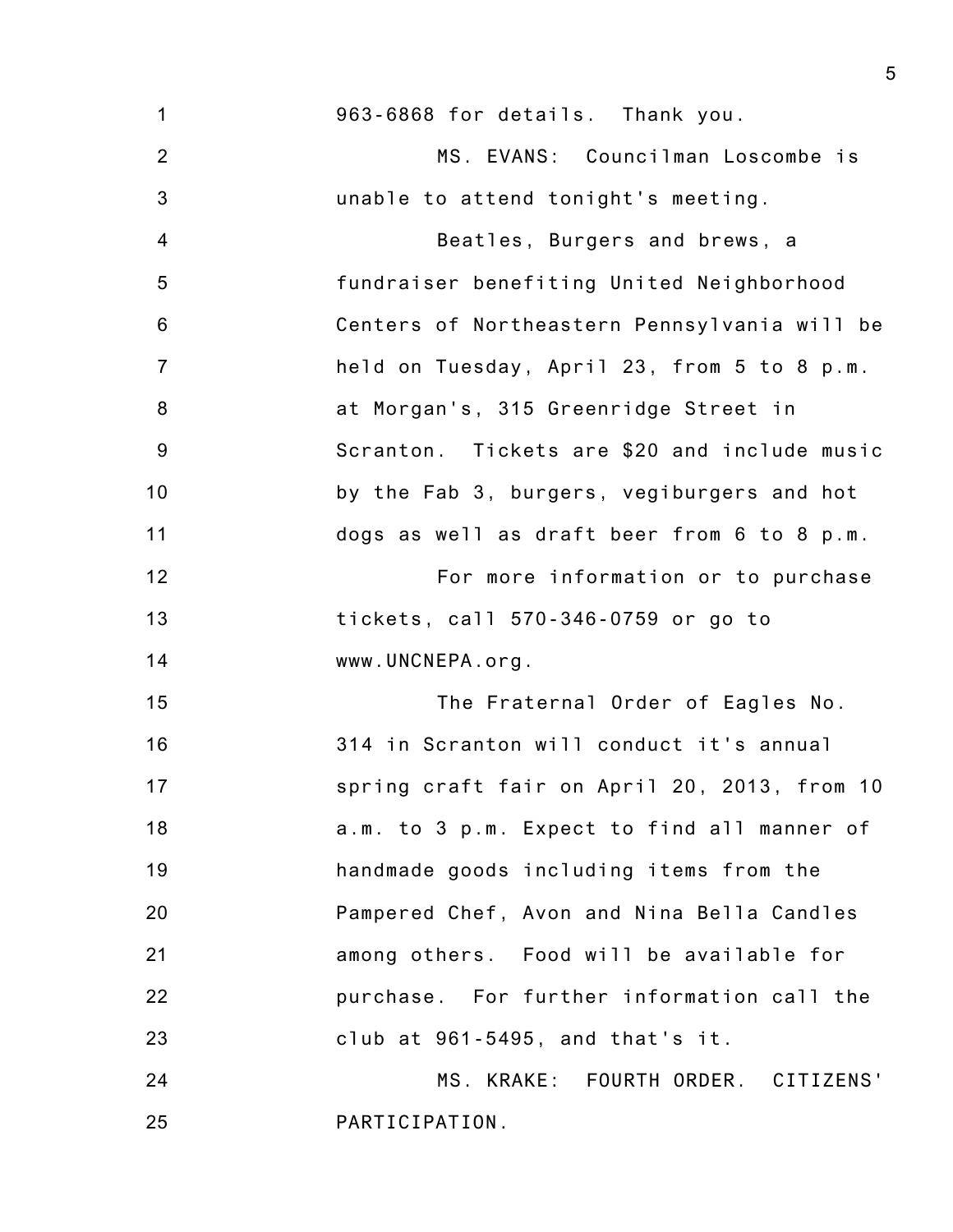| $\mathbf 1$    | MS. EVANS: Our first speaker this            |
|----------------|----------------------------------------------|
| $\overline{2}$ | evening is Giovanni Piccolino.               |
| 3              | Mr. Piccolino obviously isn't in attendance  |
| $\overline{4}$ | and so we'll go to our next speaker, Bill    |
| 5              | Jackowitz.                                   |
| 6              | MR. JACKOWITZ: Good evening,                 |
| $\overline{7}$ | Scranton City Council. Bill Jackowitz,       |
| 8              | South Scranton resident.                     |
| 9              | MS. EVANS: Good evening.                     |
| 10             | MR. JACKOWITZ: First of all, I               |
| 11             | would like to compliment Scranton City       |
| 12             | Council for bringing in the state            |
| 13             | representatives and the state senator last   |
| 14             | week, although, I believe it's a little bit  |
| 15             | too late, I have been advocating this for    |
| 16             | about ten years every year to have a meeting |
| 17             | and to have a caucus with these people, you  |
| 18             | know, and basically the only thing I have    |
| 19             | learned last week that everything is going   |
| 20             | is the Republican's fault. Republicans got   |
| 21             | blamed for everything. The last Republican   |
| 22             | that I can remember being elected in the     |
| 23             | City of Scranton was Brian Reap, and I       |
| 24             | believe that was about 12 years ago, so I    |
| 25             | don't know how we can blame the republicans  |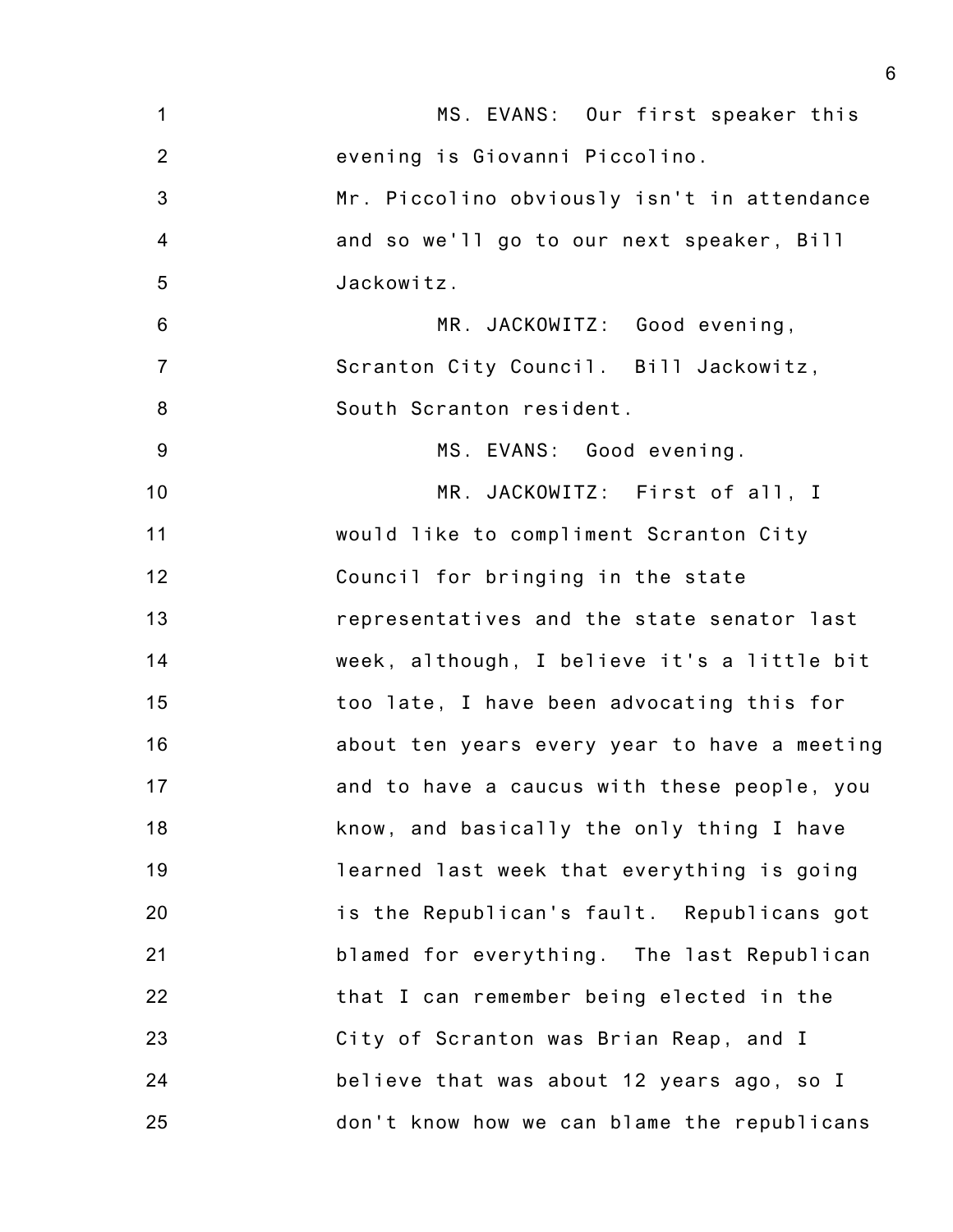for everything.

1

2 3 4 5 6 7 8 9 10 11 12 13 14 15 16 17 18 19 Everyone elected in this city, including the school board, the county commissioners, are all Democrats. The mayor is a Democrat, the city controller is a Democrat, all five council members are Democrats, the city has been distressed going on 22 years and the Democrats have been in control of this city. Prior to Governor Corbett being elected we had a Democratic governor, Governor Rendell. The head of the Senate and the Democratic party was inmate Mellow. He was the head of the Senate. All our representatives have been Democrats. Belardi, Gaynor Cawley and so on and so forth. Our city council were Democrats. We had Murphy city council, we had DiBileo city

20 21 22 23 24 25 council, we had Gatelli city council, we had McGoff city council, and now we have Evans city council. All Democrats, but yet last week the Republicans were blamed for everything. I don't understand it. It's a little bit too late. This should have been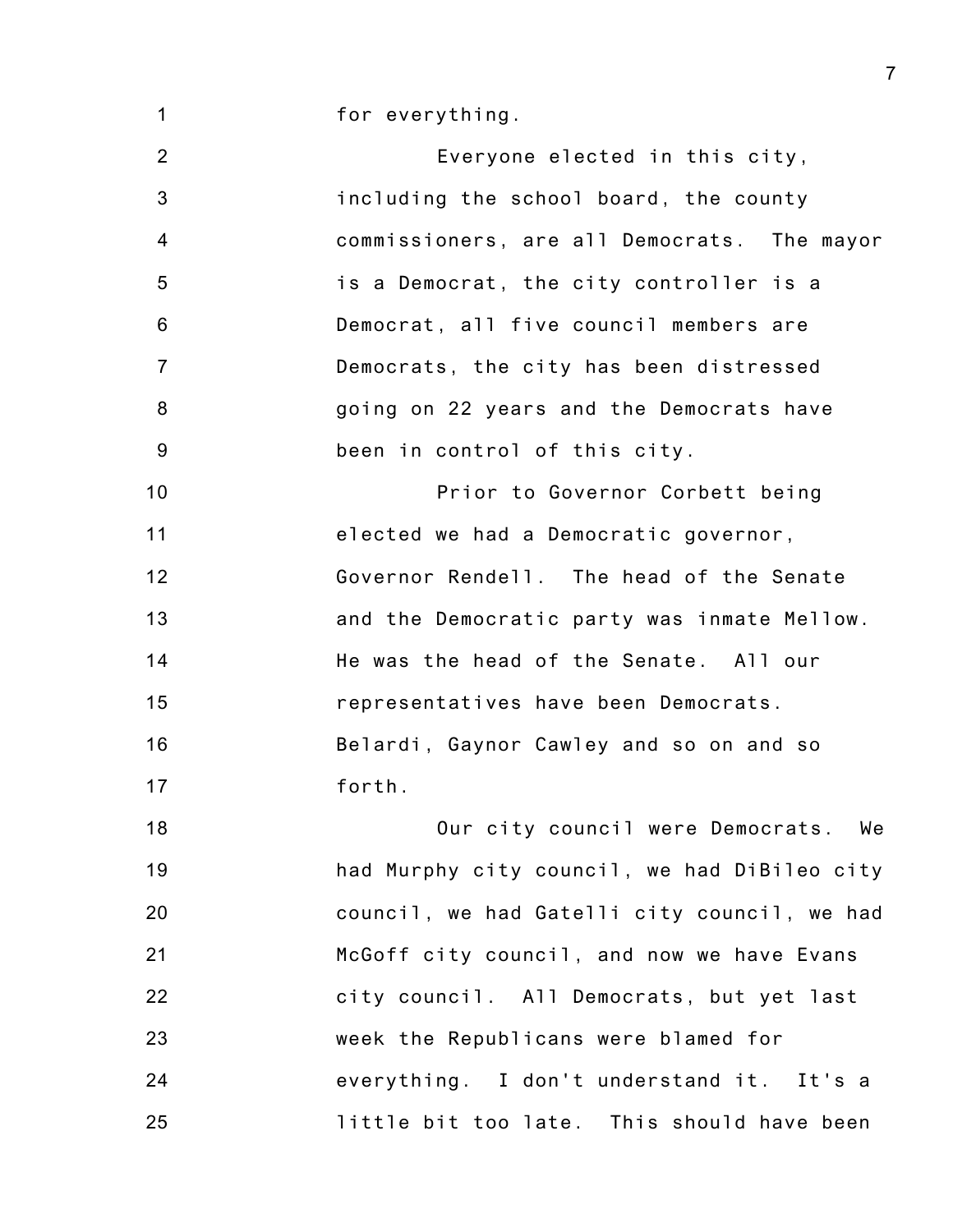1 2 3 4 15 years ago, ten years ago when you had the Democratic people there and we would no longer be distressed possibly, but we were ignored.

5 6 7 8 9 10 11 The Gatelli council ignored us, the McGoff council ignored us, the Murphy council ignored us, and so did the DiBileo council, and where are we at? We are going on 22 years of being distressed, but yet we are going to blame the Republicans for it. Unbelievable.

12 13 14 15 16 17 18 19 20 21 22 23 24 The sequestration, I know a lot about it, you know why? I deal with it every day. Every single day I deal with the sequestration, okay? That was proposed by President Obama. It was approved by a Democratic Senate and approved by a Republican Congress. It's what it's all about. It's not, you know, whose fault is it, it's the Democrats fault, the Republicans fault and the Independents fault, okay? This blame game has got to stop. Everybody is blaming everybody, nobody accepts responsibility.

The bottom line is the city going on

25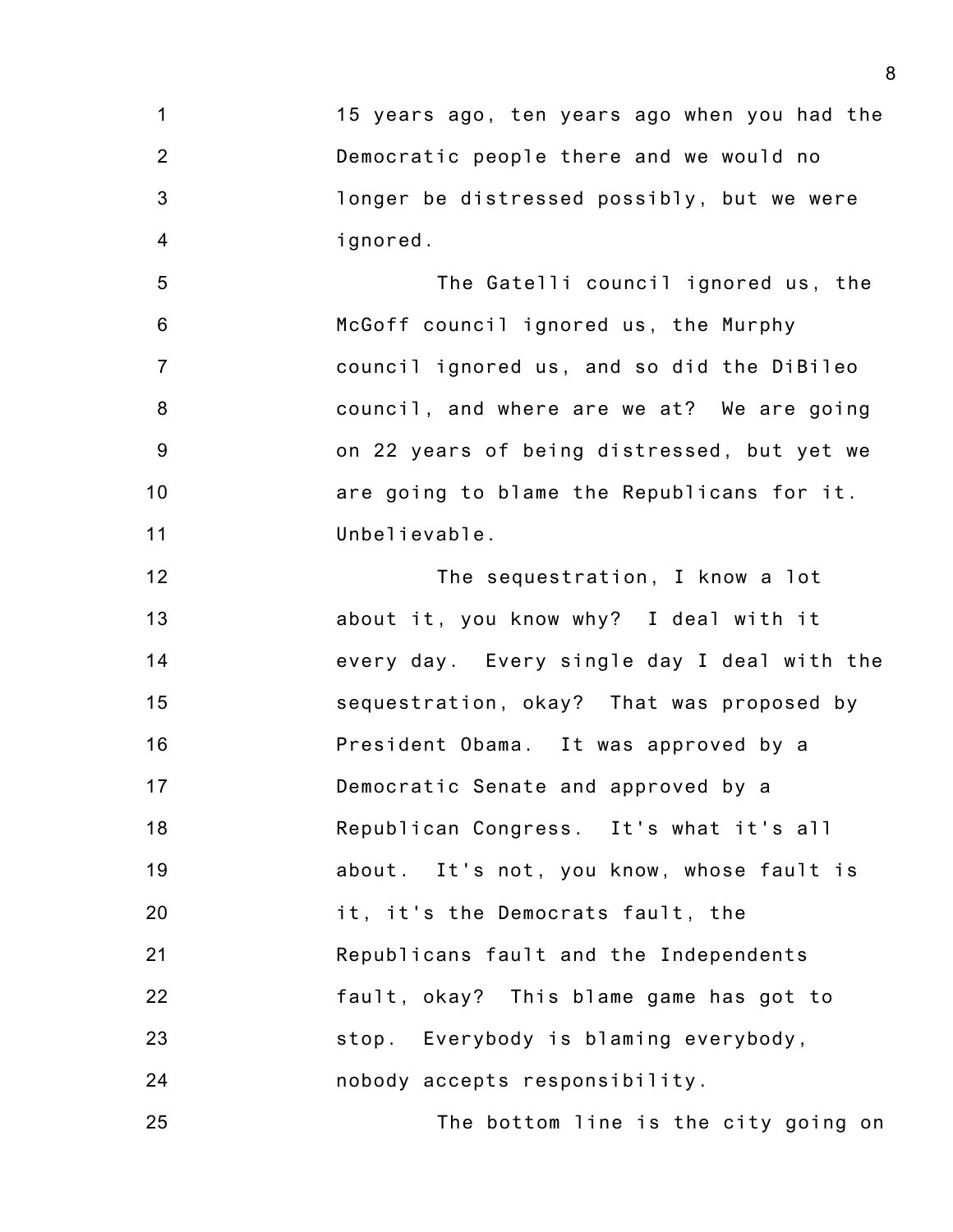| 1                | 22 years of being distressed. We have a \$17 |
|------------------|----------------------------------------------|
| $\overline{2}$   | million bill that's going to be due to pay   |
| 3                | the police and firefighters. Do we have the  |
| $\overline{4}$   | money available to pay that? I'm asking,     |
| 5                | yes or no?                                   |
| 6                | MR. JOYCE: Not at the present time,          |
| $\overline{7}$   | we would have to borrow it.                  |
| $\boldsymbol{8}$ | MR. JACKOWITZ: When is it due?               |
| 9                | MR. JOYCE: It's due at the end of            |
| 10               | June.                                        |
| 11               | MR. JACKOWITZ: What happens if the           |
| 12               | borrowing isn't approved? Have we got        |
| 13               | anybody to approve and going to say they are |
| 14               | going to give us money?                      |
| 15               | MR. JOYCE: We have had meetings              |
| 16               | $with -$                                     |
| 17               | MR. JACKOWITZ: I'm not asking a              |
| 18               | meeting, I'm saying do you have anything     |
| 19               | that says the people are going to give us    |
| 20               | the money? June 30 is not too far away.      |
| 21               | MR. JOYCE: There is nothing set in           |
| 22               | stone.                                       |
| 23               | MR. JACKOWITZ: Okay, so what                 |
| 24               | happens then, that's my question. What's     |
| 25               | the backup plan? If we don't get the money   |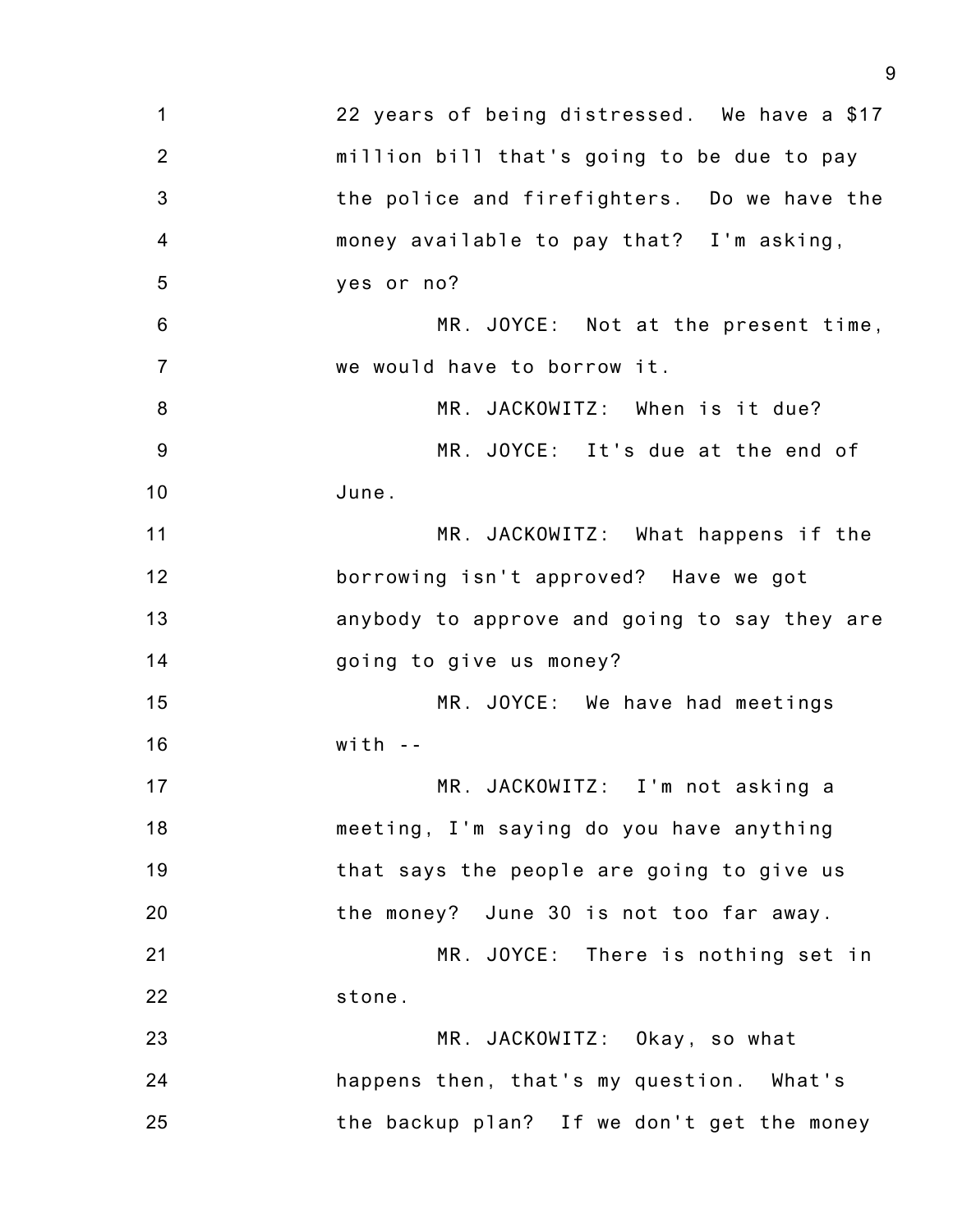1 2 3 4 5 6 7 8 9 10 11 12 13 14 15 16 17 18 19 20 21 22 23 24 25 what's the backup plan? MR. JOYCE: We would accrue interest on what we owe until we did. MR. JACKOWITZ: Okay, what are we going to do about the 5.5 million for the retirees and the health care plan? What are we going to do about that? That's due, too, I believe, on the 30th of June. What are we going to do about that? MR. JOYCE: That's not due on the 30th of June, let me get my cash flow sheet, the majority of the pension payments are due in October. MR. JACKOWITZ: Okay. What are we going to do about that? Do we have approval on that? Is the money coming? Is the mayor and the administration working on this? Is the business administrator working on this? MR. JOYCE: They are working on it and they are discussing it with potential -- MR. JACKOWITZ: What's the results? What right now what is the answer, what are the results? You don't have to -- MR. JOYCE: We don't have it set in stone as of right now.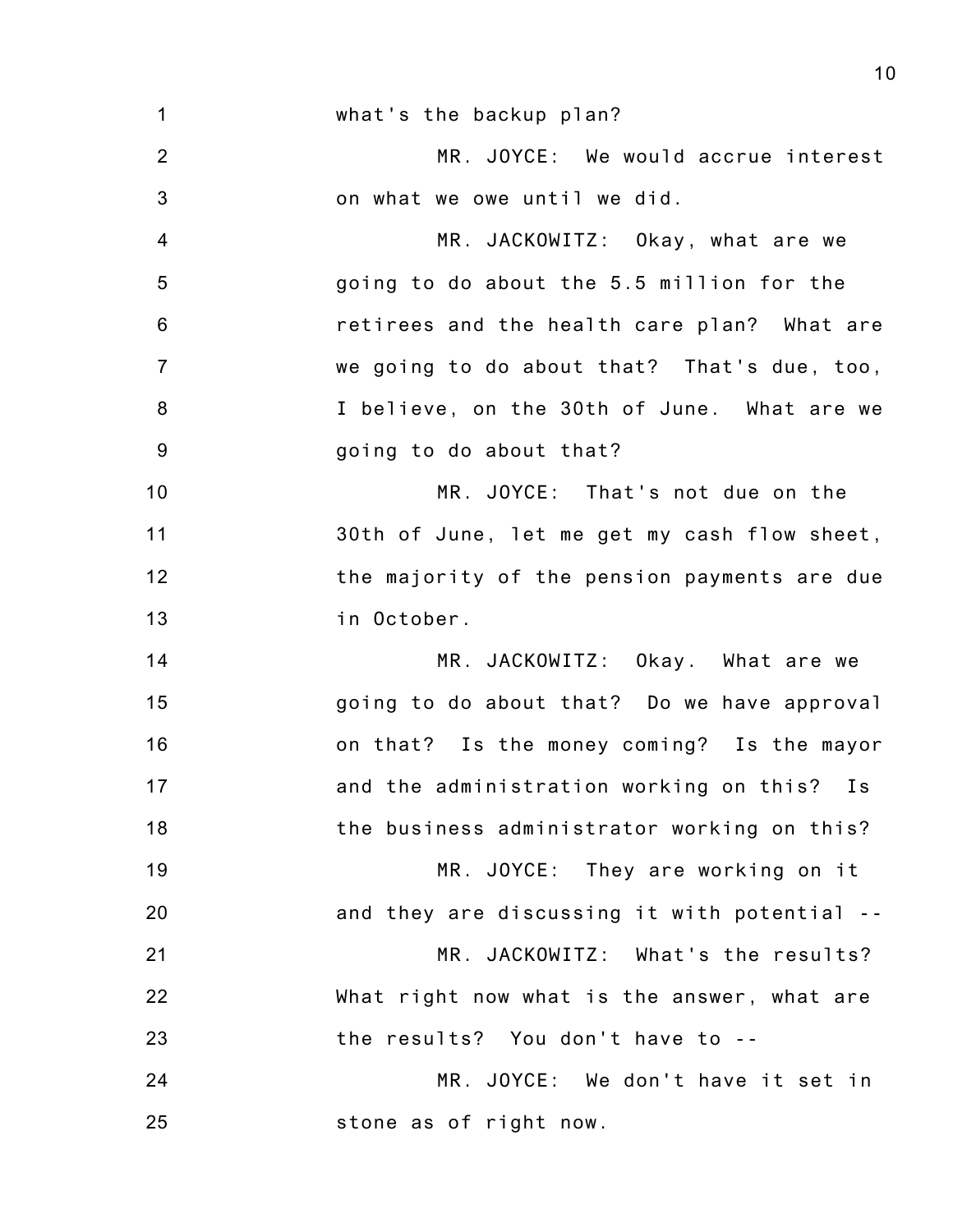| $\mathbf 1$     | MR. JACKOWITZ: So, in other words,           |
|-----------------|----------------------------------------------|
| $\overline{2}$  | we don't have it.                            |
| 3               | MR. JOYCE: As of right now.                  |
| $\overline{4}$  | MR. JACKOWITZ: I think the                   |
| 5               | taxpayers need to know that. I think they    |
| $6\phantom{1}6$ | need to know that and they need to be        |
| $\overline{7}$  | advised at least every month on whether or   |
| 8               | not we have the money or not because the     |
| 9               | taxpayers are the ones that have to pay the  |
| 10              | bill, and I understand you guys are          |
| 11              | taxpayers, too, so you should be just as     |
| 12              | worried about it and concerned about it as I |
| 13              | am and the other citizens are.               |
| 14              | The fire in the 500 block of                 |
| 15              | Lackawanna Avenue, that's what happens when  |
| 16              | you got vacant buildings. We have \$30       |
| 17              | million worth of vacant buildings sitting on |
| 18              | the 500 block of Lackawanna Avenue, and I    |
| 19              | understand that building that was on fire    |
| 20              | was not part of the Renaissance problems, I  |
| 21              | understand that.                             |
| 22              | MS. EVANS: Thank you.                        |
| 23              | MR. JACKOWITZ: But we still have             |
| 24              | vacant buildings sitting there that were     |
| 25              | approved by Scranton City Council and the    |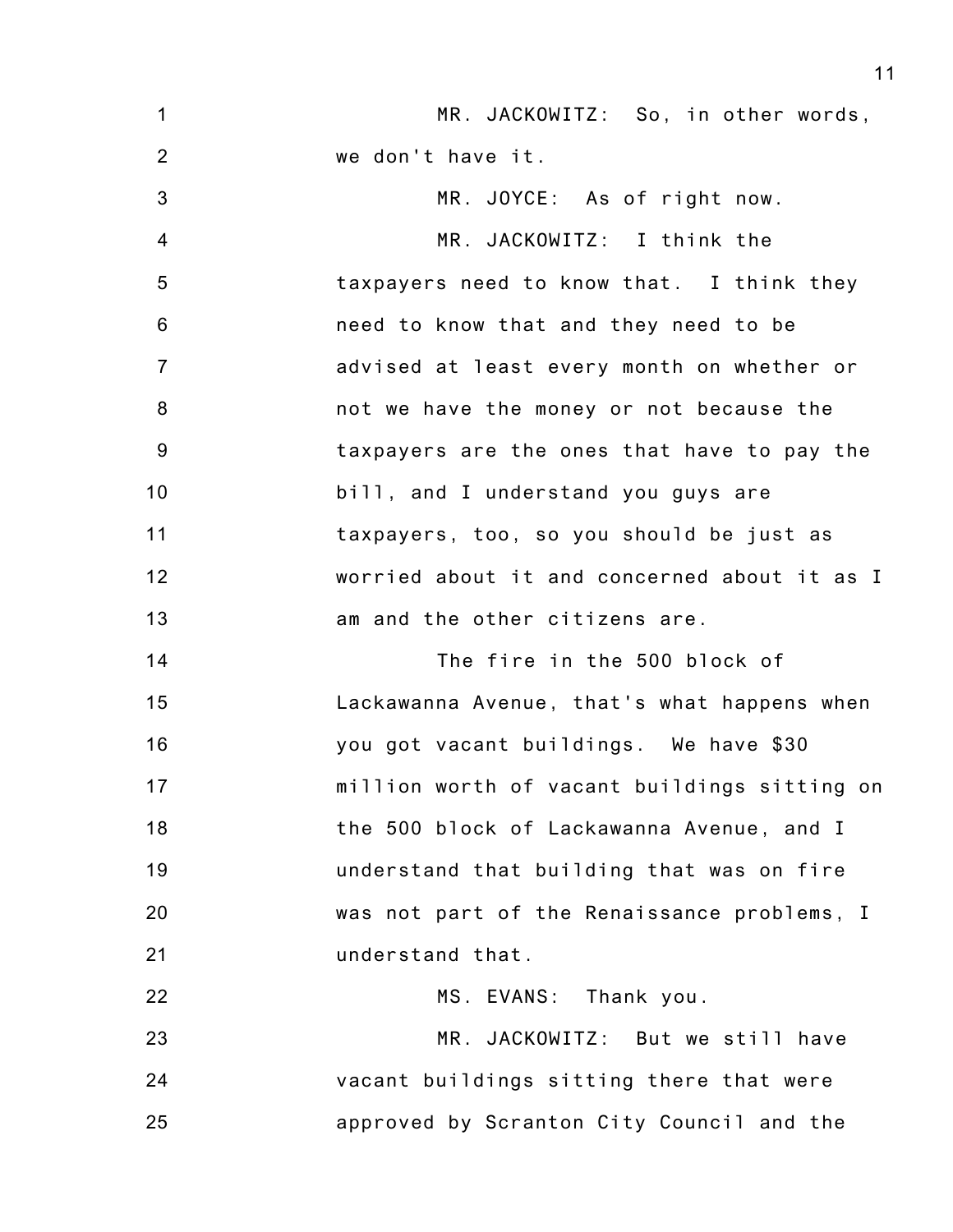| $\mathbf{1}$   | mayor. When are we going to get those        |
|----------------|----------------------------------------------|
| $\overline{2}$ | buildings filled so we don't have any more   |
| 3              | fires on vacant buildings sitting on the 500 |
| $\overline{4}$ | block of Lackawanna Avenue.                  |
| 5              | MS. EVANS: Thank you.                        |
| $\,6$          | MR. JACKOWITZ: You're welcome.               |
| $\overline{7}$ | MS. EVANS: Sal Zumo. Les Spindler.           |
| $\bf 8$        | MR. SPINDLER: Good evening,                  |
| $9\,$          | Council. Les Spindler, city resident, and    |
| 10             | homeowner and taxpayer.                      |
| 11             | MS. EVANS: Good evening.                     |
| 12             | MR. SPINDLER: First of all, my               |
| 13             | thoughts and prayers go out to the Barrasse  |
| 14             | family. I know Mike very well, I don't know  |
| 15             | his wife that well. I know Cody when he was  |
| 16             | a little boy. He and my daughter played      |
| 17             | soccer together. I helped coach him in East  |
| 18             | Scranton in the soccer legal. He was a       |
| 19             | wonderful kid and he is going to be missed.  |
| 20             | May he rest in peace.                        |
| 21             | Moving on, I was walking through             |
| 22             | town the other day and noticed the traffic   |
| 23             | lights and the Walk/Don't Walk signs at the  |
| 24             | corner of Washington and Linden just on the  |
| 25             | end of the block here they are not           |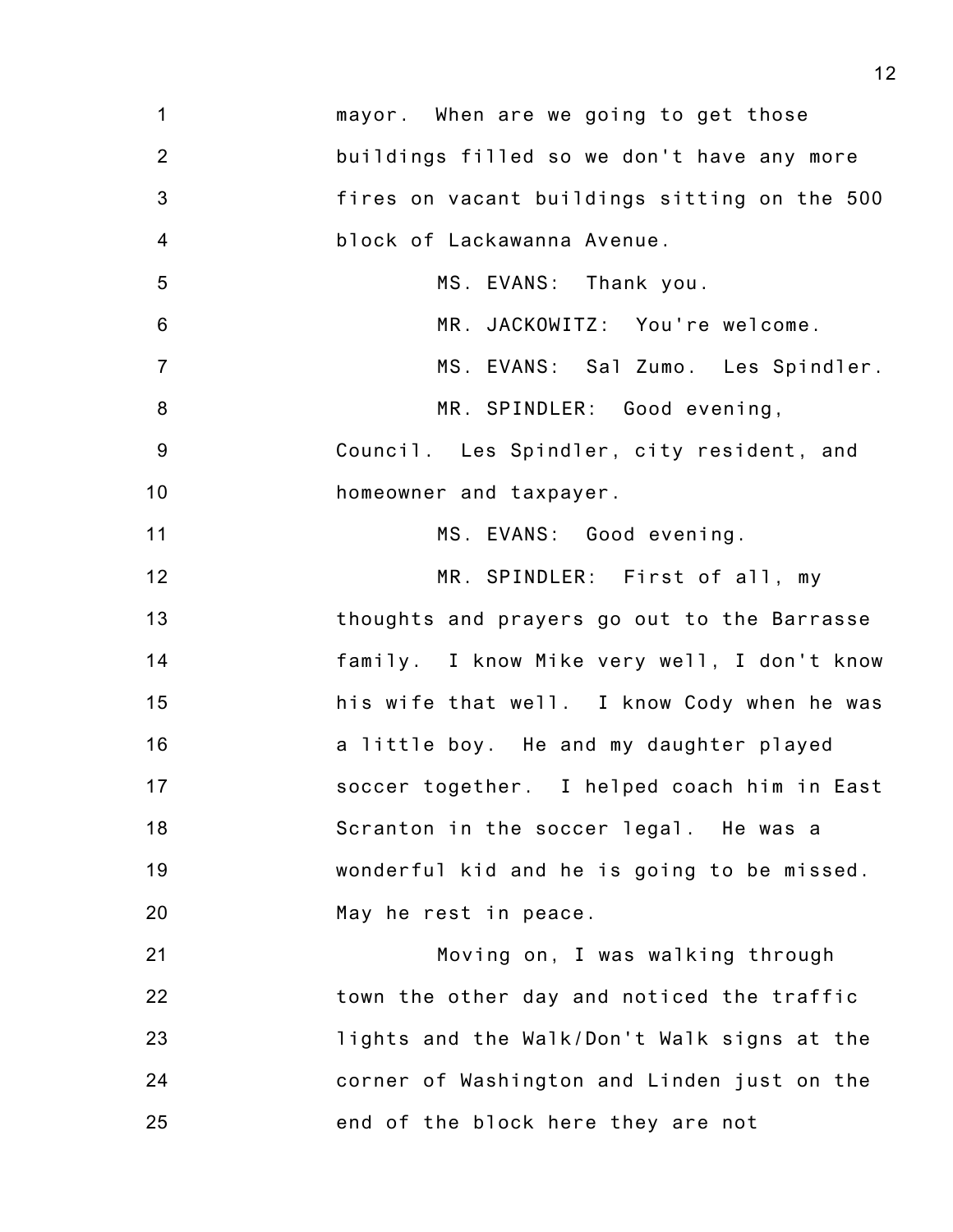1 2 3 4 5 6 7 8 9 10 11 12 13 14 15 16 17 18 19 20 21 22 23 24 25 synchronized. I was trying to cross Washington Avenue, had the red light, and it still said, "Don't Walk." I should have been able to walk, and I have that in writing. I'll give it to Ms. Marciano. And I did notice one or two others, I forgot what they were. If I see them again I'll write them down. MS. EVANS: Thank you. MR. SPINDLER: I couldn't believe it when I read something in the paper, the state is spending \$500,000 to renovate Nay Aug Park. Haven't we put enough money into Nay Aug Park? It's well over \$1 million the mayor spent up there almost as soon as he took office. That money could be used to - could be put to much better use. For one example our streets. Our streets are in deplorable condition. Might be the worst I've ever seen and they are going to put \$500,000 into Nay Aug Park. This is just totally outrageous. I don't know if this is a grant and it can only be used for that or  $-$ MS. EVANS: Well, actually, I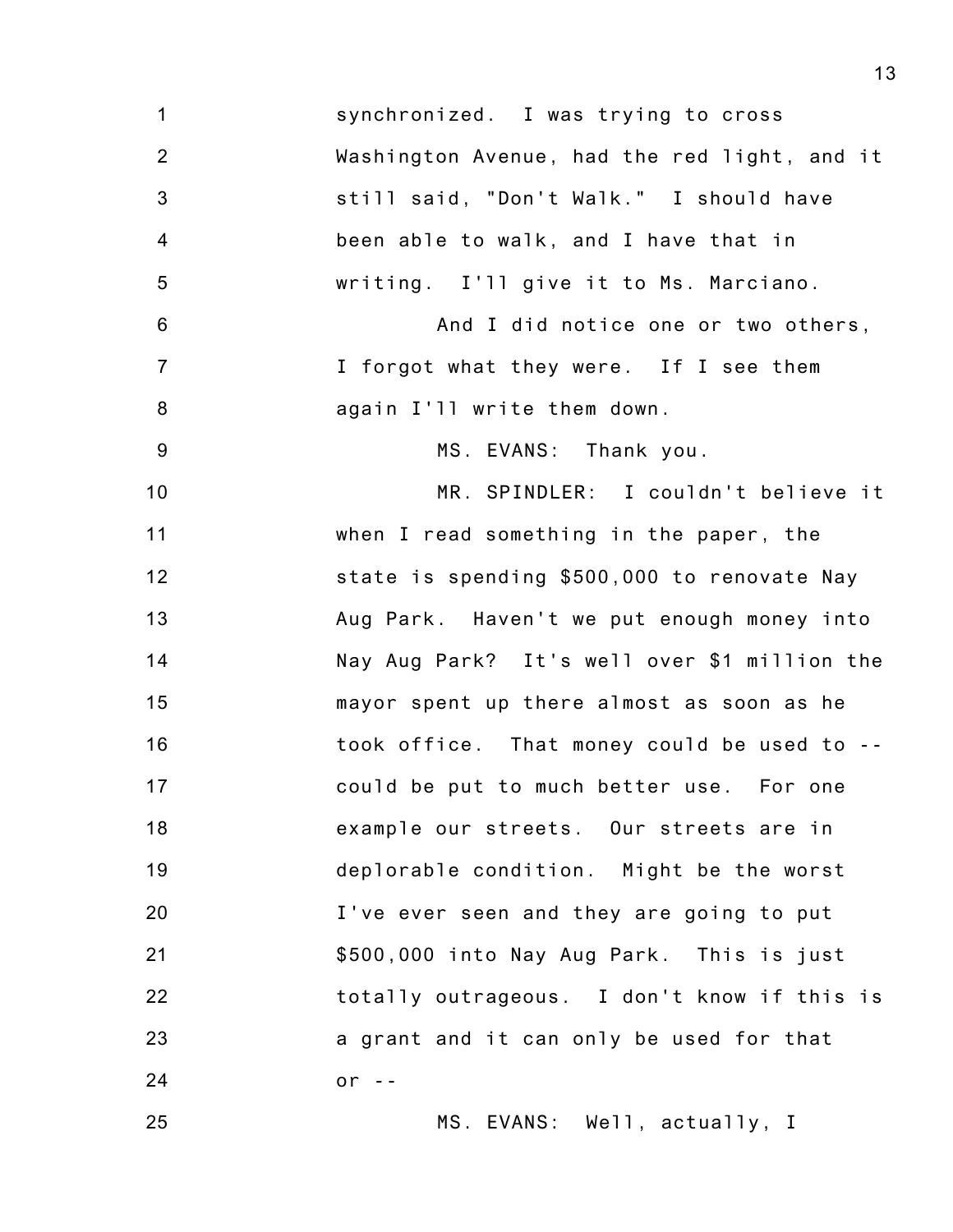1 2 3 4 5 6 7 8 9 10 11 12 13 14 15 16 17 18 19 20 21 22 23 24 25 believe it was the Scranton Recreation Authority who applied for it so it never came before Scranton City Council and my understanding would be that, yes, it likely can be used only for that purpose, and in addition no matching funds are required from the city. MR. SPINDLER: Well, I just think that's a waste of money, there are many more important items that be fixed in city and the streets they are just a mess. That's all I have for tonight. Thank you for your time. MS. EVANS: Thank you. Is there anyone else who cares to address council? MR. SBARAGLIA: Andy Sbaraglia, citizen of Scranton. Fellow Scrantonians, I read in here, let's start with your "B" here, I guess it's 5-B, you are telling me we are not going to pay Keystone Landfill this year and next year we are going to be making double payments? MR. JOYCE: That is accurate, yes. MR. SBARAGLIA: That's accurate. Two of you people will probably not be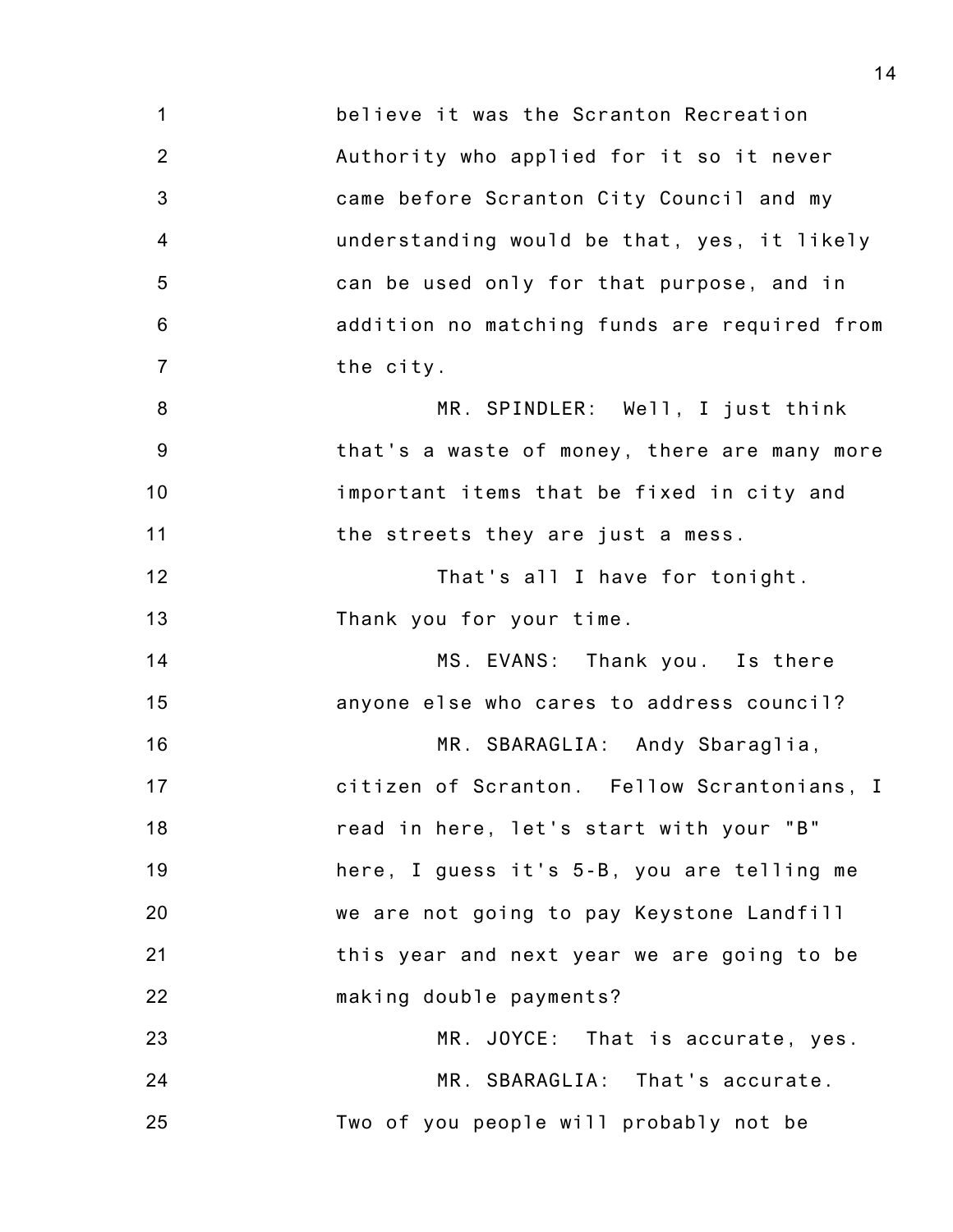1 2 3 4 5 6 sitting on this council when this happens, I wish maybe the other three that is going to be sitting there looks at it very, very closely. You can't just keep passing debt off, it just don't work and it never will work.

7 8 9 10 11 12 13 14 15 16 17 18 19 20 21 22 23 24 Now, I might as well talk about South Side Complex. I brought it up last week and it always comes back to bite you. It's like a mad dog always to come around and bite you again if you let them bite you once. To people of Scranton let them really see some of the background, I wish Mr. Phillips was here because he used to use that field a lot more with his baseball team, but our dear mayor for some reason or another got into cahoots with the University of Scranton and tapped him on the back and said, "Hey, how about giving us the South Side Complex there. I mean, forget about the City of Scranton, what do we care about them people. We are the City of Scranton. The University of Scranton, we are the city."

So a deal was worked out and the

25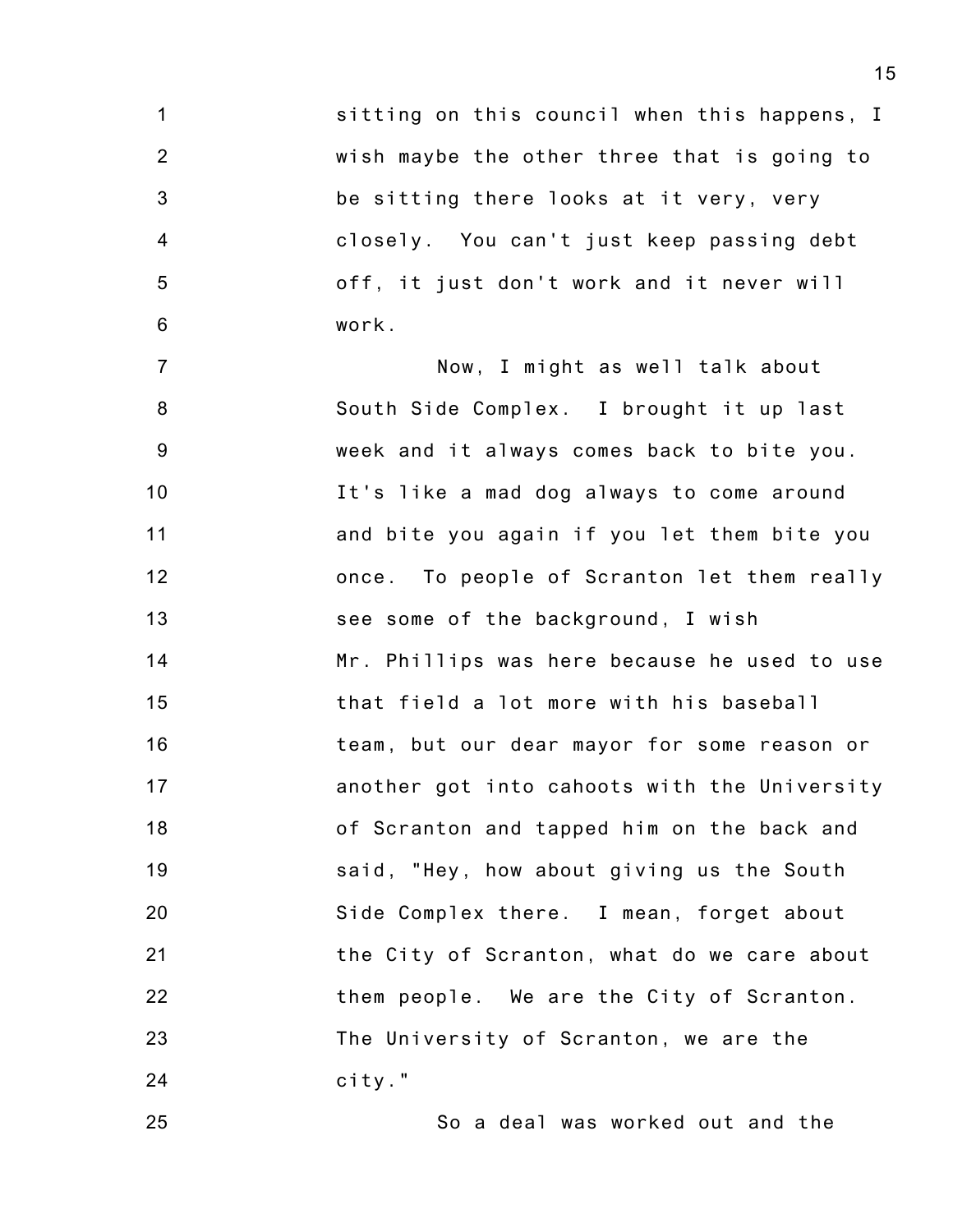1 2 3 4 5 6 7 8 9 10 11 12 13 mayor hired, like you said last week, a firm to go and lobby all of the legislature. That money that was put in that-- that was put with the flood money way back when and actually probably would be a flood plain again if that dike ever broke, but anyway, he went, he took the money that they gave him, I think it was like a million something, a million 200 thousand or something like that, I don't have the exact figures in my head, but he said, "I'm going to build you a field. Lights and all of this."

14 15 16 17 18 19 20 Did you ever see that field? It's in the field of dreams in his head is where we got our field. Now the gall of this University going to the county and said, "Hey, we are good friends with you, how about you give us \$8 million so we can fix up the complex that the mayor said was bad?"

21 22 23 24 25 This is how it works. It's just galls me that we are going to spend money that they are well able to spend and then cut off all of these relief programs. Does that make sense? This is one reason why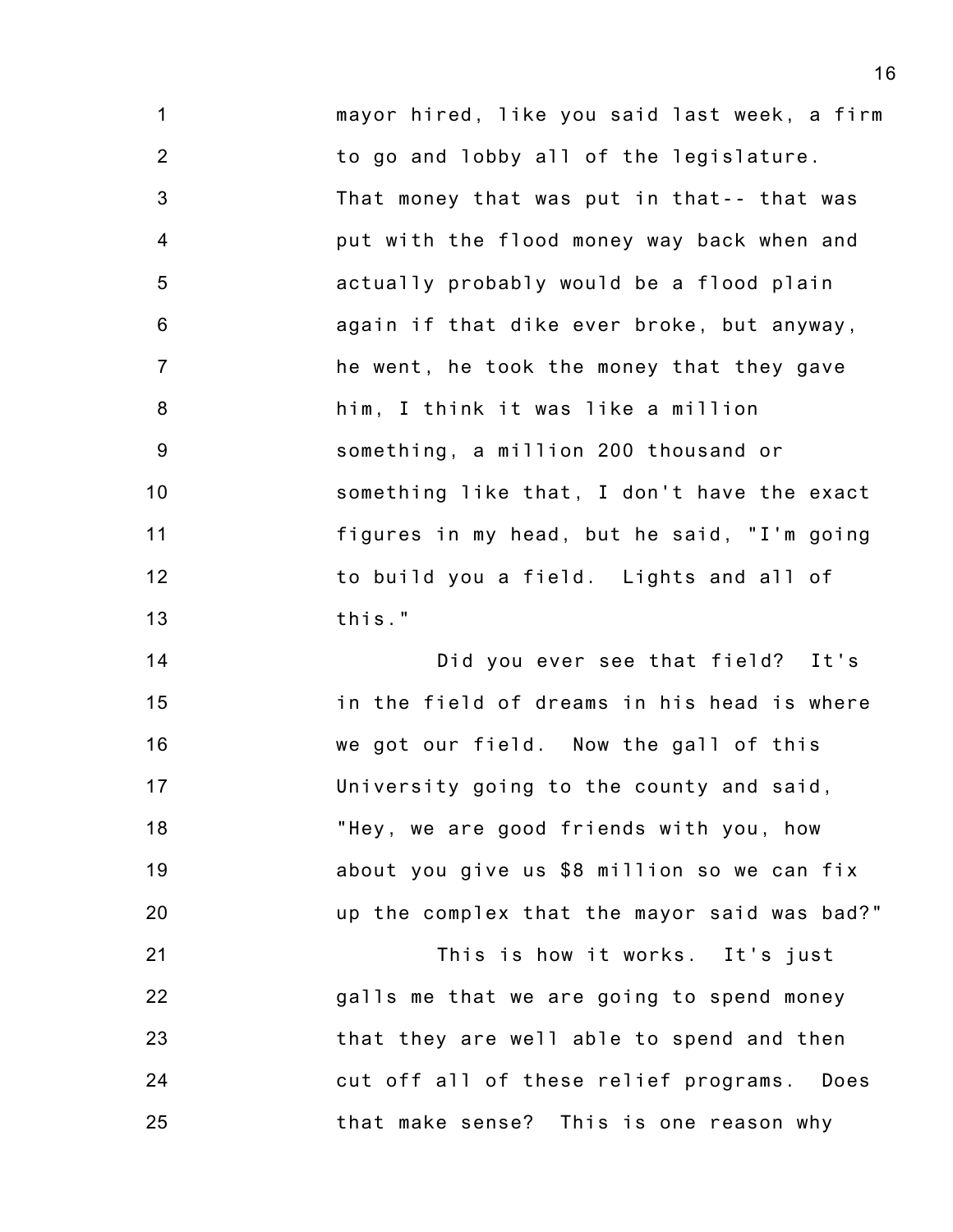1 2 3 4 5 6 7 8 9 10 11 12 13 when you see it on the ballot they get rid of them county commissioners you voted for them to get rid of them and have a study commission. They got to go. There is no question about it. This deal is being destroyed any way you look at it. We are being destroyed as the people of Scranton. Money that could be used for other things are being poured into the University. What do we get from them, a slap on the back saying, "Good suckers, you go -- we'll hire anyone's daughter to clean one of our latrines in University."

14 15 16 17 18 19 20 21 Anybody that makes a good buck is out of Scranton. Just remember that. When you go there and ask how many of our professors actually live in Scranton or how many of the top echelon live in Scranton there is some there I know, but there isn't a lot. A lot of them got out of the area and that's the way it goes.

22 23 24 25 I'll bring up the thing, I ain't said anything about the meters at Pub Charles, what I said to you I already said to you on the matter, and really no sense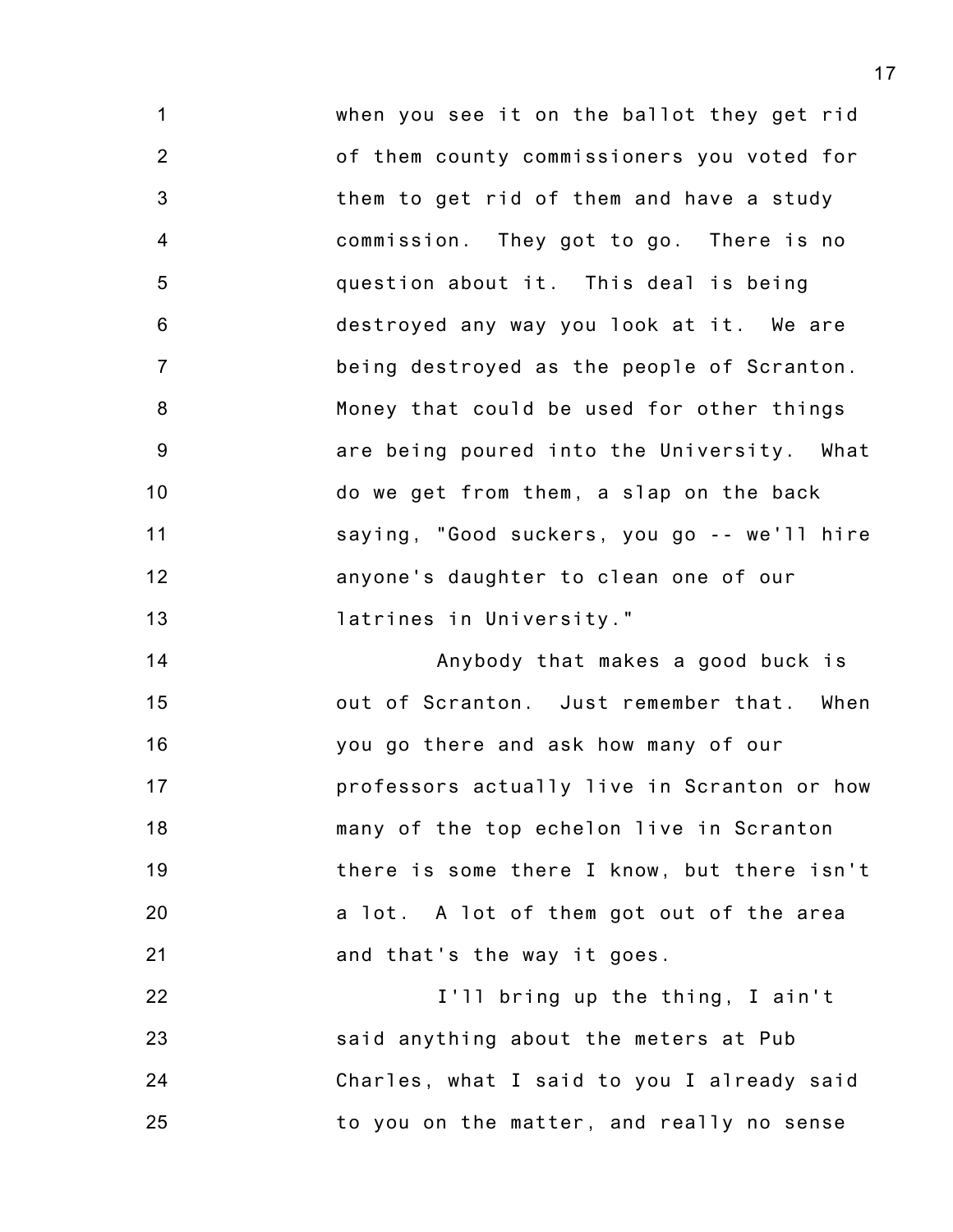1 2 3 4 5 6 7 8 9 10 11 12 13 14 bringing it up again, but the University you got to make them pay. I don't care what you have to do. If you have to lobby them down this Harrisburg when they are reviewing this nonprofits, go down and lobby it. Go down there. Let our people that were here introduce you to all of the other legislators and senators and explain the problem. That's the only way you are going get any action. To set up here and talk like we are doing now does nothing. Even if you get -- it came before you, a vote saying no does nothing. You got to be progressive and not no vote, no votes don't matter.

15 16 17 18 19 20 21 22 23 24 25 I sat up there and watched Billy and you, Janet, go through a lot of things. Did it matter? No. Maybe it made you in your head said it, but it didn't matter to the people of Scranton. They are suffering. Maybe instead of that no vote you should have went out there and pressed more hands to get some of the people that were there that were doing all of these things, one was the mayor. You should have tried to get rid of him long ago, but, unfortunately,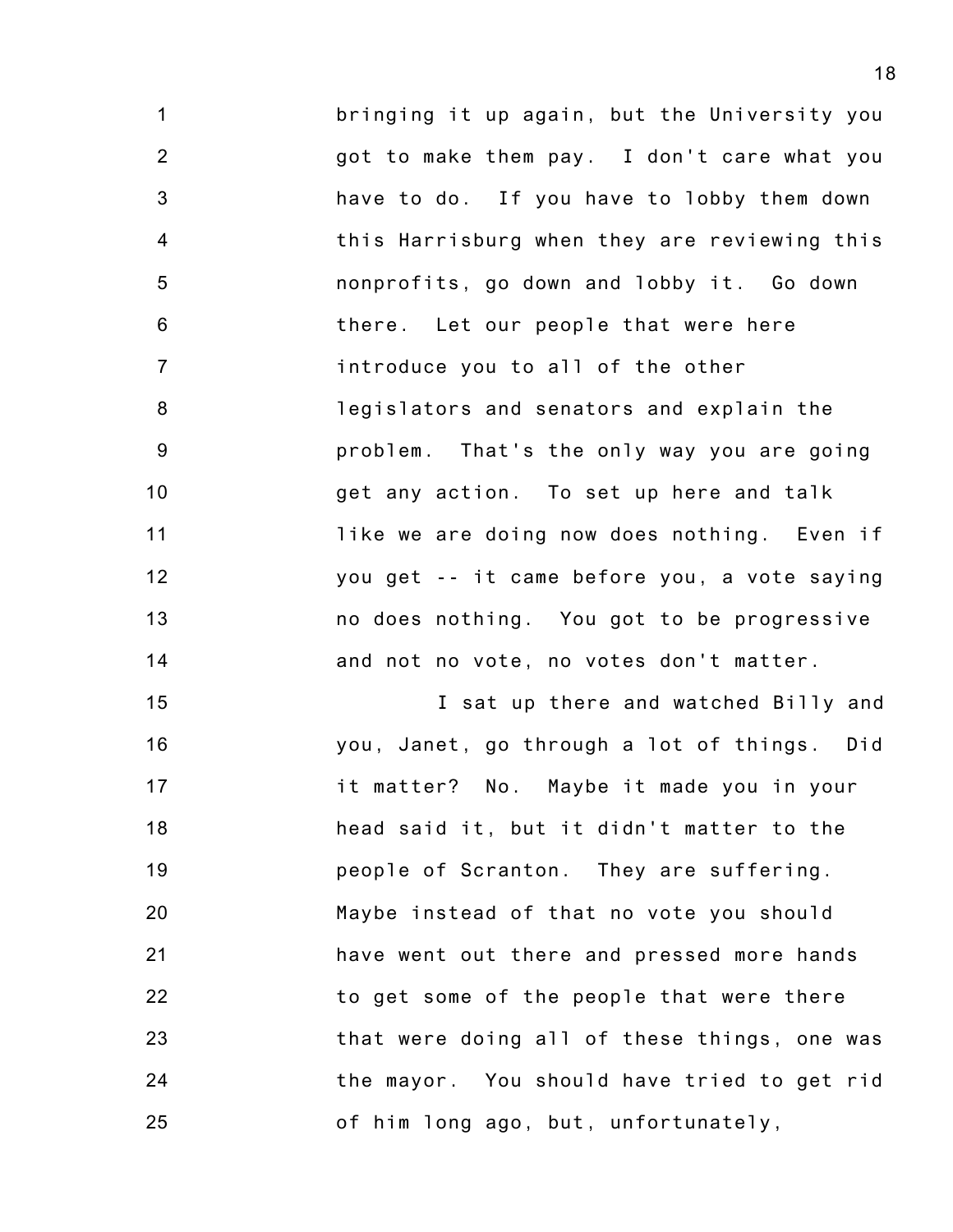1 everybody kept voting for him.

2 3 4 5 And I visited with a lot of people where they come up and told me, "Look what he did for Nay Aug? Look what he did for this park? Look what he did for that park?"

6 7 8 9 10 11 12 13 I said in the end you are going to pay for it because everything you get at Nay Aug has to be maintained. There is no question about it. You build a wooden building you are going to have take care of that wooden building for the rest of your life, if you live here that long. There is no sense saying anymore. Thank you.

14 15 16 17 18 19 20 21 22 MS. REKUS: Good evening, Council. Tracy Rekus, West Side resident. I come here today as a parent of a young child I see there is nothing to do in this city for the children. Everything that you can do there is bar right down the street or there is movie theaters, but you have to pay for them, and the children are walking the streets.

23 24 25 The pools are not open, and I know it's the mayor's fault because Pat was telling me a couple of weeks ago, I was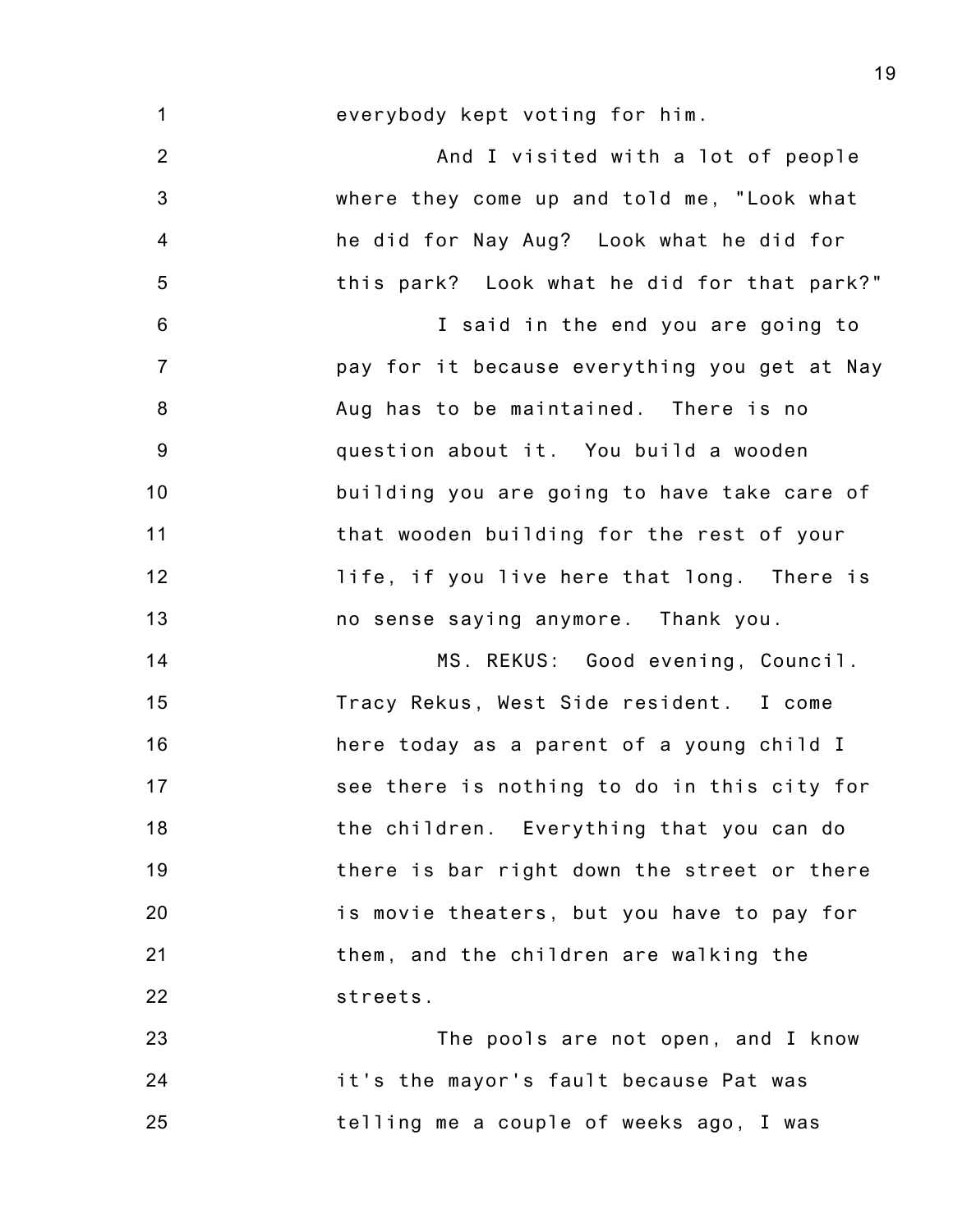1 2 3 4 5 6 7 8 9 10 suggesting to him that we should do fundraisers to get the pools open in every community in this city. The money could go to taking care of the pools or even having the children that cannot pay to get in the pools have them for fees. You can also have fees for the pool themselves. You could have low fees for the children and higher fees for the adults, like Weston Park I have seen there are fees for that.

11 12 13 14 15 16 17 And there is -- as a parent of a special needs child we do not have, as far as I know, we don't have any parks for special needs kids. We go up to McDade because there is a park up there for the children with special needs, and it's just easier for him to get around.

18 19 20 21 22 23 24 25 And we need more activities for the kids where they don't get in trouble and I was told there is no curfew for the kids in this city. I believe that there should be even an 11:00 curfew for the kids that are under 18 because I live by the high school and there are kids walking the streets at sometimes two or three o'clock in the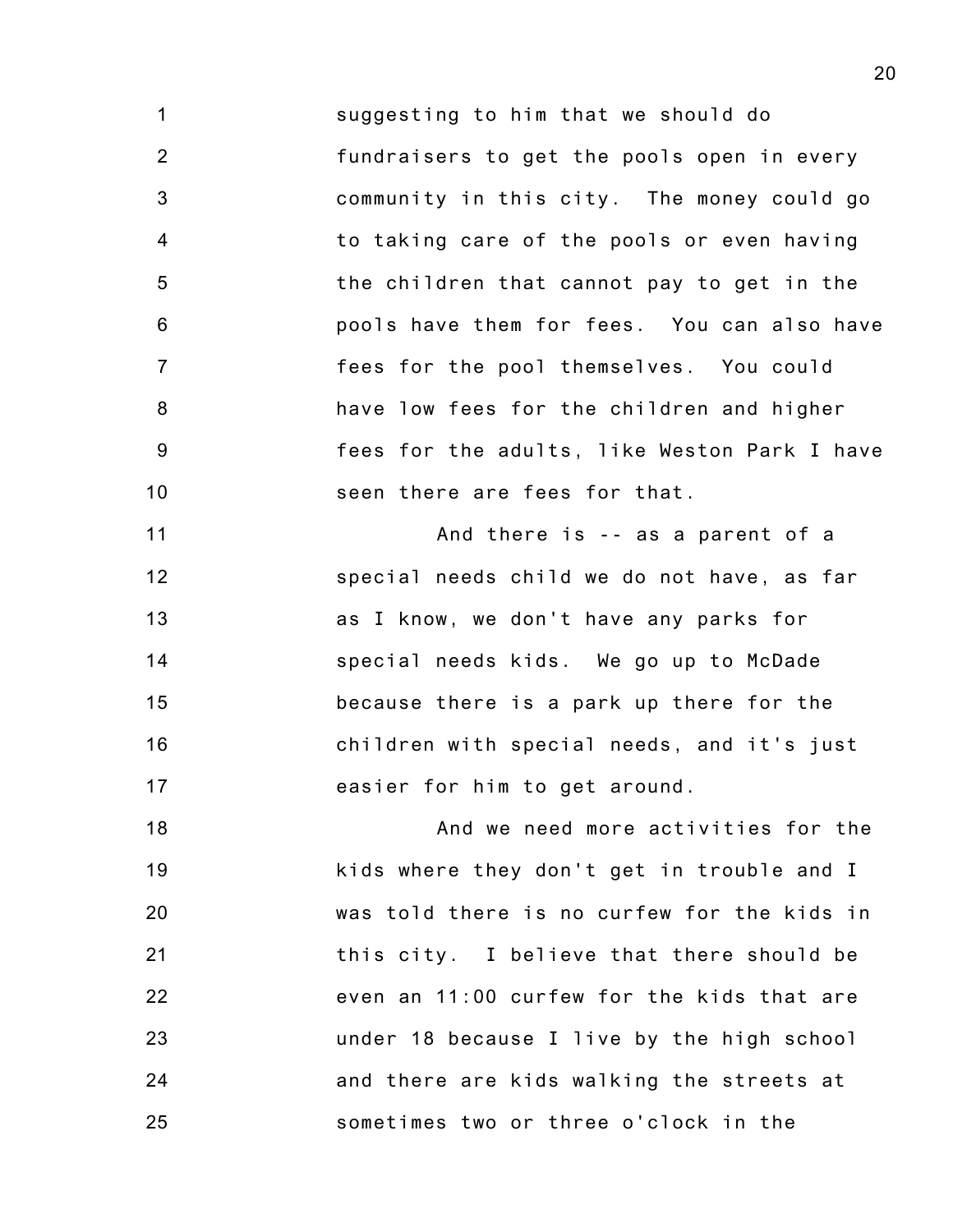1 2 3 4 5 6 7 8 9 10 11 12 13 14 15 16 17 18 19 20 21 22 23 morning and where are the parents? There is also, I don't know if you have seen the news, but St. Joseph's had budget cuts and the telethon is incontinent so if anyone wants to donate the checks could be made out to St. Joseph's Center. My child is a recipient of that money. He goes to physical therapy and he goes to speech therapy. There is also a recycling event up at the Abington Library this weekend if you want to get all of your stuff gone before the 20th as well. And April 23 to 24 Pizza by Pappas there is the benefit for the autism. They are going to donate half the sales of the pizza to the Northeast Regional Autism Center at the Friendship House, so if anyone wants good pizza go over there on the 23rd and the 24th, so thank you. MS. EVANS: Thank you. MS. REKUS: And also, Frank, we were talking about that house across the street

24

25

MR. JOYCE: Yes.

from my house.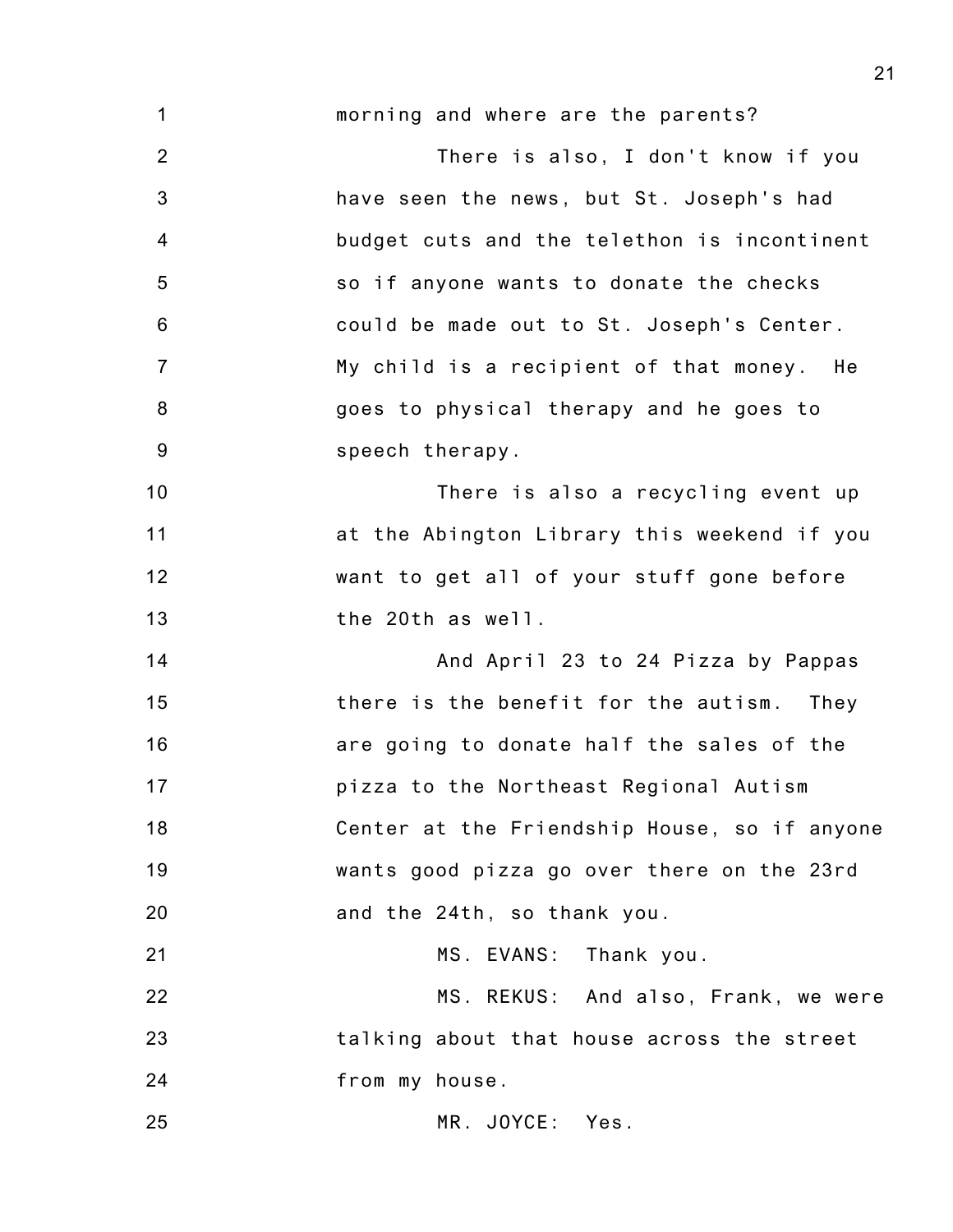| 1                | MS. REKUS: It's owned by Wells               |
|------------------|----------------------------------------------|
| 2                | Fargo and the address is 421-42 South Hyde   |
| $\mathbf{3}$     | Park.                                        |
| $\overline{4}$   | MR. JOYCE: Thanks.                           |
| 5                | MS. REKUS: Thank you.                        |
| $\,6$            | MS. EVANS: Thank you. Is there               |
| $\overline{7}$   | anyone else?                                 |
| $\boldsymbol{8}$ | MR. DOBRZYN: Good evening, Council.          |
| 9                | Dave Dobrzyn, resident of Scranton, taxes    |
| 10               | paid. Haven't got my trash bill yet, they    |
| 11               | picked it up last week, my recyclables, by   |
| 12               | the way.                                     |
| 13               | MS. EVANS: I believe the garbage             |
| 14               | fee, is from what I have heard anyway, it    |
| 15               | should be sent out tomorrow so I would       |
| 16               | expect next week hopefully residents will be |
| 17               | receiving it.                                |
| 18               | MR. DOBRZYN: Hopefully they will             |
| 19               | pick my recycling out. Maybe they don't      |
| 20               | like my campaign signs up out front.         |
| 21               | On 7-A and 7-B tonight, if you can't         |
| 22               | get any compensation out of these people who |
| 23               | are eliminating parking meters please put it |
| 24               | on hold if you can.                          |
| 25               | Okay, now, some different things             |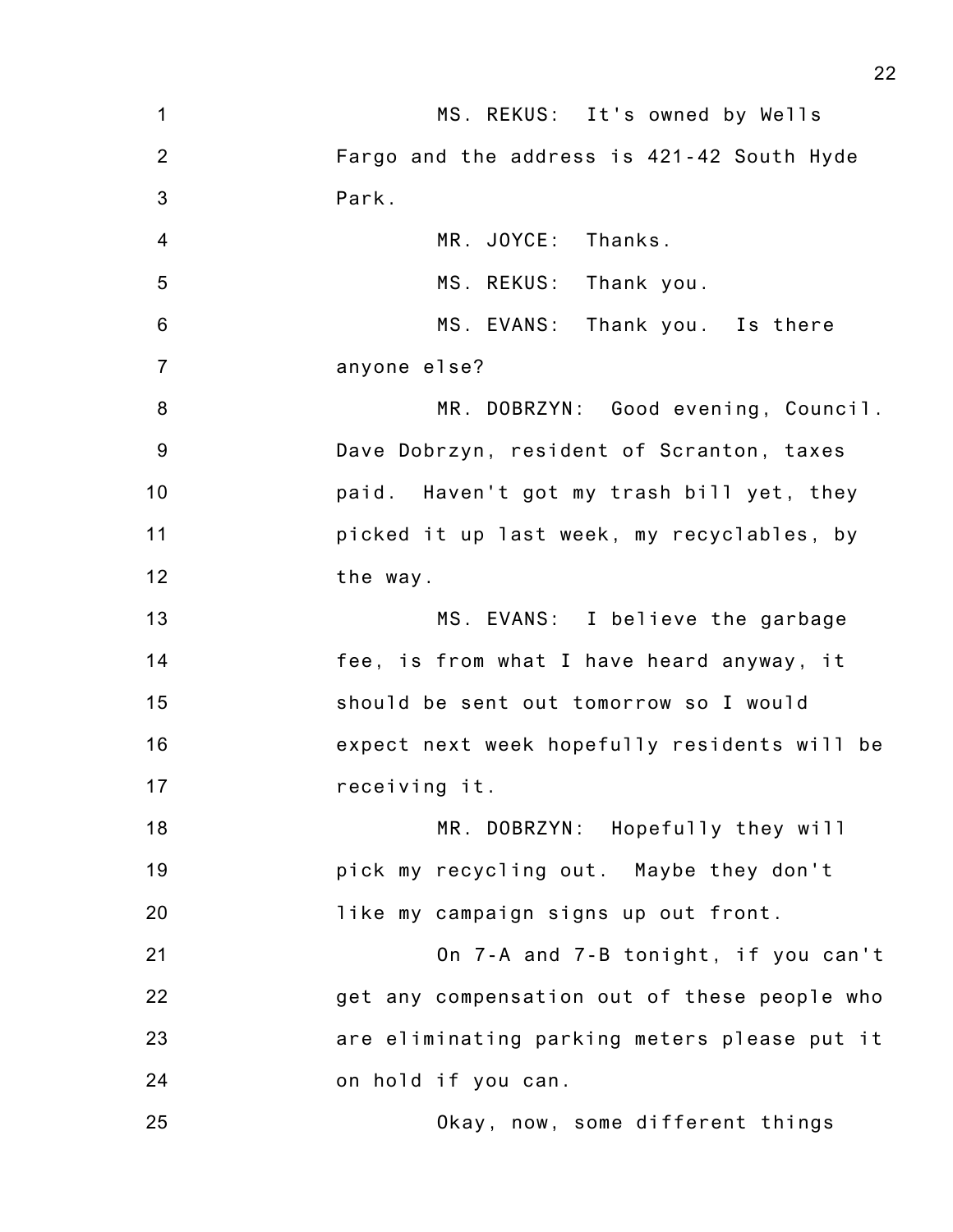1 2 3 4 5 6 7 8 9 10 11 12 have come to my attention this week, a lot of talk about school boards and so forth and I got an idea for our senators and state assemblymen, they sit on tax returns, the amount they could spend is based on how much the average person in the community goes backwards on wages, so there are not constantly looking for increases in property tax to offset the wage taxes that they are not going to get because they sent all of our jobs over somewhere -- to some other country, third word toilet.

13 14 15 16 17 18 19 20 21 22 23 24 25 Now, this county sales tax, how is that supposed to be split up here because we are going after a sale's tax with the presumption that it's going to compensate us for our lack of property tax revenue, but if the county is getting two-thirds of it, and we are one-third of the population in the county then where is the advantage to it? I don't see one because we are paying our own taxes and they are getting two-thirds of the tax anyway or 60 percent of it and that's what I understand it to be. So, in other words, once again, it's a Trojan horse.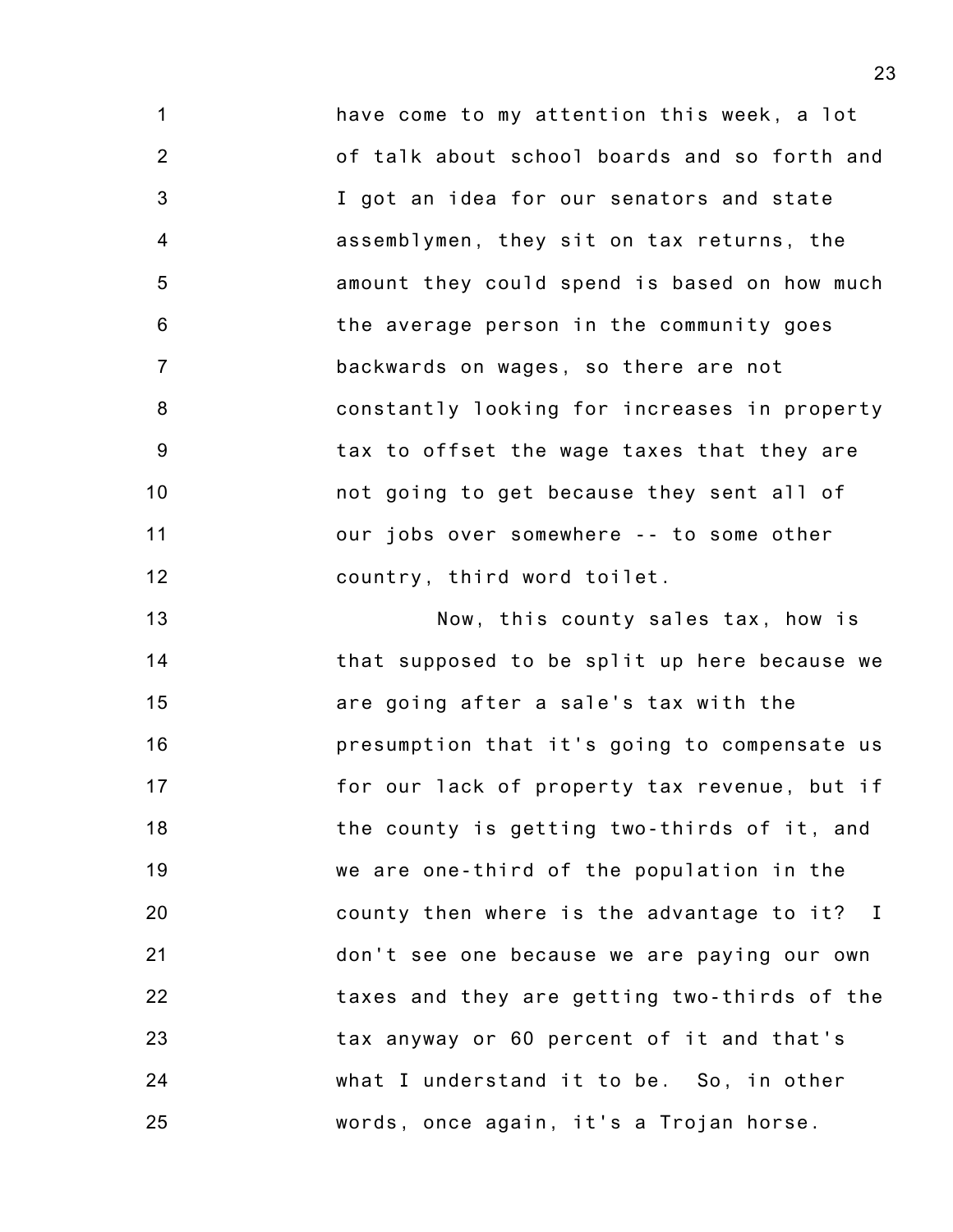1 2 3 4 Thank you, county commissioners, and please keep that in mind when it comes to fruition because basically if that be the case we don't need it.

5 6 7 8 9 10 And once again, you were just reminded on the park authorities, but here we have kids that wouldn't know where to go and nothing to do all summer and we are polishing the sliding boards and charging all the more.

11 12 13 14 15 16 17 18 19 20 21 22 23 And, of course, that caught my eye this morning, the grants for the South Side Complex, and basically that money was taken away to provide tax relief for real estate companies. That's where that money went. We compensated one year because we increased the real estate tax, the transfer tax. I remember the meeting and I remember when it was proposed so they knocked a percentage or so off of the transfer tax and they subsidized it with the money from the golf course and the South Side Complex and everybody else and that's just wonderful.

24 25 But if you ever settled on a house, well, Pat, you just did recently, 15 percent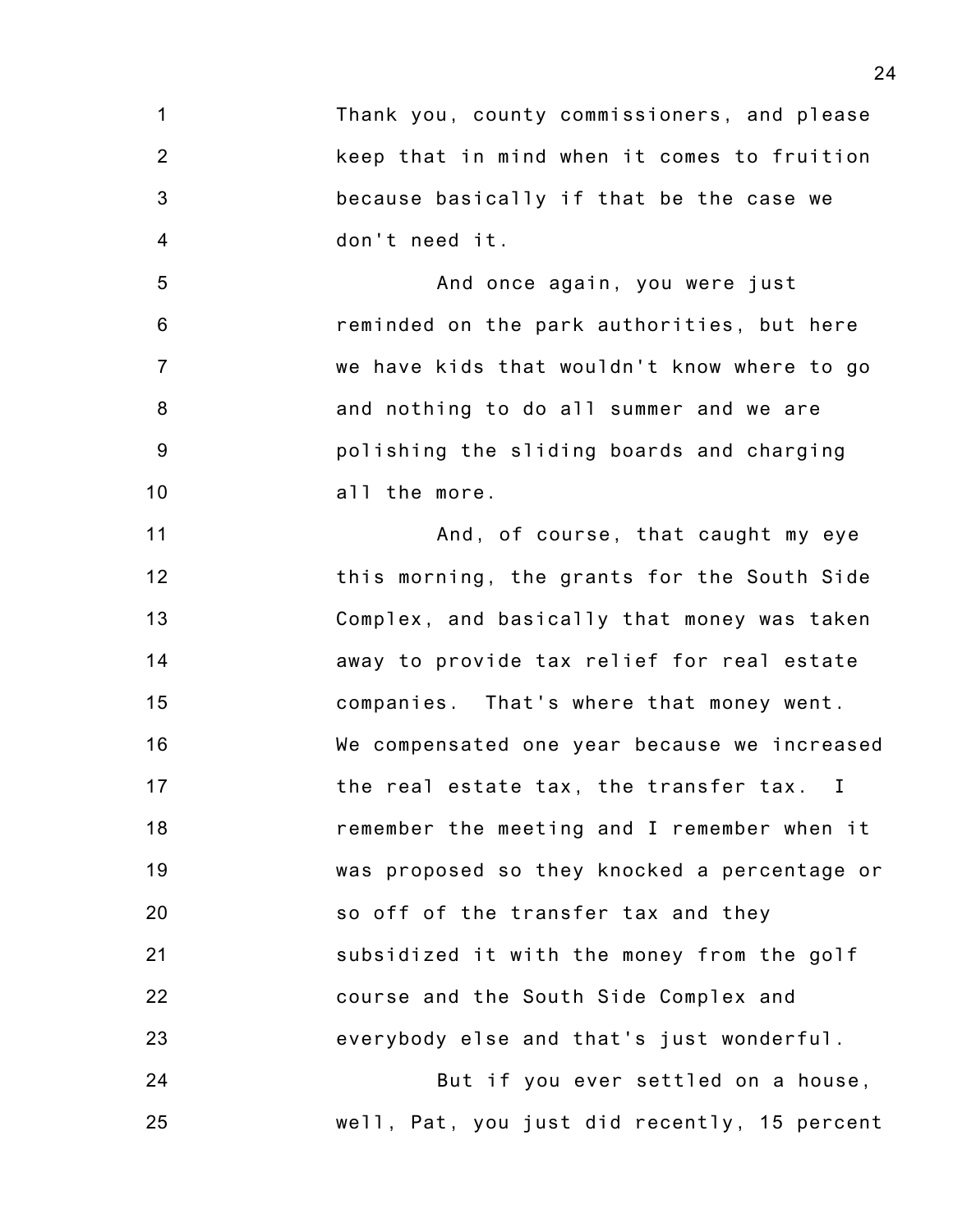1 2 3 4 5 6 7 8 9 goes into just silly fees. You know, you used to have 20 percent down, now you have to have 20 percent down and it goes to silly fees. At least then you owned 20 percent of the house, you know, and it's crazy. It's just thousands of dollars here or a thousands of dollars there on a house. It's totally disgusting in the state. It really needs reform.

10 11 12 13 14 15 16 17 18 19 20 MR. ROGAN: I met with the Greater Scranton Board of Realtors a few weeks ago and they had a lot of good ideas on different proposals and what they are doing across the city in other areas, one is to rehab properties throughout the city that aren't in disrepair and get families living in them, which is what we need, to get our tax base up in the city and have more people, you know, living here. And you are right, you know, you don't --

21 22 23 MR. DOBRZYN: And most of the costs are an atrocity and points, it just goes on and on and on.

24 25 MR. ROGAN: Right, I just went through it a few months ago and the down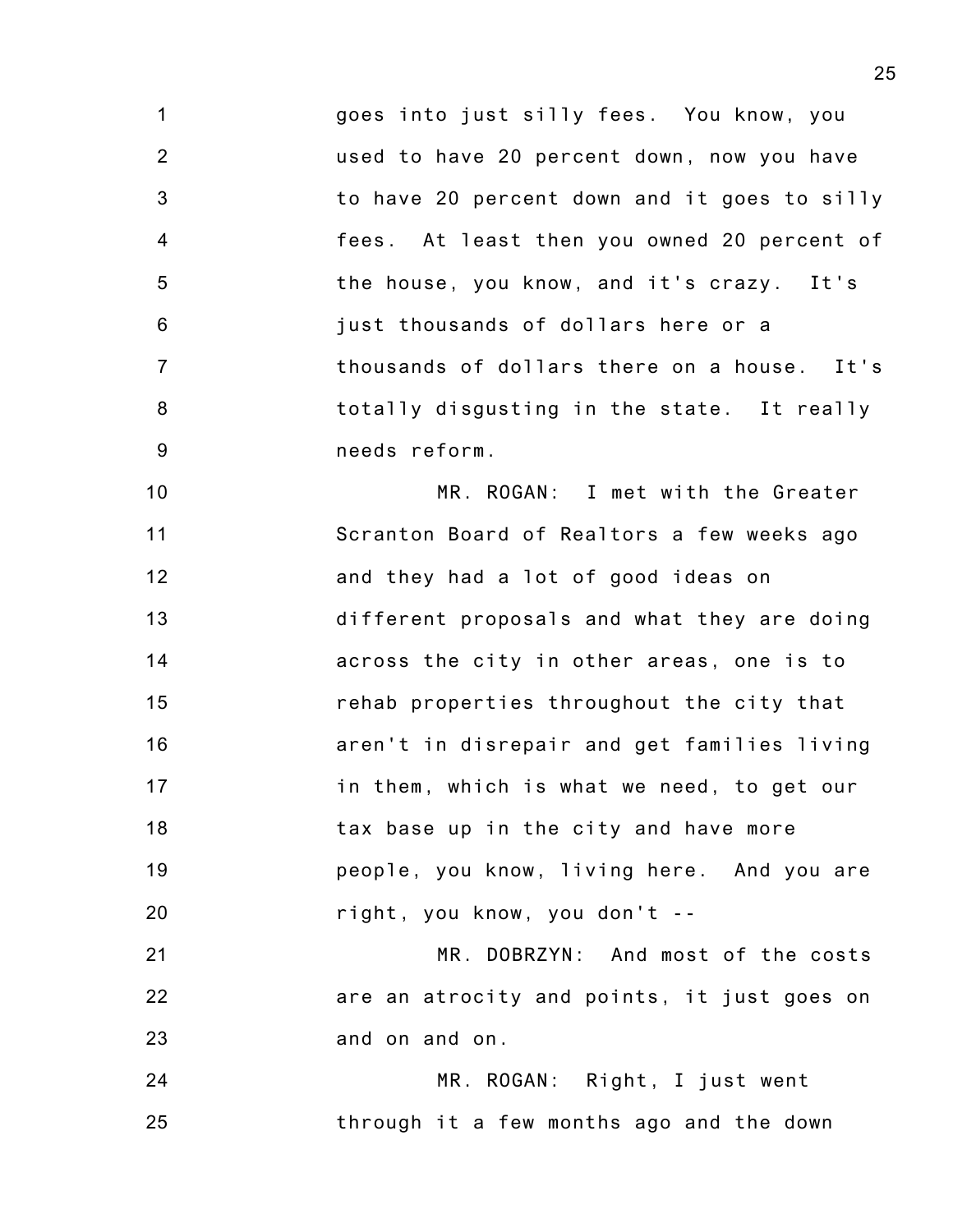1 2 3 payment isn't the problem, it's all of the add-ons and then the reality transfer is a killer, which the city and the state --

4 5 6 7 8 MR. DOBRZYN: That's why when I was buying house in '02 that's when I first realized that my blood pressure was beyond -- unfortunately, I didn't take advantage of that warning.

9 10 11 12 13 14 15 16 17 18 Now, social security CGI and that also applies to veterans and so forth. Once again, we did with the sequester, but Obama gets the golden parrot for that because the average person on social security in this town lives on about minimum wage. And, by the way, it's also veterans and it's 600 days in some cities for a veteran to get treatment from the VA, to get under the care of the VA.

19 20 21 22 23 24 25 Now, what do you do with a person with PTSD and a couple of firearms laying around his house and, you know, the guy can't even get into the VA to get some medication or something. It's really -- or even just therapy, you know, for wounds and stuff like that. Some places it's 600 days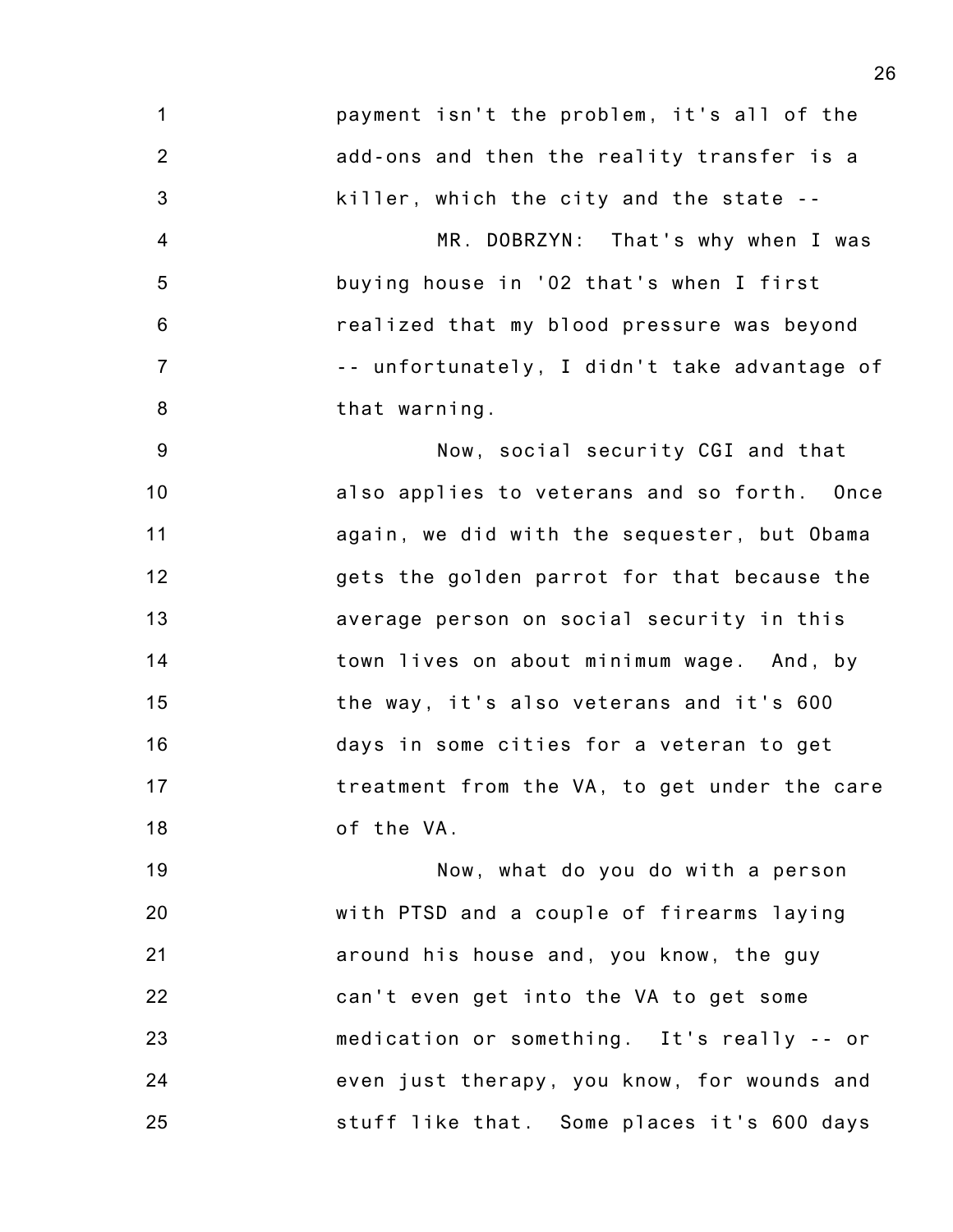1 2 3 and I don't know who thinks that this is acceptable in Congress, but it's certainly not.

4 5 6 7 8 9 10 11 12 13 14 And another golden parrot goes, I'll make it dual tracking in the home mortgage, homes taken without justification. Now, they were supposed to get \$125,000 compensation, the typical compensation for a non-veteran is \$500 and they pay \$250 an hour with an average of \$10,000 paid to consultants to decide who to give the \$500to. That's my mighty white of them. Have a great day and thank you and don't forget to bawk, bawk, bawk.

15 16 17 MS. EVANS: Is there anyone else? MR. EVANS: Good evening, Council. My name is Greg Evans.

18 MS. EVANS: Good evening.

19 20 21 22 23 24 25 MR. EVANS: Scranton resident and Scranton small business owner. I want to comment on Item 6-A and ECTV and I just wanted to thank you for working to maintain the transparency that ECTV provides. I know many people stay home and are lucky to watch television in their homes that it's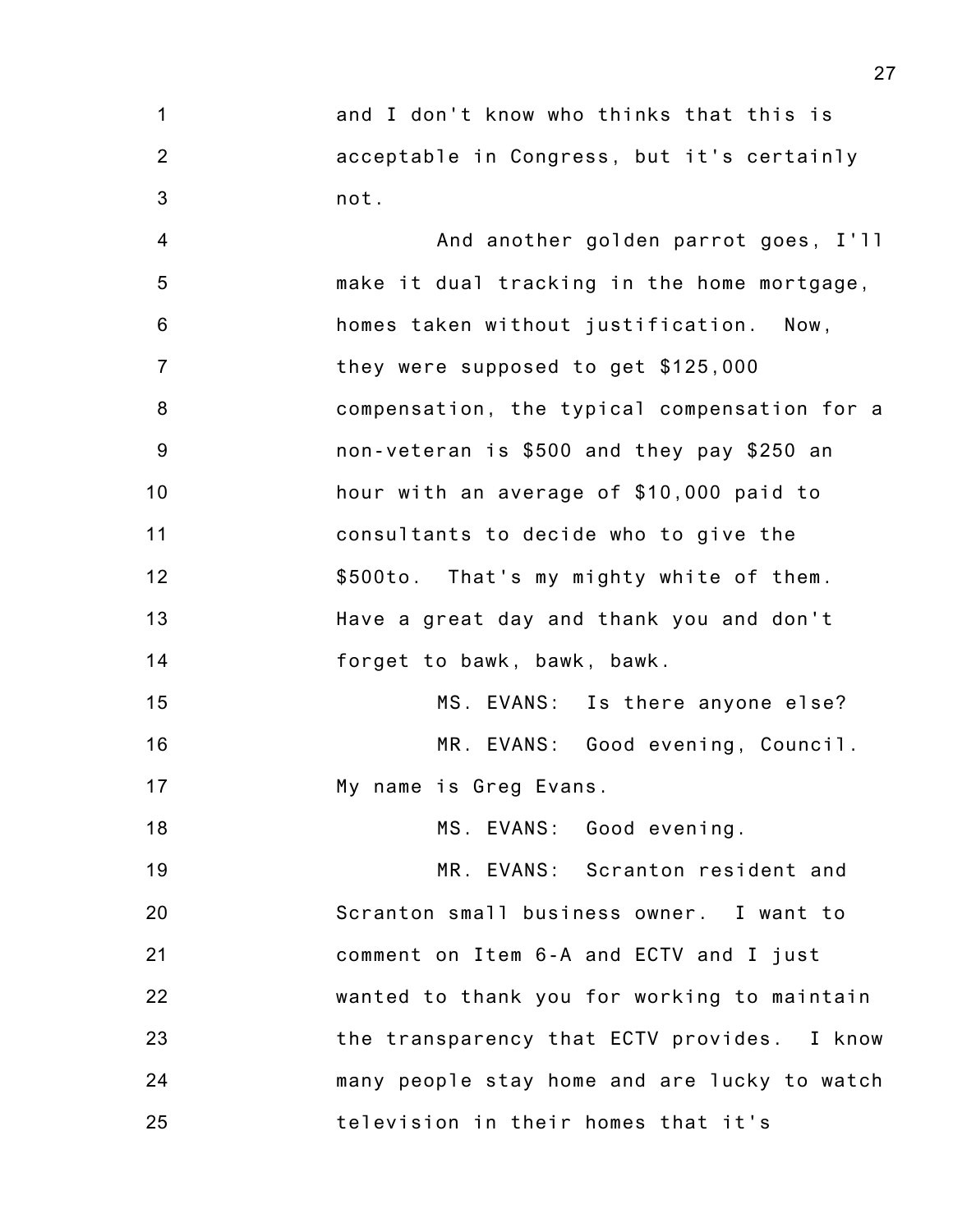| $\mathbf 1$     | inconvenient for them to come here at 6:00   |
|-----------------|----------------------------------------------|
| $\overline{2}$  | because they have work, so I think it's a    |
| 3               | great asset to have and I thank you for      |
| $\overline{4}$  | maintaining that and for improving in        |
| 5               | Scranton.                                    |
| $6\phantom{1}6$ | And Item 7-B regarding the parking           |
| $\overline{7}$  | lot on North Penn Avenue and Linden Street.  |
| 8               | Out of curiosity, how many meters are being  |
| 9               | removed?                                     |
| 10              | MR. JOYCE: Three.                            |
| 11              | MR. EVANS: Three.                            |
| 12              | MS. EVANS: But two are double                |
| 13              | headed meters so actually it's a total of    |
| 14              | five.                                        |
| 15              | MR. EVANS: Okay. And another                 |
| 16              | thing, this may sound contradicting even     |
| 17              | though, you know, we are looking to generate |
| 18              | revenue and everything, but I think it's a   |
| 19              | good move actually to approve this because   |
| 20              | this parking lot is for a current downtown   |
| 21              | business owner who already houses other      |
| 22              | small businesses in downtown Scranton and    |
| 23              | basically by him providing parking he is not |
| 24              | really so much in competition with our       |
| 25              | parking garages, as the parking study said   |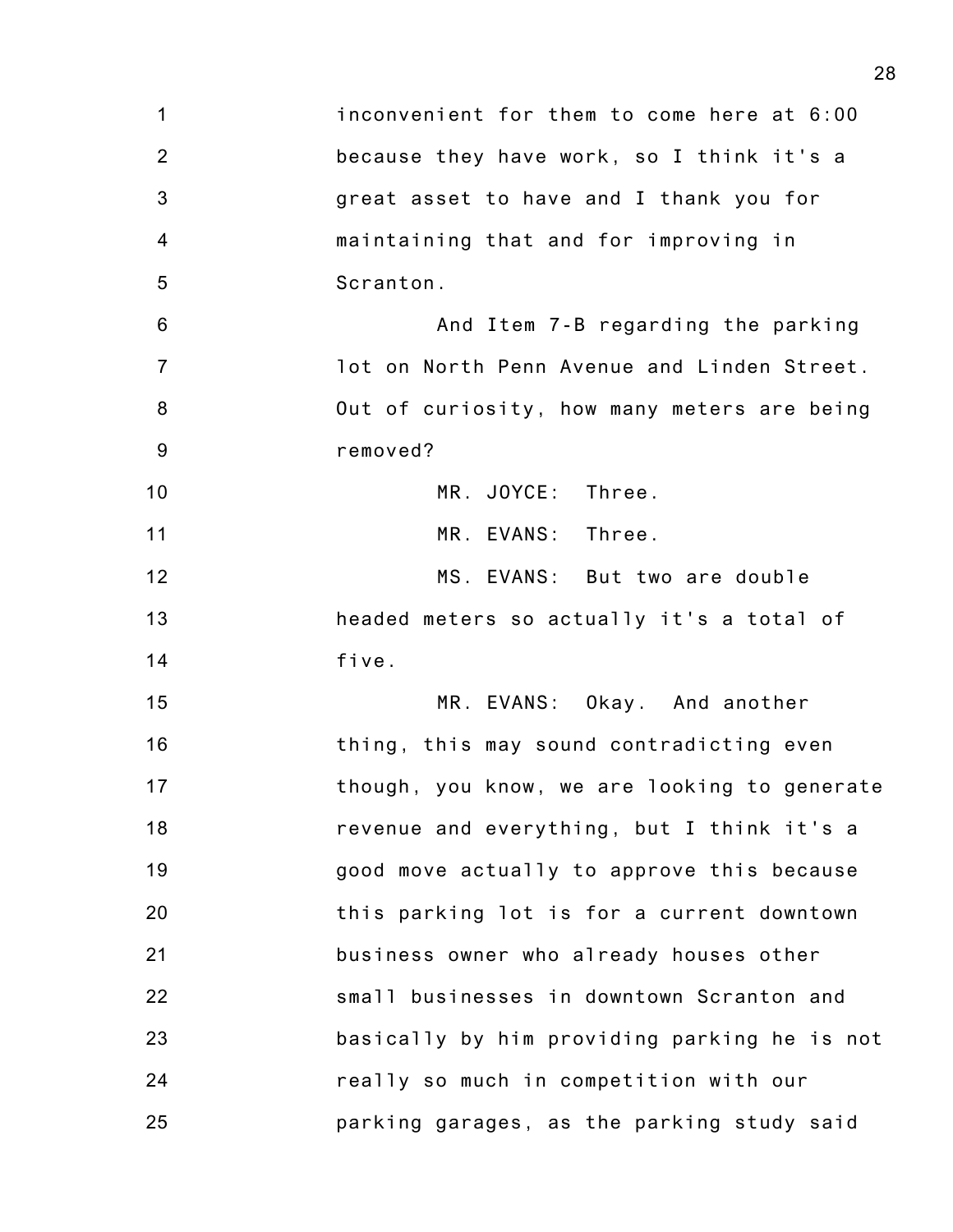| 1              | we should discourage private parking, but I  |
|----------------|----------------------------------------------|
| $\overline{2}$ | don't think this is a deterrent at all.      |
| 3              | Moreover, I think it actually                |
| 4              | encourages further investment in Scranton    |
| 5              | inviting people to his building as tenants   |
| 6              | and having that parking readily available so |
| $\overline{7}$ | I appreciate you passing this as well.       |
| 8              | And one last question, because it's          |
| 9              | a large hot topic right now, the food trucks |
| 10             | in downtown Scranton, and I was wondering if |
| 11             | anything has been drafted to amend that      |
| 12             | legislation yet that has been passed along   |
| 13             | your way? There has been a lot of talk       |
| 14             | about it, but I don't know if there has been |
| 15             | a discussion yet?                            |
| 16             | MS. EVANS:<br>No.                            |
| 17             | MR. EVANS: That is all. Thank you.           |
| 18             | MS. EVANS: Thank you. Is there               |
| 19             | anyone else?                                 |
| 20             | MS. SCHUMACHER: Good evening,                |
| 21             | Council. Marie Schumacher, city resident     |
| 22             | and taxpayer.                                |
| 23             | MR. JOYCE: Good evening.                     |
| 24             | MS. SCHUMACHER: First a couple of            |
| 25             | questions from the past, I guess, Frank, the |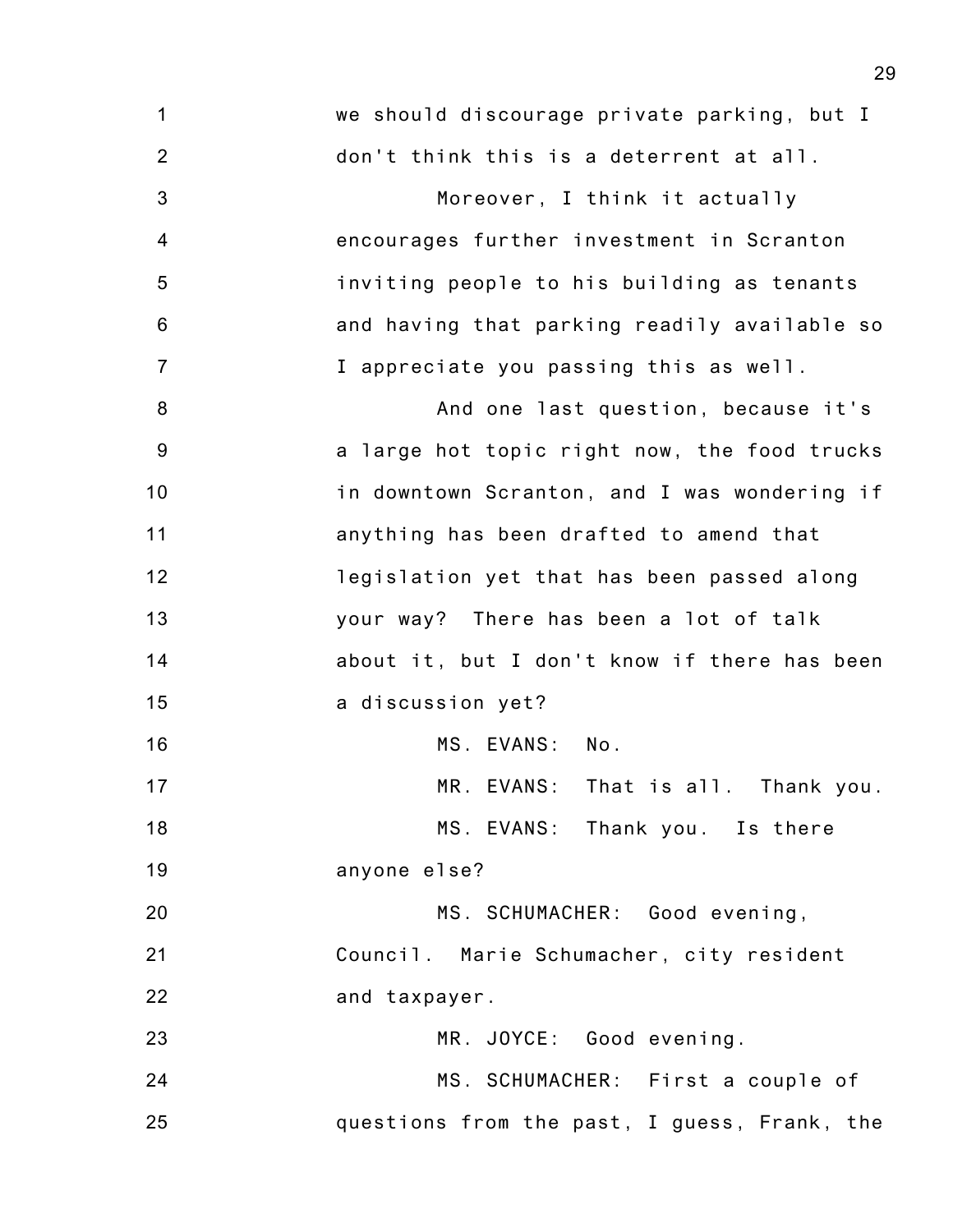| 1               | parking tax how many of the persons who are  |
|-----------------|----------------------------------------------|
| $\overline{2}$  | billed have responded?                       |
| 3               | MR. JOYCE: Most have responded. I            |
| 4               | spoke with the business administrator, there |
| 5               | are a few private lot owners who have not    |
| $6\phantom{1}6$ | paid as of yet and they will be billed as    |
| $\overline{7}$  | delinquent. Also, the University of          |
| 8               | Scranton is suing for the -- on the basis    |
| $9\,$           | that they are nonprofit and --               |
| 10              | MS. SCHUMACHER: You can do that              |
| 11              | doing Fifth Order, if you would, I just      |
| 12              | needed to know --                            |
| 13              | MR. JOYCE: Okay, I will mention              |
| 14              | that.                                        |
| 15              | MS. SCHUMACHER: -- give the                  |
| 16              | statistics. And the rental registrations,    |
| 17              | Mr. McGoff, will you providing them during   |
| 18              | Fifth Order?                                 |
| 19              | MR. MCGOFF: No, I will not.                  |
| 20              | MS. SCHUMACHER: Okay. I hope we              |
| 21              | get back on track with that. I would also    |
| 22              | like to know that fire in the 600 block of   |
| 23              | Hemlock I noticed the paper said that it     |
| 24              | dislocated 12 people and I just wonder if    |
| 25              | those apartments are registered and how many |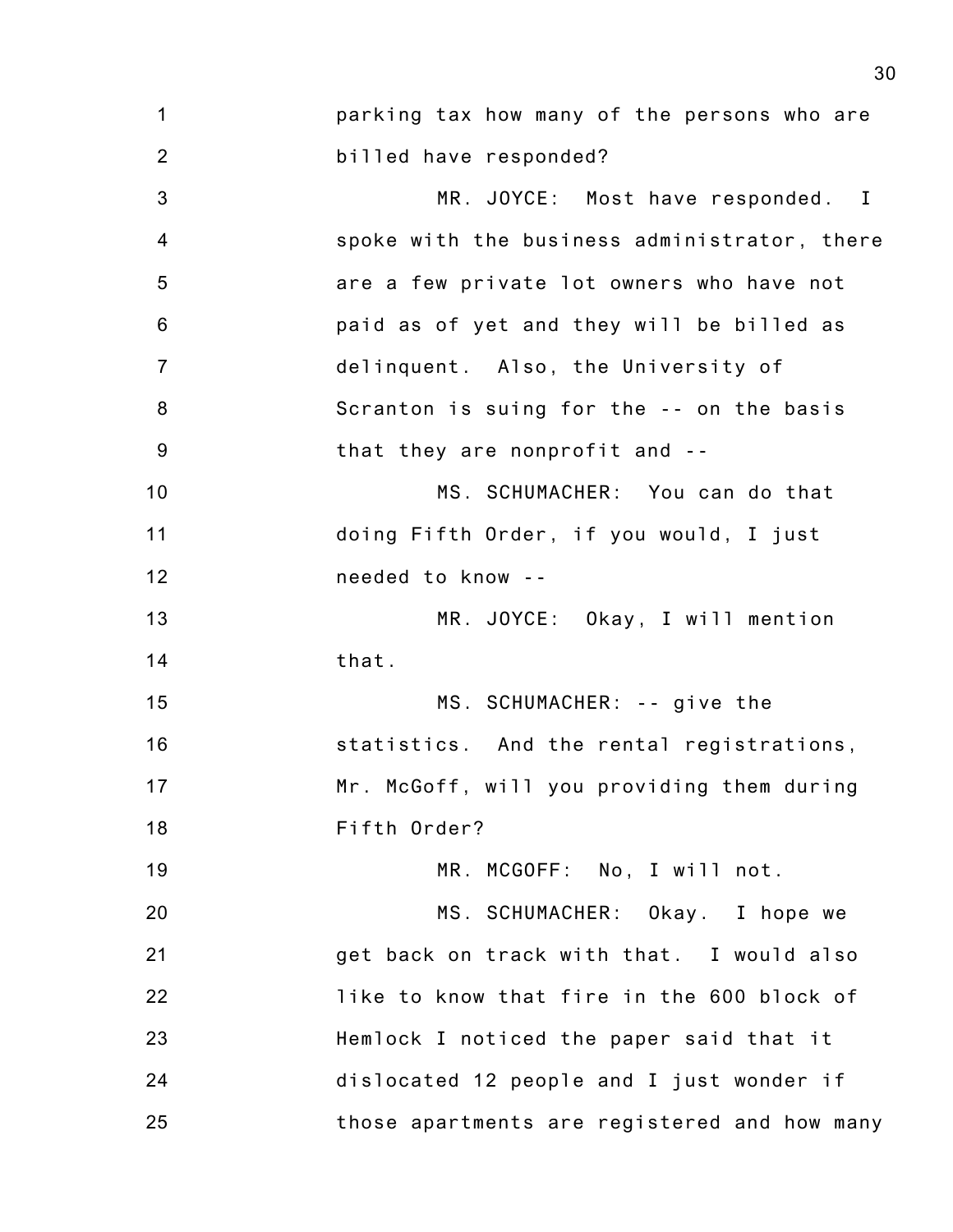1 2 3 4 5 6 7 8 9 10 11 12 13 14 15 16 17 18 19 20 21 22 23 24 25 apartments there in that building. That would be nice to know. And have we had any MBRO sign-ups of yet? MS. EVANS: I had spoken with the BA about this week and -- MS. SCHUMACHER: Just yes or no. MS. EVANS: -- he is currently working with a company to take over the management of the program. MS. SCHUMACHER: Okay. Thank you. And then following up on Bill Jackowtiz's questions on the loans, can you shed any light on the interest rates that are being discussed with the potential lenders? MS. EVANS: There hasn't been any discussion yet on the interest rates. MS. SCHUMACHER: Okay, and then to get back to the agenda, hopefully, I'll get beyond this, but 3-B unless the figures that I copied in the Clerk's Office were already adjusted for the 22 percent it would appear that we are about \$375,000 behind last year in collections, you know, if you disagree or agree that would be -- you know, Fifth Order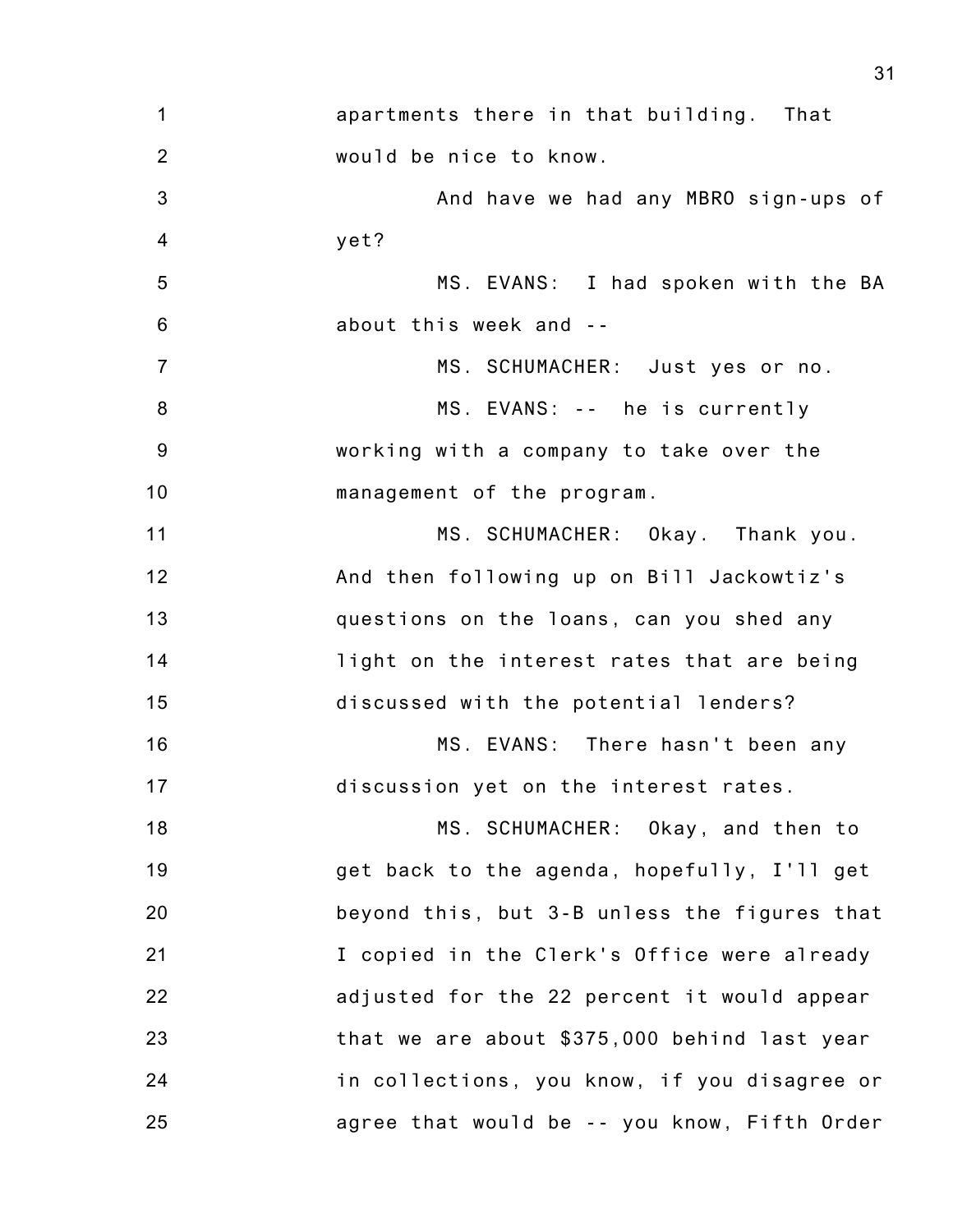1 2 3 4 5 6 7 8 9 10 11 12 13 14 15 16 17 18 19 20 21 22 23 24 25 would be fine because I have got a lot I'd like to cover. 5-B, wasn't this already done either late last year or early this year on the trash? MR. ROGAN: I believe it was in the budget. MR. JOYCE: It was in the budget, yes. MS. EVANS: It's included in the budget, but this is the legislation now that will provide for that. MS. SCHUMACHER: Okay, and then on the 7-A and B is it normal to seek approval after the fact instead of before the work commences? And with regard to 7-B, when you pass this tonight will File of Council 100 of 2009 be modified de facto or should that have not been in this piece of legislation amended to instruct -- make that instruction because that's the official parking meters are supposed to be and where they are not supposed to be, so I would think that should be amended to instruct the modification of that.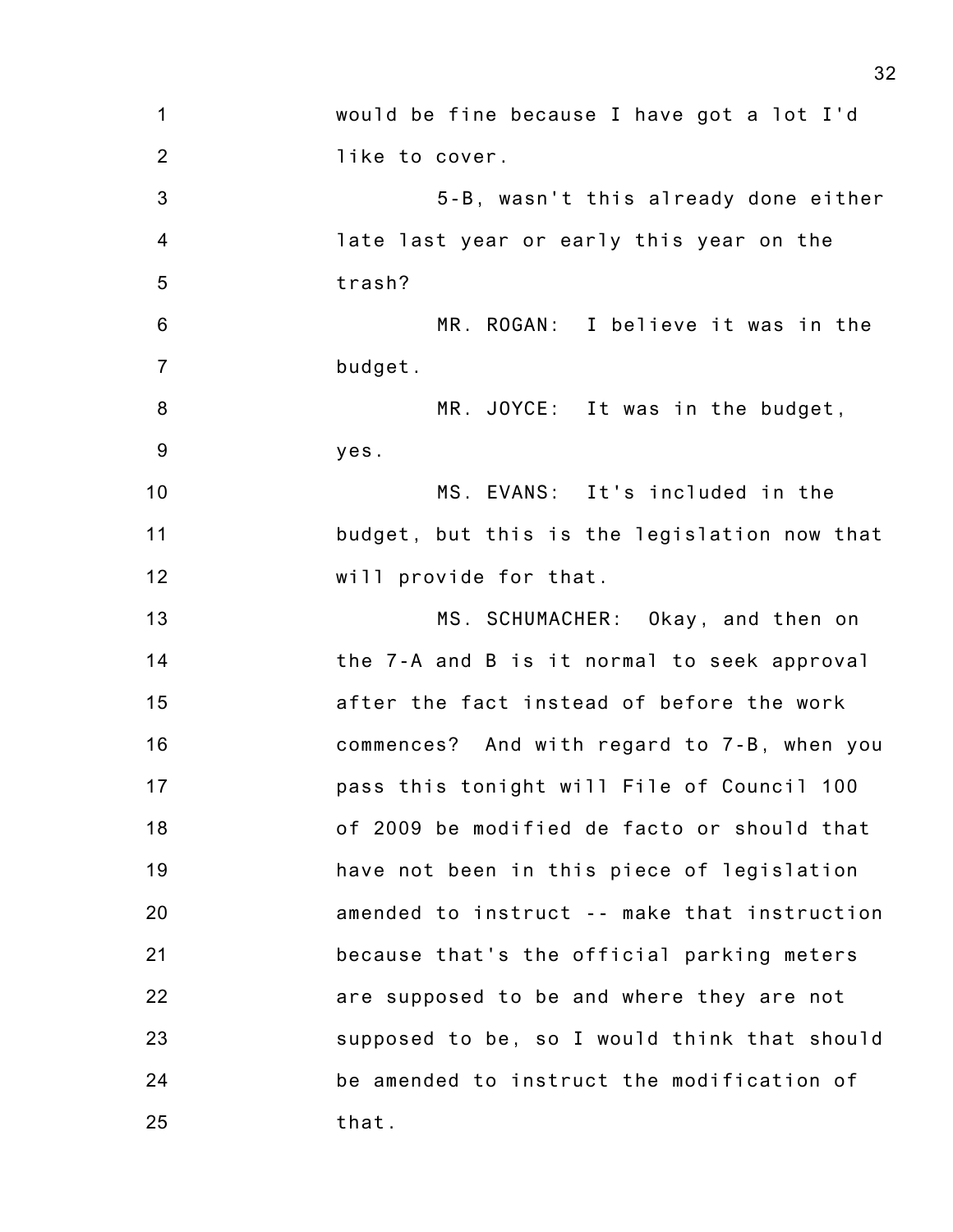1 2 3 4 5 6 7 8 9 10 11 12 6-A, Mr. Joyce, maybe during again Fifth Order you could tell us how much will remain in the RE-RE account after the \$20,000 withdrawal, that would be of interest, and that's actually a good segue way back into what I started last week on the OECD loan portfolio, only two of the UDAG loans are current, the other three are in default with two of the three in Chapter 7 bankruptcy and the other in litigation. It appears this pot of funding will be drying up before too long.

13 14 15 16 17 18 19 20 21 Other statistics on the loan portfolio, of the 24 commercial industrial loans 50 percent are in default ranging from one payment late to 56 payments late as of the end of the last calendar year. The amounts still owed on these troubled loans at the end of the last calendar year is \$1.2 million. The amount outstanding on the UDAG loans in default is slightly over \$400,000.

22 23 24 25 Of the 11 CDBG, CDBGR loans, two did not have their first payment due until February 1 of this year, so there is a question about whether or not they agreeable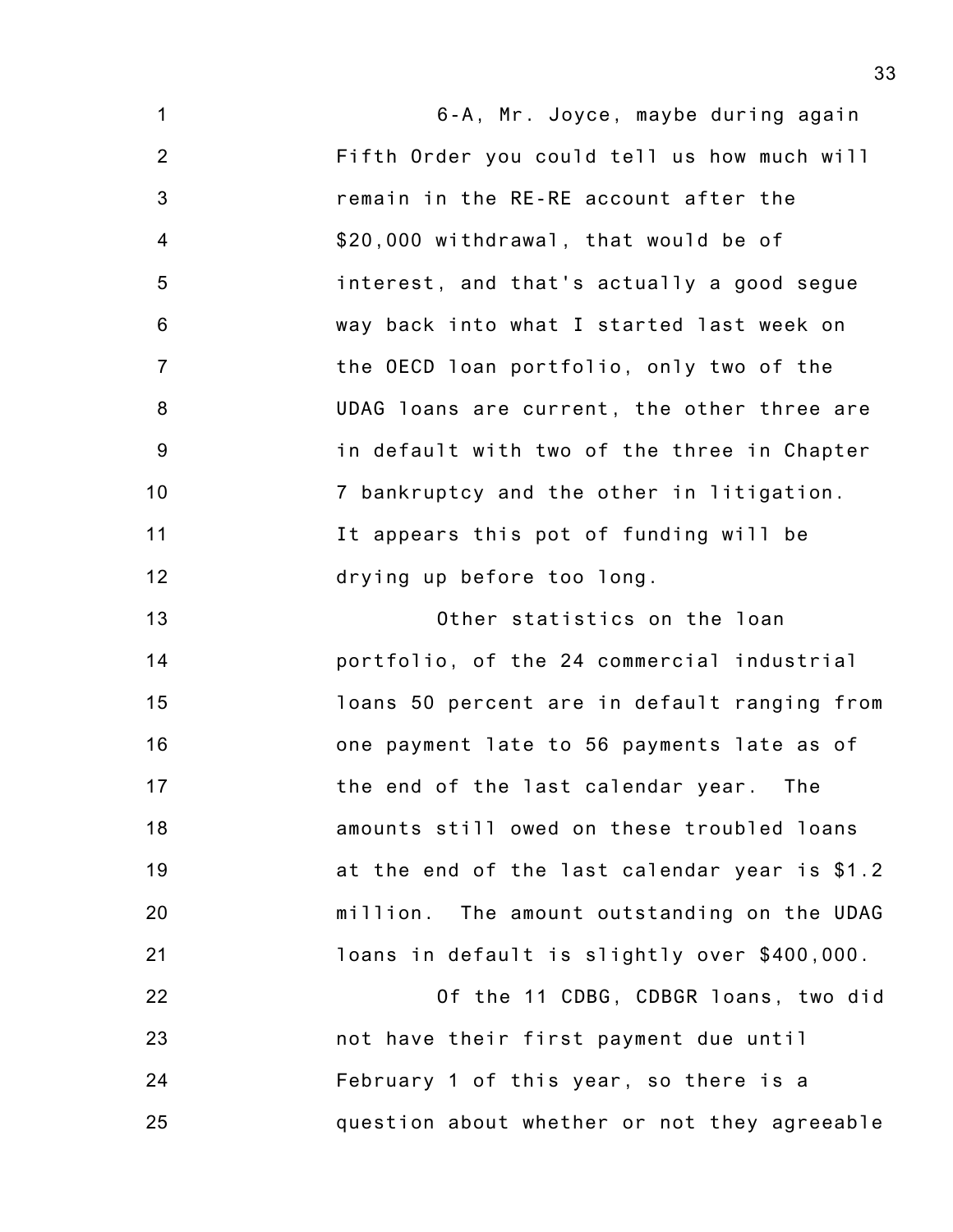| $\mathbf{1}$   | to pay. Six are in default with 12-31-12     |
|----------------|----------------------------------------------|
| $\overline{2}$ | outstanding balances totaling \$614,560 with |
| $\mathfrak{B}$ | the lack of payment ranging from five to 67  |
| 4              | payments late. May I complete this section?  |
| 5              | MS. EVANS: Yes.                              |
| $\,6$          | MS. SCHUMACHER: Thank you. Of the            |
| $\overline{7}$ | five enterprise zone loans, three are in     |
| 8              | default with 12-31 balances owed of \$1.1    |
| 9              | million and a range of 18 to 51 payments     |
| 10             | late. Of the three EDA loans two are in      |
| 11             | default ranging from 22 to 53 payments late  |
| 12             | and outstanding balances of slightly over    |
| 13             | \$558,000. Perhaps I'll have more on that at |
| 14             | a future date, but since the wage tax draws  |
| 15             | \$1.65 for every dollar of real estate taxes |
| 16             | jobs are critical and our loan portfolio is  |
| 17             | in abysmal shape even though you can't tell  |
| 18             | that from the HUD account, which is probably |
| 19             | on the --caper, so I will probably talk      |
| 20             | about that more later. Thank you.            |
| 21             | MS. EVANS: Thank you.                        |
| 22             | MS. FRANUS: Fay Franus, Scranton.            |
| 23             | I don't know what meeting Mr. Jackowitz was  |
| 24             | at last week but the one I was at was        |
|                |                                              |

nothing like what he said. You didn't sit

25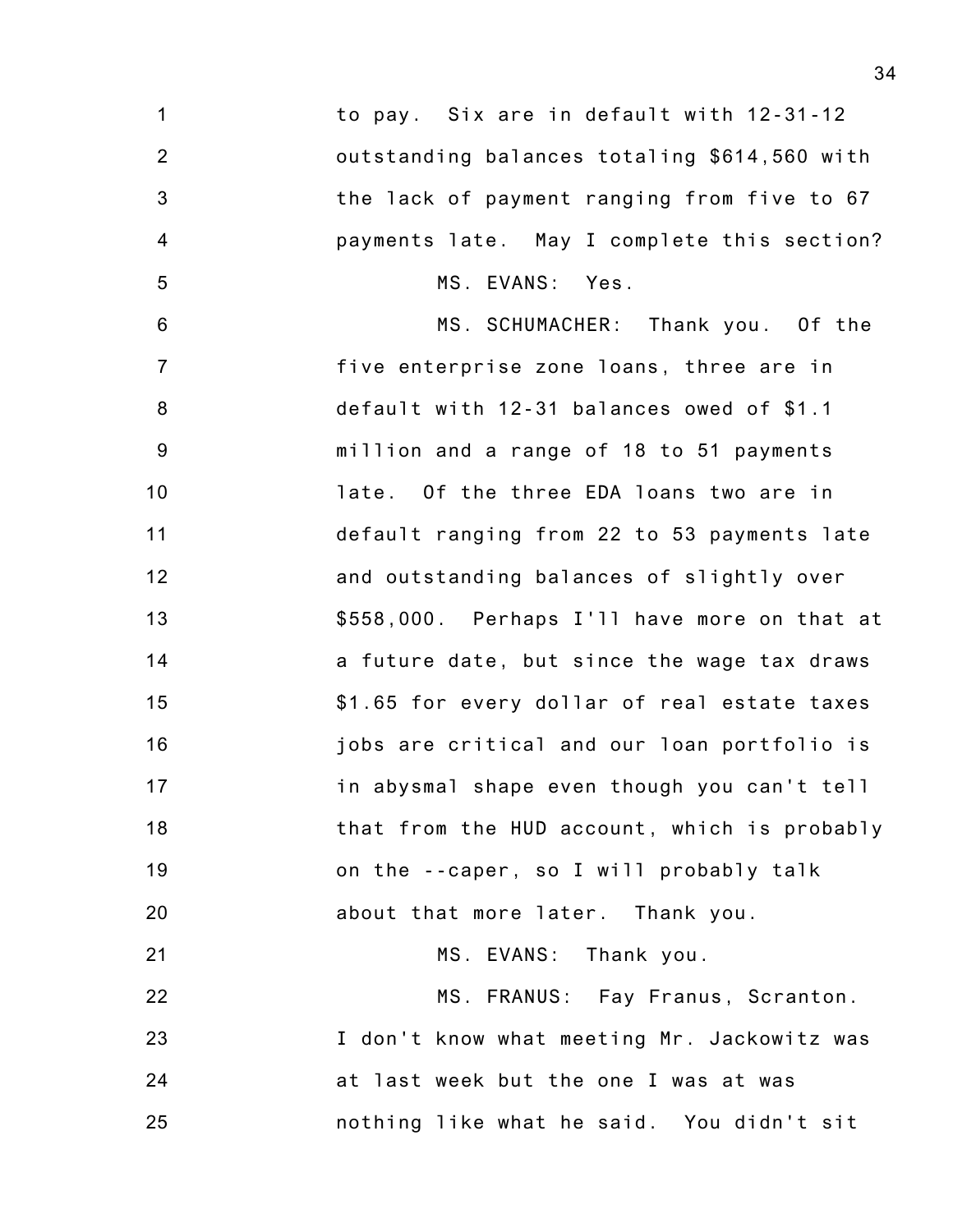1 2 3 4 5 6 7 8 there and blame the Republicans, you actually asked Mr. Haggerty, Tom Welby and Senator Blake if they would help you in so many different ways. You brought issues to them and they would not commit to one thing. You, Mrs. Evans, had stated that you met with Mr. Blake many times prior to that and got no where.

9 10 11 12 13 14 15 Mr. Blake was saying that people in Allentown and the people in Harrisburg they are hurting, too. But John Blake doesn't represent those people. He represents the people in Scranton, Archbald and up the line. Why should he be worried about the people in Allentown and Harrisburg?

16 17 18 19 20 21 22 23 24 25 Here's what I see, I see John Blake, Haggerty and Marty Flynn not giving an inch to the people in their districts, not representing the people that they are elected to represent. They are taking care of whoever they are taking care of, but they are taking care of people. They are not taking care of the constituents. So none of this crap about the Republicans, that's not what you are saying, you were trying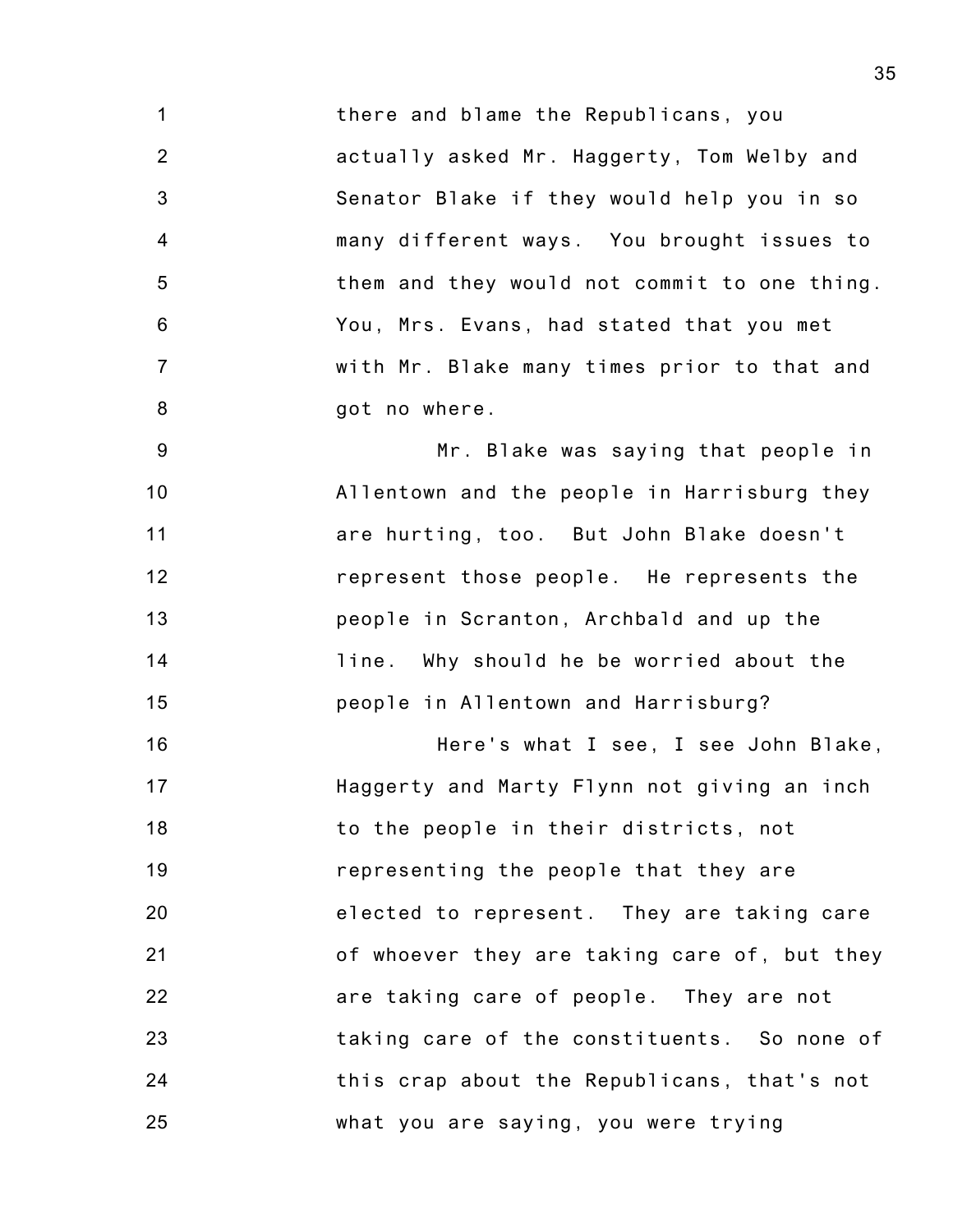1 2 3 4 5 desperately over and over and again asking them would you help, could you please help. You presented it in many different ways and they never committed to one thing. It was like a nightmare.

6 7 8 9 10 11 12 13 14 15 16 17 18 19 I mean, anybody who saw this in the paper, the paper wrote a whole different story but what happened wasn't what they wrote. What happened is what happened at council. If anybody saw the council meetings was a completely different story. I don't how many times you had to ask them, each one of you, and not one of them would say, yes, they will. So what does that tell you? They are taking care of their friends and they will continue to. John Blake is best friends with Senator Mellow. What does that tell you? I can't even believe they elected him, but anyway.

20 21 22 23 24 25 Another issue -- oh, first. These people that come to council every week and they keep on saying that you don't do this and you don't do that and you don't do this and why didn't you get us out of distress? Don't they realize that you have tried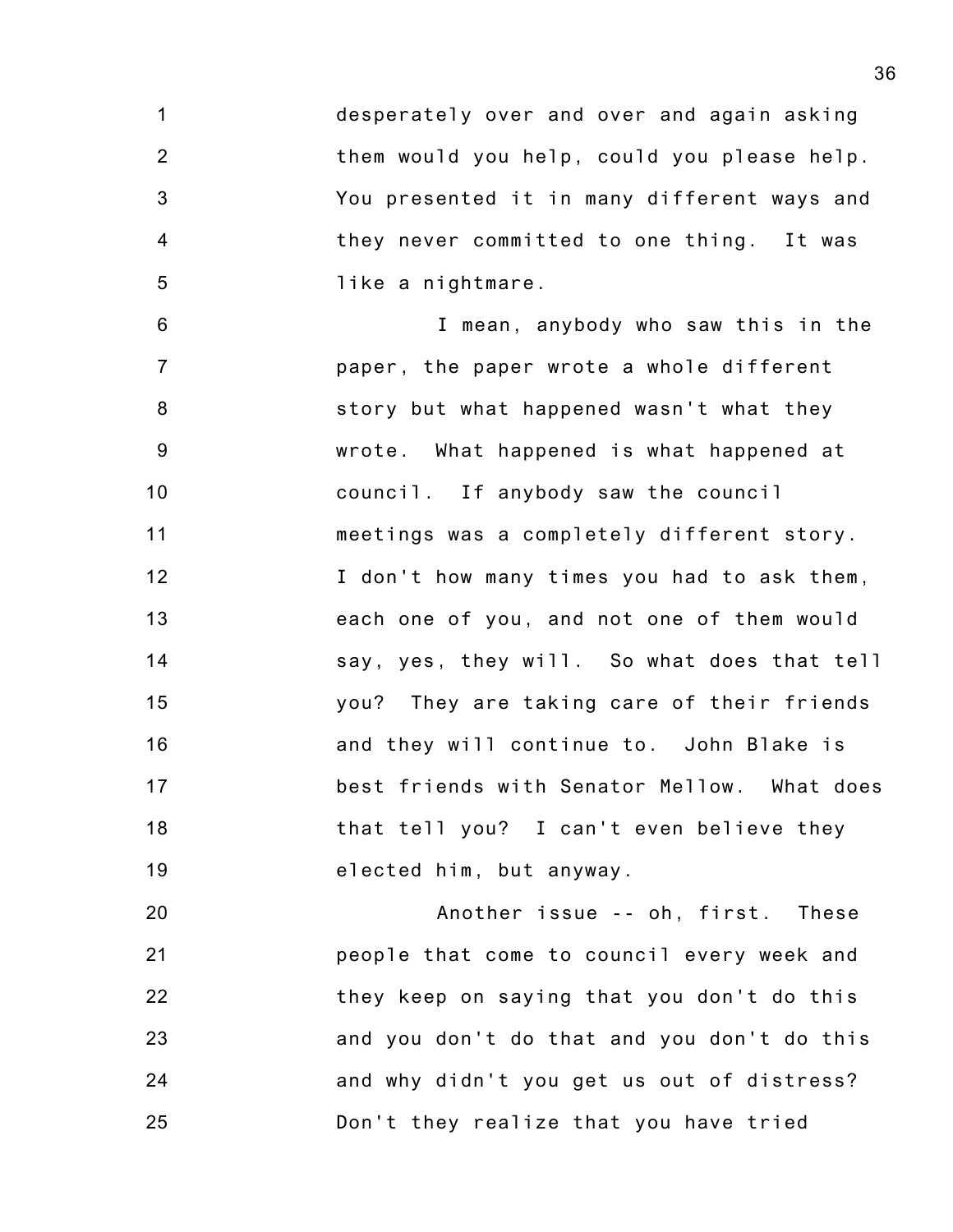1 2 3 4 5 6 7 8 9 10 11 12 13 14 15 16 everything you possibly can. I mean, what else do they -- here you had an example last week asking the state to help. The state put us in this position to start with. They kept us in distress. What more could you do? It's the senators and the representatives that aren't helping us. They could change that, but they are not willing to. So all these people come here and why don't you do this. I'd like to know if they were up there what they would. Talk is cheap. I'm sick of hearing it. I'm sick of hearing that you are getting blamed for things that you are not doing when all you do is try every day. They should be in your shoes for half an hour.

17 18 19 20 21 22 23 24 25 Another thing, talk about free enterprise, the food trucks, Eat the Fork, is it? Eat the Fork? What the Fork? You still eat the food from What the Fork, but anyway, I've had the food from What the Fork, I pulled over in my car and get it and ran, meaning I could stop there, grab something to eat and go home. It's delicious. I mean, instead of going to a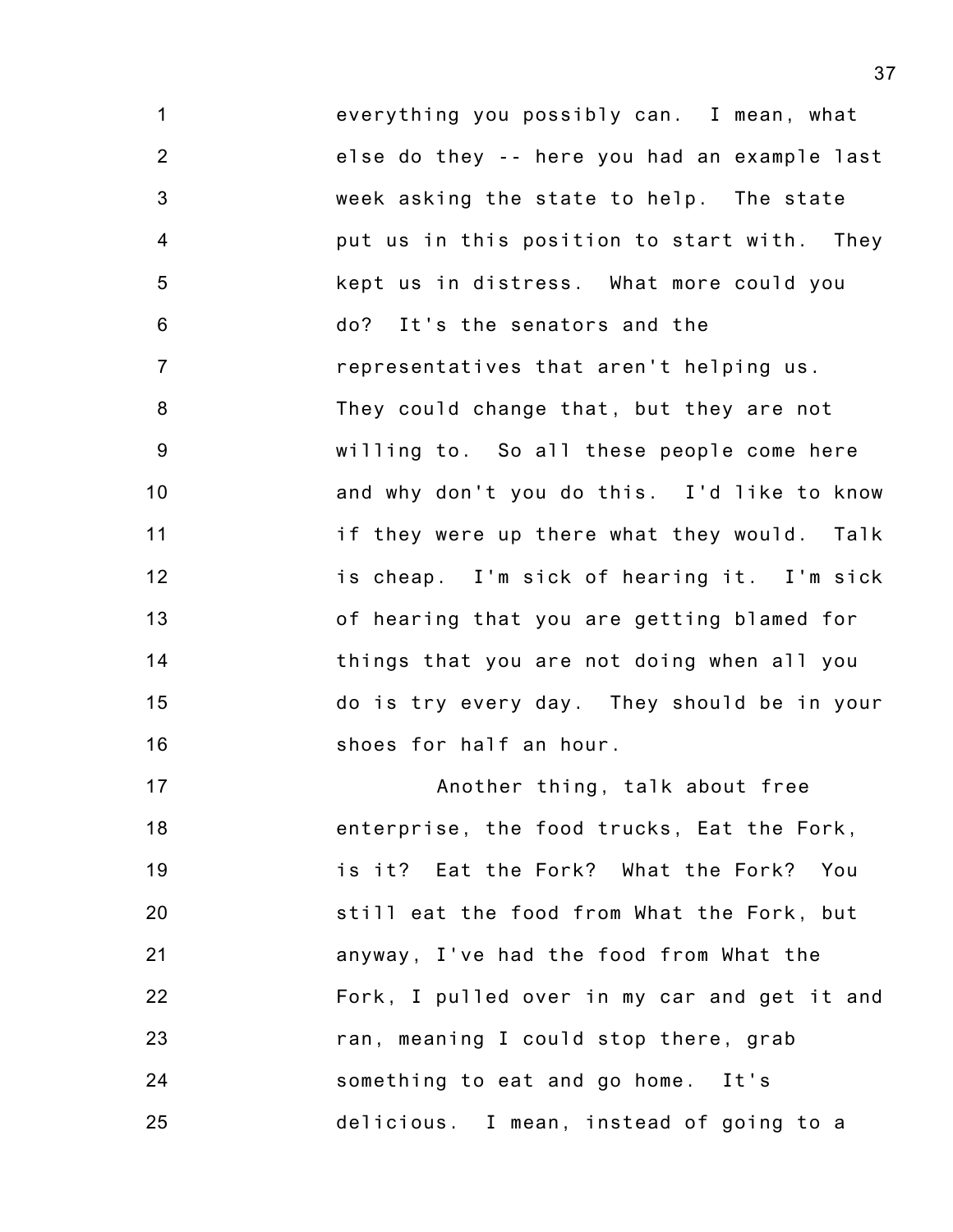1 2 3 4 5 6 7 8 9 restaurant. Sometimes you don't feel like going to a restaurant. They are not taking business away from restaurants. I mean, they are only their two days a week. They pay for their permits, they pay for the parking spaces after using them and the meters. It's all greed if you ask me from these restaurants who don't want the competition. Competition is good.

10 11 12 13 14 15 16 17 18 19 20 21 22 How about if there is a clothing store on one block and another clothing store moves in three doors away, are they going to try to make them move? What's the difference? There is no difference. These food trucks serve a purpose, for people on the go, people want something quick, people don't want to get dressed to go to a restaurant. They are very handy, they are great for people that work in Scranton and in the offices. If the mayor tries to push this that they can't be within 500 feet that should be outlawed.

23 24 25 And, Mr. McGoff, are you against this and for what reason would you ever be against someone trying to have a business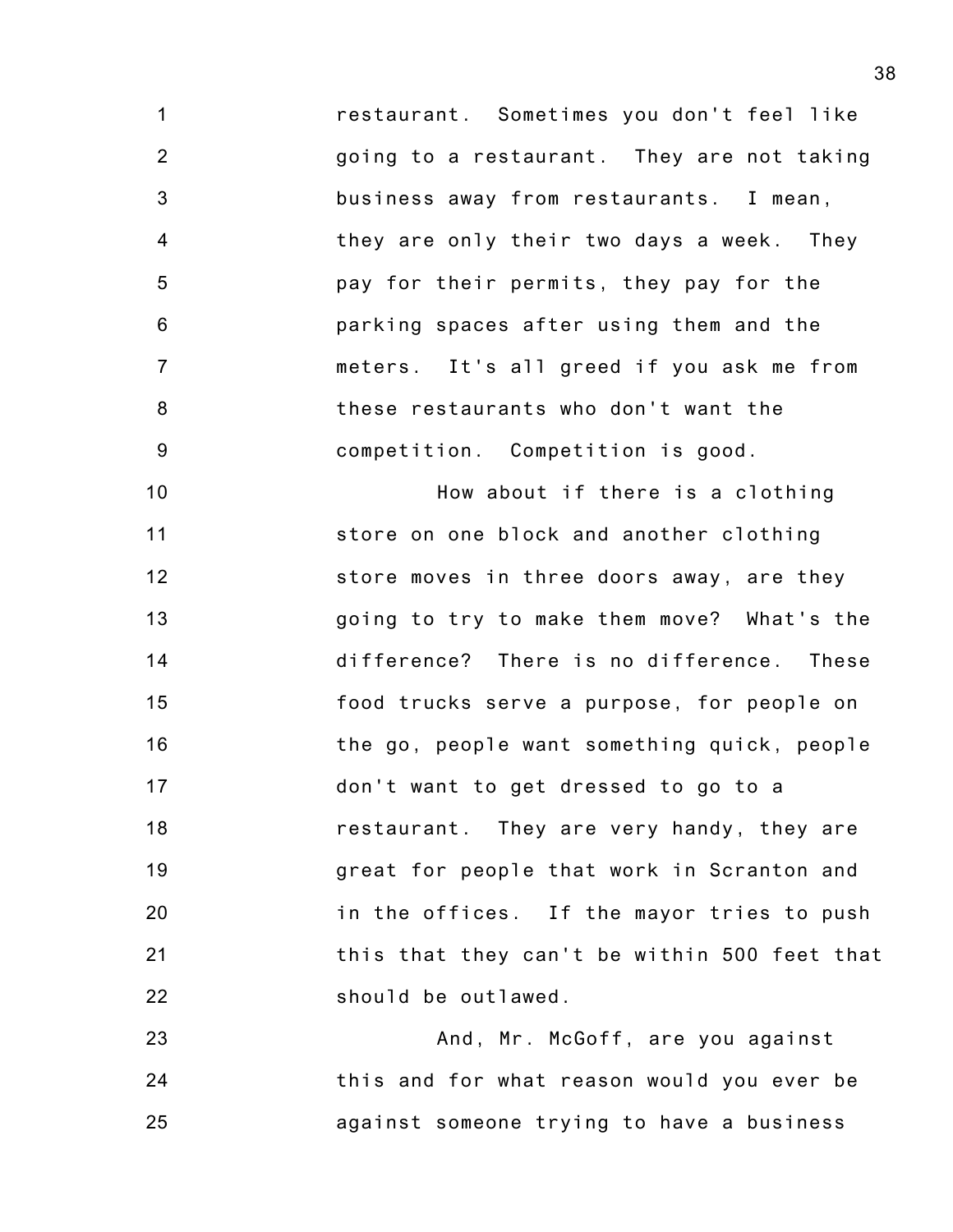| $\mathbf 1$    | and make a living and that they are there    |
|----------------|----------------------------------------------|
| $\overline{2}$ | two days a week?                             |
| $\mathbf{3}$   | MR. MCGOFF: Can I address it when I          |
| $\overline{4}$ | speak?                                       |
| 5              | MS. FRANUS: Pardon me?                       |
| $6\,$          | MR. MCGOFF: Can I address that               |
| $\overline{7}$ | during motions? I'll answer that.            |
| 8              | MS. FRANUS: The only thing is when           |
| 9              | you say something I can't reply it, that's   |
| 10             | the only thing. So where does that get me?   |
| 11             | MR. MCGOFF: Well, I was trying to            |
| 12             | save your time. Sometimes you object when    |
| 13             | we do answer.                                |
| 14             | MS. FRANUS: Oh, no, not at all, Mr.          |
| 15             | McGoff.                                      |
| 16             | MR. MCGOFF: I'm not opposed to the           |
| 17             | food trucks whatsoever.                      |
| 18             | MS. FRANUS: Oh, you're not? I'm              |
| 19             | glad to hear that. So, quite honestly, Mr.   |
| 20             | Rogan, are you against it of for it?         |
| 21             | MR. ROGAN: No, I actually, met with          |
| 22             | Mario last week and spoke to him and I think |
| 23             | that there has to be a balance struck that   |
| 24             | works for everyone. I think he has a great   |
| 25             | business and the other food trucks do as     |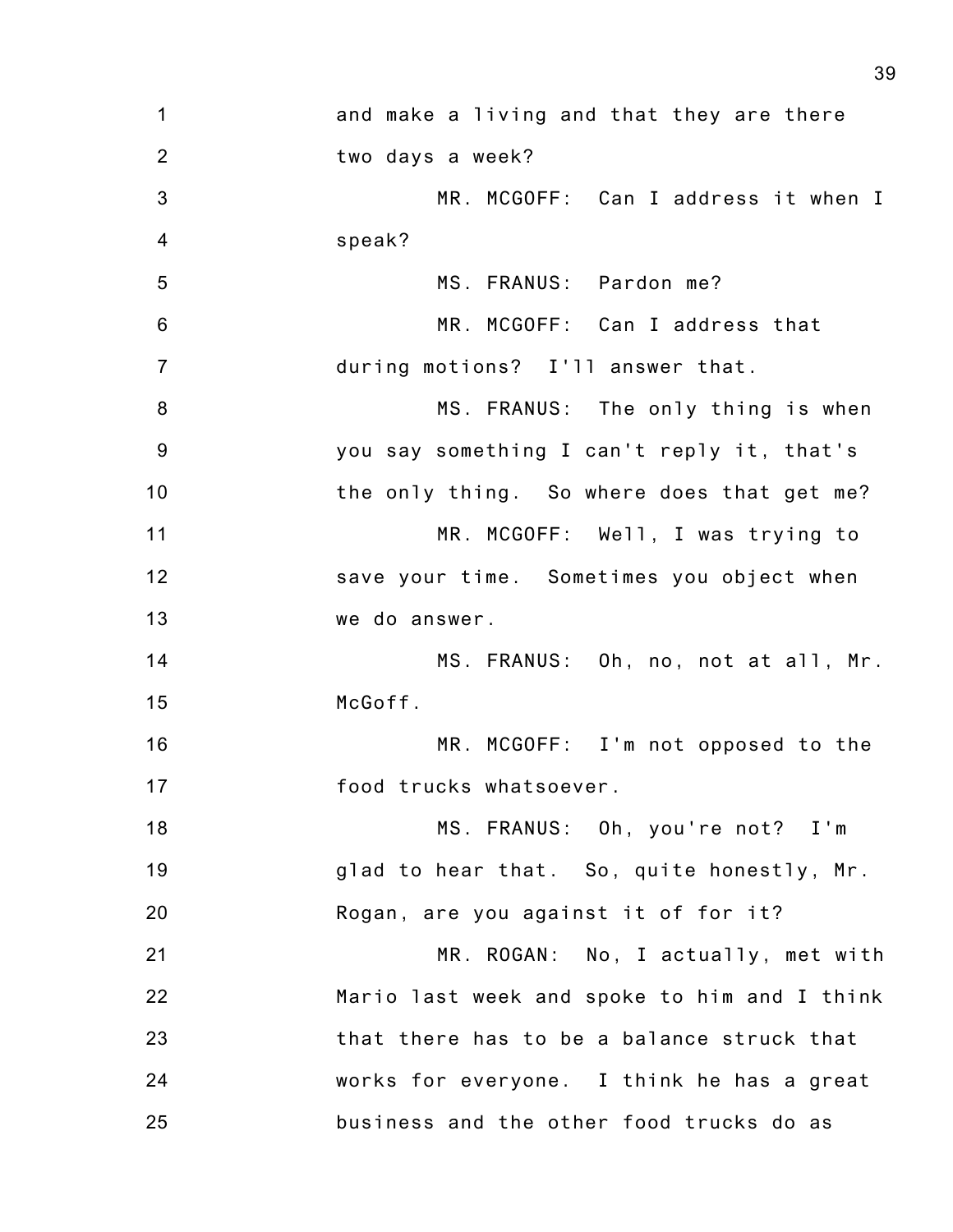| $\mathbf 1$     | well.                                        |
|-----------------|----------------------------------------------|
| $\overline{2}$  | MS. FRANUS: You're right.                    |
| $\mathbf{3}$    | Mr. Joyce?                                   |
| $\overline{4}$  | MR. JOYCE: No, I'm not opposed to            |
| 5               | the food trucks if they pay their fair       |
| $6\phantom{1}6$ | share.                                       |
| $\overline{7}$  | MS. FRANUS: Mrs. Evans?                      |
| 8               | MS. EVANS: I'm not opposed to them           |
| $9\,$           | either, but I agree with Councilman Rogan    |
| 10              | that we need a balanced approach because we  |
| 11              | don't want any of the businesses hurt.       |
| 12              | MS. FRANUS: No, but if you put               |
| 13              | something like 500 feet from a restaurant    |
| 14              | there wouldn't be any place for any of these |
| 15              | food trucks to go. It can't be that kind of  |
| 16              | stiff thing. I don't what you can do.        |
| 17              | MS. EVANS: Well, actually there is           |
| 18              | no legislation before city council, nothing  |
| 19              | has been sent by the administration in this  |
| 20              | regard and nothing has been drafted by city  |
| 21              | council.                                     |
| 22              | MS. FRANUS: But when it is I hope            |
| 23              | you take into consideration that these       |
| 24              | people have to make a living as well and     |
| 25              | they are serving a good deed to the public.  |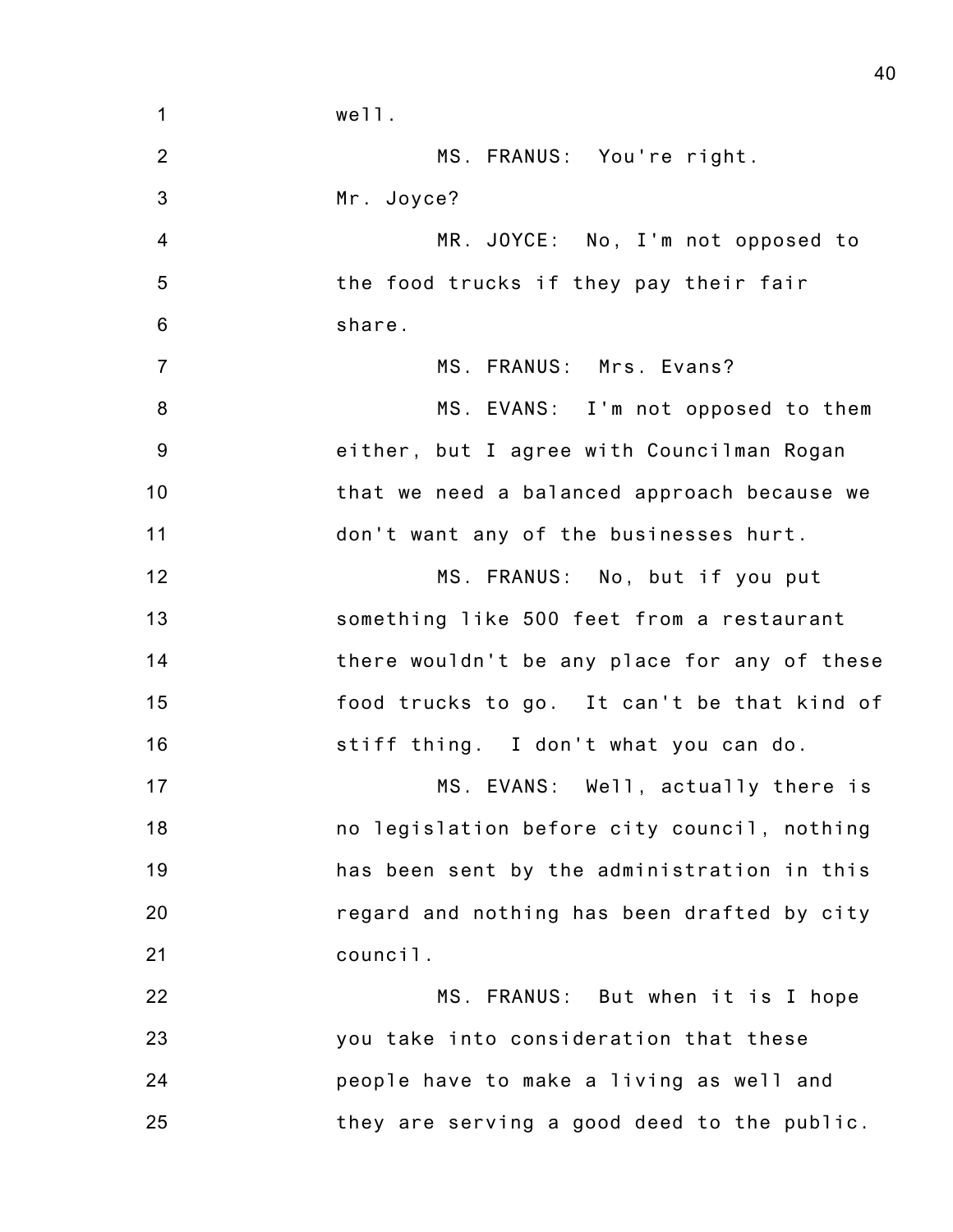| 1              | I mean, they are very handy. Like I said,    |
|----------------|----------------------------------------------|
| $\overline{2}$ | competition is good, isn't it? So,           |
| $\mathbf{3}$   | everybody, go to What the Fork, the food     |
| $\overline{4}$ | truck.                                       |
| 5              | MS. EVANS: Thank you.                        |
| 6              | MR. MILLER: Good evening, Council.           |
| $\overline{7}$ | Doug Miller, Scranton. Before I get into a   |
| 8              | lot of issues tonight I just want to start   |
| $9\,$          | off by thanking the Scranton Fire Department |
| 10             | and the police department and all those      |
| 11             | involved in the attending to the fire in the |
| 12             | 500 block of Lackawanna Avenue last night,   |
| 13             | obviously certainly the situation could have |
| 14             | been a lot worse than it was, and I'm just   |
| 15             | glad to see that, you know, nobody was       |
| 16             | harmed and that, you know, we would be able  |
| 17             | to move on and hopefully that portion of the |
| 18             | block can be restored and back to it's       |
| 19             | normal shape at, you know, at a good time.   |
| 20             | In regard to a lot of discussion             |
| 21             | that took place tonight, I would like to go  |
| 22             | back and discuss a few of the comments       |
| 23             | Mr. Sbaraglia made tonight because I thought |
| 24             | he probably made a lot of sense tonight,     |

more sense than some of the other speakers I

25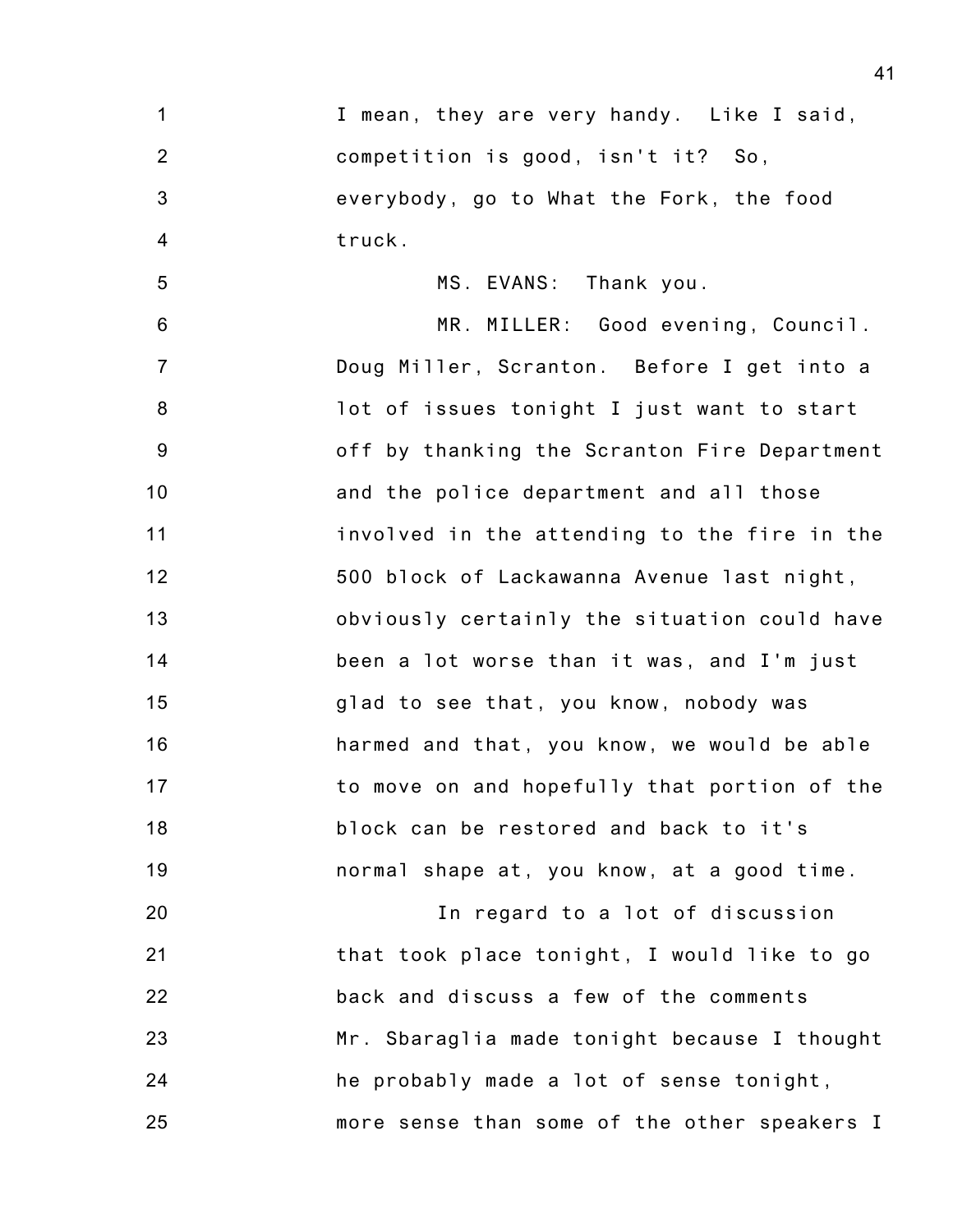1 2 3 4 5 6 listened to, nothing personal to the other speakers, but he addressed and touched on the lot of the issues that I have talked about in the past, particularly the nonprofits and the harm they have caused the city.

7 8 9 10 11 12 13 14 15 16 17 And I know this is a touchy subject and many people think that we are picking on nonprofits, this has nothing to do with picking on nonprofits, this has to do with the reality of the situation where the reality of the situation is the nonprofits in this town have gotten a free ride for far too long and the ones who carry their loan are the taxpayers of this city and I think that it needs to come to an end and it needs to come to an end now.

18 19 20 21 22 23 24 25 Last week we had our state legislators and Senator Blake here discussing that issue and I'm helpful that legislation from the Commonwealth will come forward that will force nonprofits to pay their fair share once and for all. We've talked about the University a lot because they're the best example we can use. It's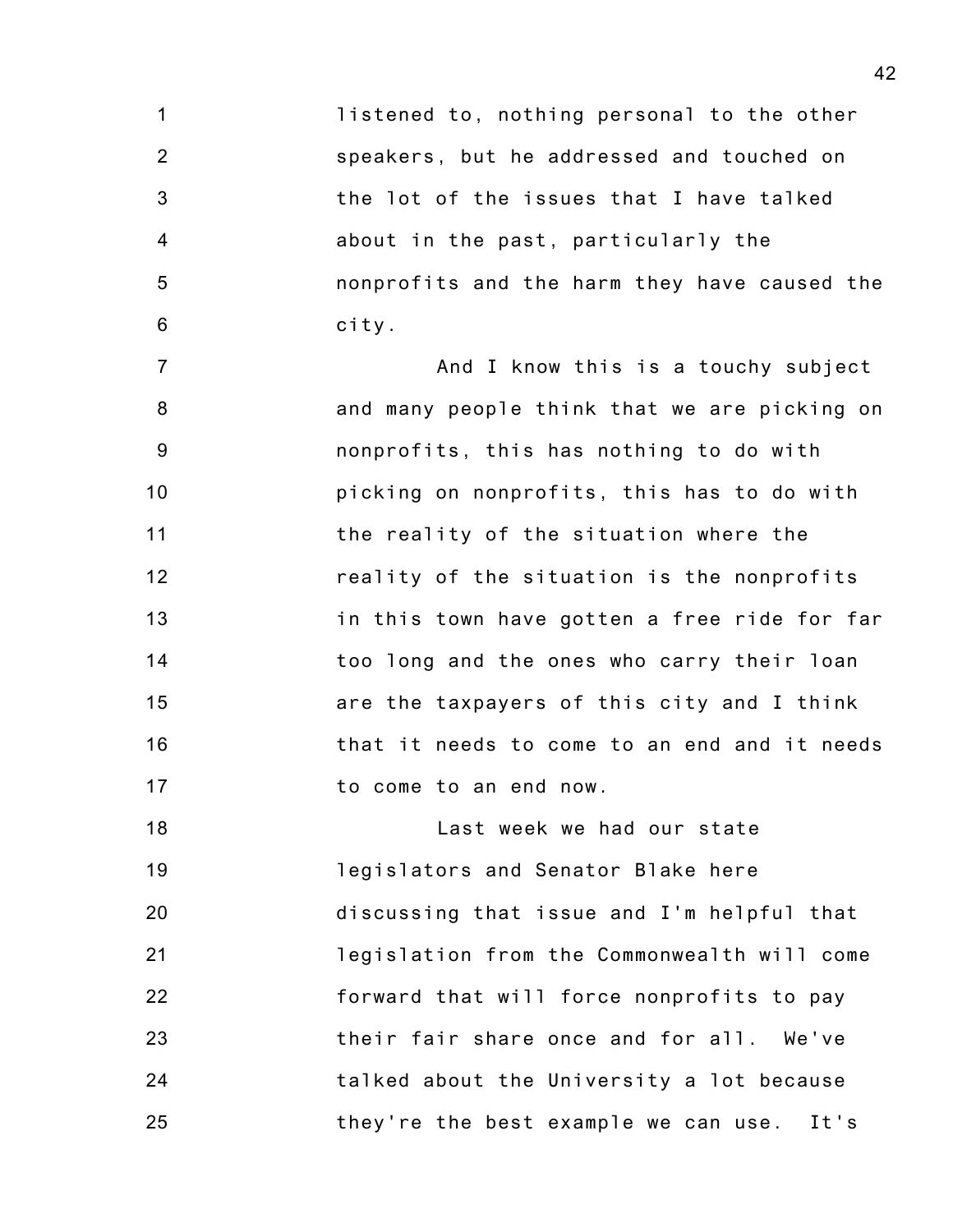1 2 3 4 5 6 7 8 9 10 11 12 13 14 15 my belief they have gotten the biggest free ride out of all of them for at least the 12 years of this administration because it's been about who can we take care of, who can we protect, and that's a philosophy that this administration has played for the last 12 years and that's why we are in the situation we are in today because rather than doing the right thing they chose to take the approach of who contributed to my campaign, who do I owe a favor to, who can I get a job for, that's a philosophy all through town, city government, school district, county, it's everywhere and now is the time for it to stop.

16 17 18 19 20 21 22 23 24 25 I believe that the residents in this city have suffered enough and we continue to go back to them time and time again and place the financial burden on them, and it's not fair because they have paid enough. It's people like the University who have, you know, given us their, you know, to them it's their whopping \$175,000 a year. That's a complete joke. They obtain services that the residents of this city pay for each and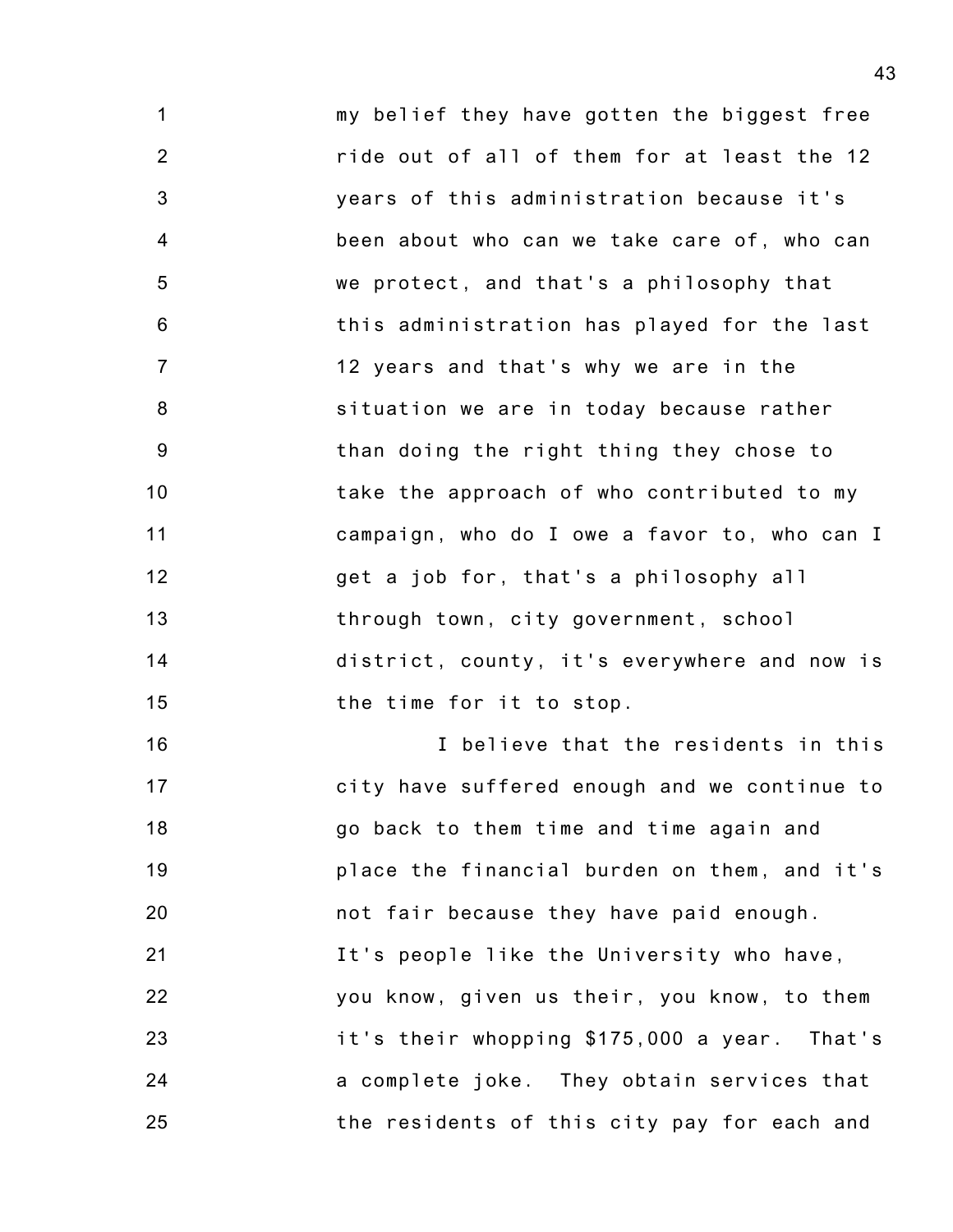1 2 3 4 5 6 7 every year, they get it for nothing and it's not right. And so now is the time to take action, hold them accountable, and put them in their place once and for all because I, for one, am very frustrated and I've about had it and I think now is the time that something needs to happen.

8 9 10 11 12 13 14 15 16 You know, we listened to a lot of empty promises in my opinion from our legislators who came up with just about every excuse other than coming up with actual solutions for us. Blaming the Republicans, blaming this one, blaming that one, the blame game days are over. Now is the time to come together and find solutions and represent our constituents.

17 18 19 20 21 22 23 24 25 You know, we heard about how, you know, we are talking about what's going on in Harrisburg and Reading and other municipalities in the Commonwealth, you know, nothing personal or nothing against them we are not concerned about them, we are concerned about our city right now and these officials have an obligation to represent their constituents that elected them. We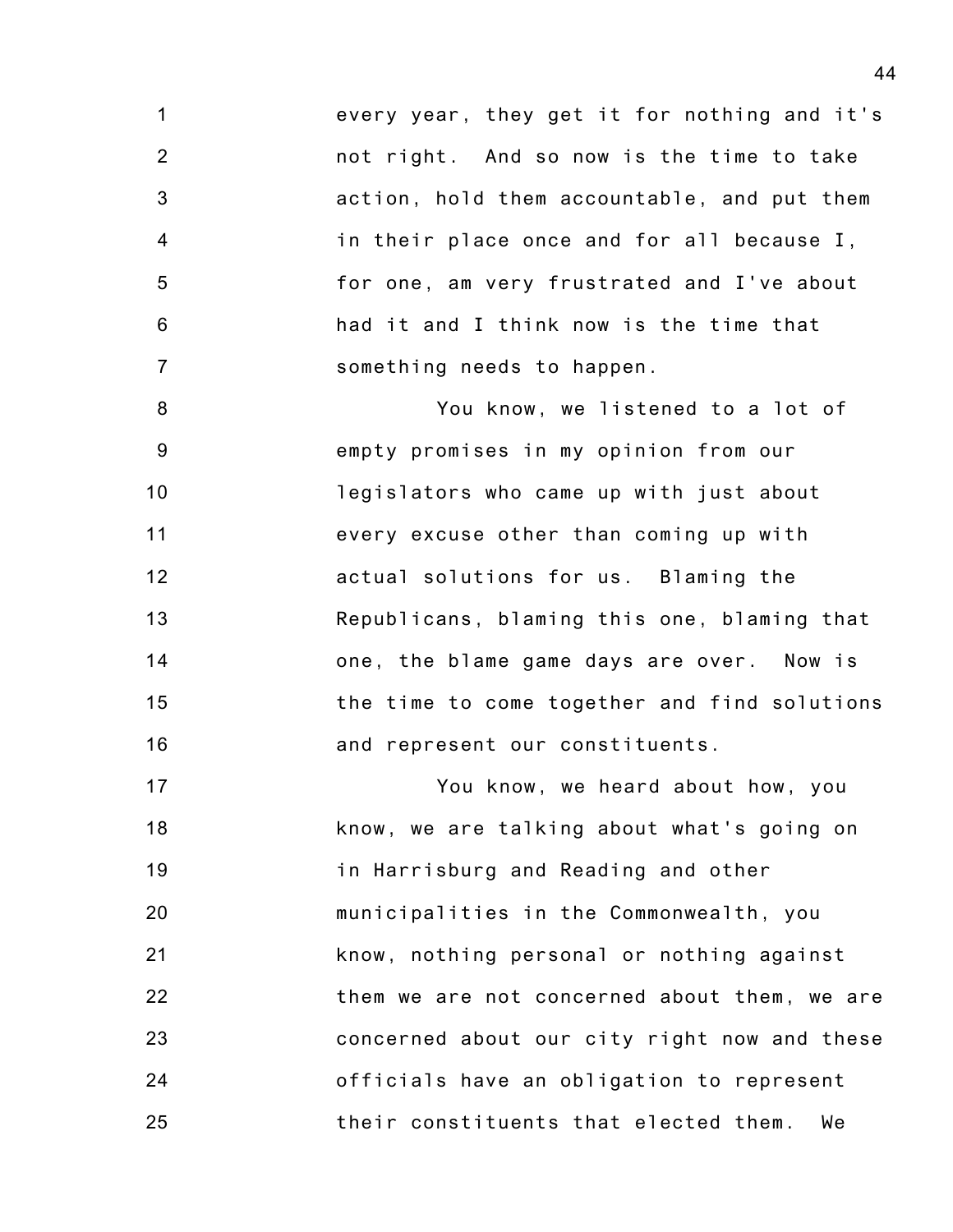1 2 3 4 5 are not concerned about their opinions on what's going on in Harrisburg. That's not what the discussion is about, the discussion is how do we save Scranton and they very an obligation to help do that.

6 7 8 9 10 11 12 13 14 15 16 17 18 19 20 21 22 23 24 25 As I said last week, we understand that the legislators didn't cause the problem or that Harrisburg itself didn't cause the problem, we caused the problem ourselves by electing the wrong people obviously at the end of the day we only have ourselves to blame, but at the same time these legislatures do have an obligation to help us. I think it was put very well last week that we are the dying child and we need the parents, who is our legislatures, to come in and save us and if we can't have any commitment from them I just don't see at this point in time where the help is going to come from because it's not coming from PEL and it's not coming from DCED because they have been here for 22 years and they have done nothing to help us and I can't see any help from them at this point in time. It's also my opinion that we should try to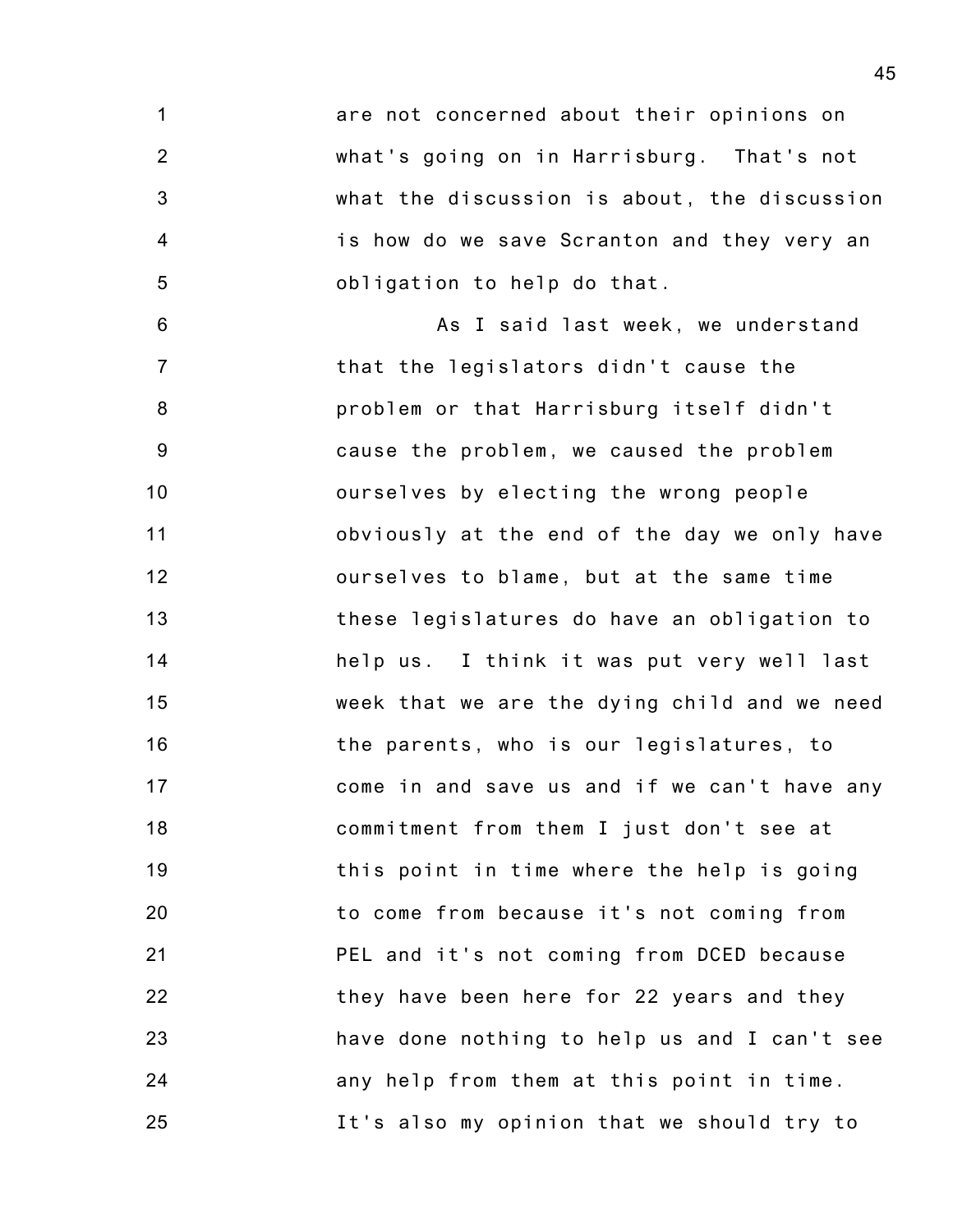1 2 separate ourselves from them because they have nothing but cause harm.

3 4 5 6 7 8 9 10 11 12 13 14 15 16 17 18 19 In regards to the \$17 million that was brought up tonight on the Supreme Court ruling, we understand that's June 30 that we have an obligation to come up with that money, I understand the frustration, I'm just as frustrated as at any other residents, but I think that speakers and those at home need to realize that I think council understands the seriousness of the situation. I think we sometimes come up here and speak as if, you know, council doesn't understand that's a serious situation. I think, you know, maybe we need to dust our glasses off and kind of, you know, come out of the fog a little bit and understand that council does understand it's a serious situation.

20 21 22 23 24 25 You know, I'll go back to August, if you don't think it's serious, you know, council and the administration came together so when we come here, you know, we need to understand that these things take time and council and the administration need to work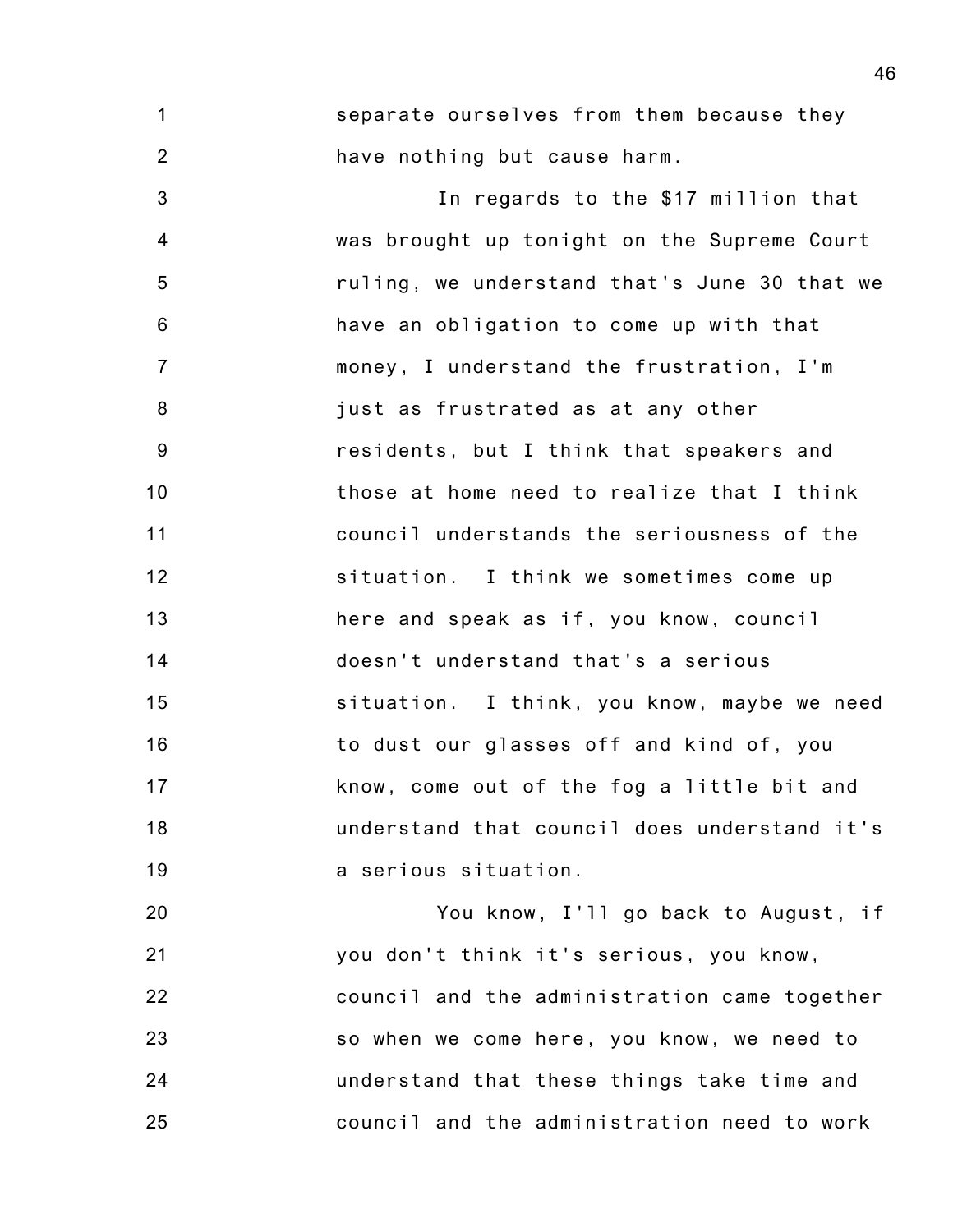1 2 3 4 5 6 7 8 9 10 11 12 13 14 15 16 17 18 19 20 21 22 23 24 25 together to obtain a loan. Those things don't happen overnight, but just because each week don't hear an update doesn't mean that the council and the administration isn't working on it. You mow, these things go on behind the scenes and things and discussions take place and when we ask questions of our elected officials, particularly council, then we should expect the answers in return. You know, you ask a question, you are going to get an answer, there is no holding, you know, your time. That's part of the dialogue we have here, and with that said and done, that's all I have tonight. Thank you. MS. EVANS: Thank you. MR. SLEDZENSKI: Frankie. Janet, how are you? MS. EVANS: Hi, Chris. MR. SLEDZENSKI: Well, last night there was a fire, these guys downstairs do a good job. Boys, keep it up down there. Thank you. MS. EVANS: Thank you, Chris.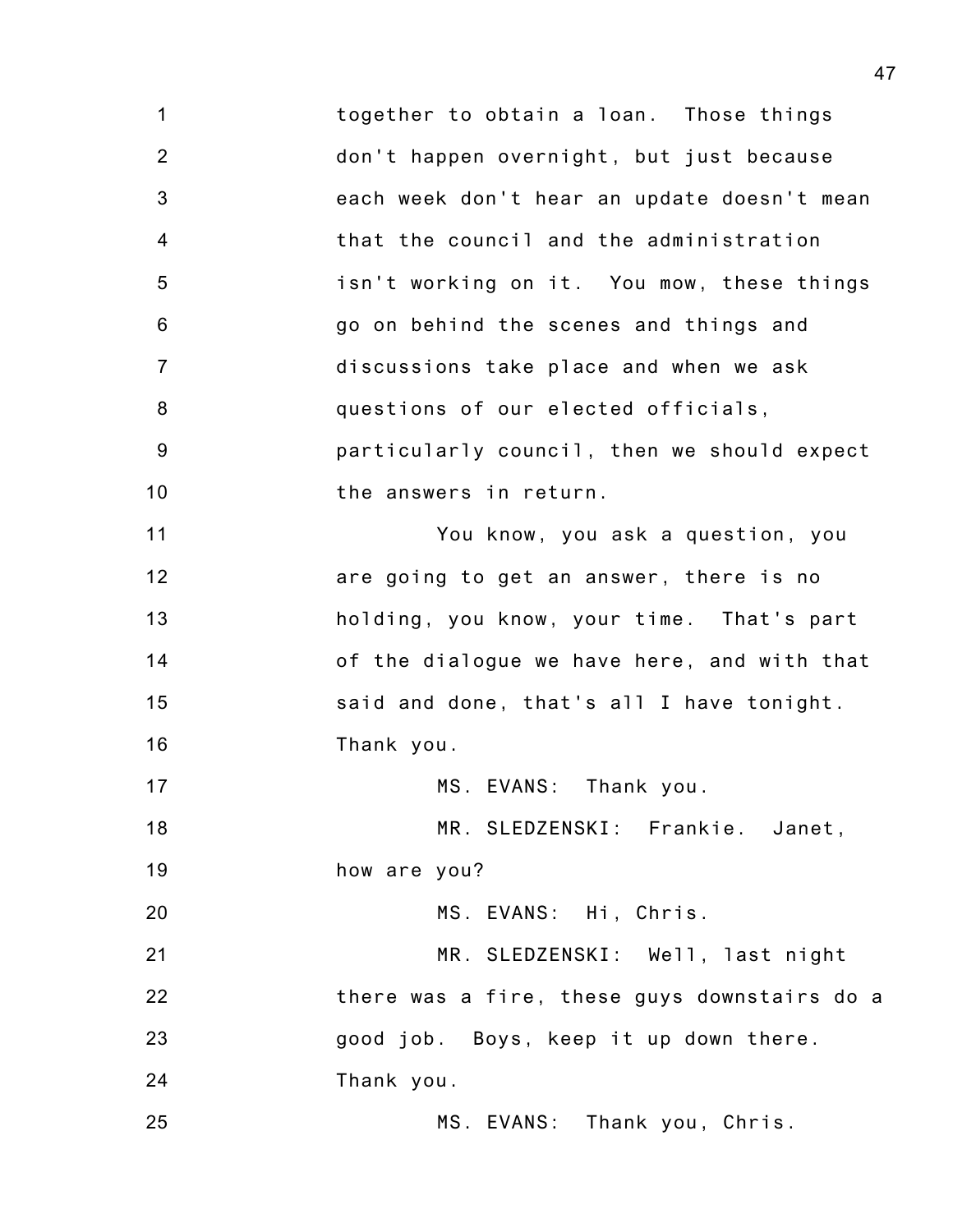| $\mathbf{1}$   | MR. ZUMO: Good evening. My name is            |
|----------------|-----------------------------------------------|
| $\overline{2}$ | Sal Zumo from Greenridge.                     |
| 3              | MR. JOYCE: Good evening.                      |
| $\overline{4}$ | MR. ZUMO: And I'm appearing here              |
| 5              | tonight because I have problem on my          |
| $6\phantom{1}$ | property and I'd like to get some help from   |
| $\overline{7}$ | somebody. I have seen the mayor on a number   |
| 8              | of occasions, but in my yard I have a creek   |
| 9              | that goes through my yard for years and we    |
| 10             | had a cinder block wall put up there and      |
| 11             | it's been up over maybe 70 years. It was      |
| 12             | taken down when they moved the pipe in the    |
| 13             | yard and after they moved the pipe in the     |
| 14             | yard and the wall was down I find out that    |
| 15             | all of this flooding that I have been         |
| 16             | getting in my house and my cellar, I've       |
| 17             | taken out and had to have three furnaces put  |
| 18             | in plus all of the stuff and have to have my  |
| 19             | house jacked up and fixed up over the years,  |
| 20             | and I find out that the creek that was        |
| 21             | coming down from Dunmore with all of this     |
| 22             | water going over my pool and took my pool     |
| 23             | out, it was up to \$30,000, and the fact when |
| 24             | they had taken this down and opened it up I   |
| 25             | find out that the water that was coming down  |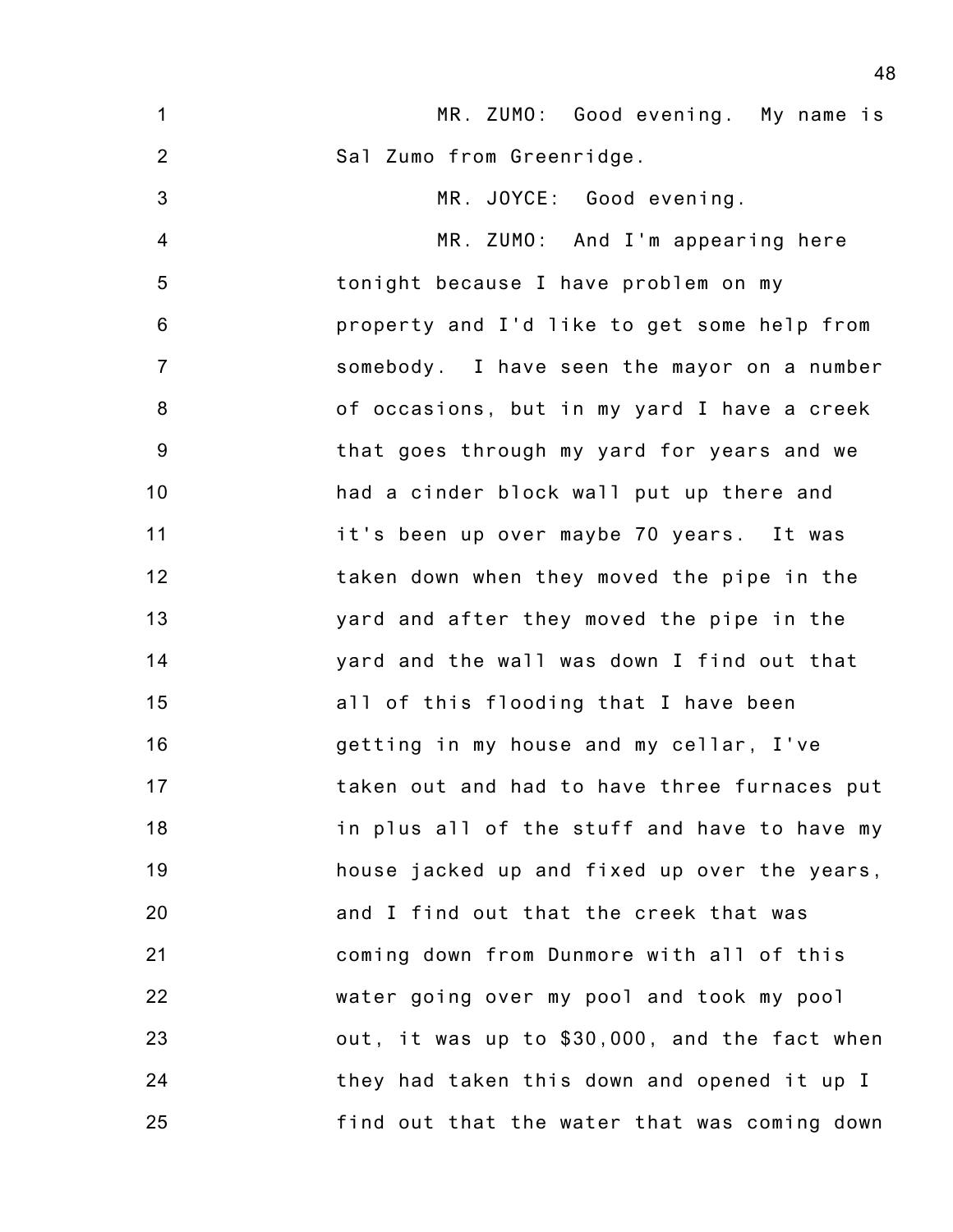1 2 3 4 5 6 in my yard was going in a two-foot pipe at the other side of the wall and there was no way a two-foot pipe can ever take the water that was coming down because that flood my yard and driveway at least 10 to 12, 15 inches at time.

7 8 9 10 11 12 13 14 15 16 17 18 And I just wondering, I asked the mayor to come up and my neighbor has now taken the -- the wall has been taken down, my neighbor has put a sump back in there that's in my driveway and I can't get any help from anybody and I just wondering who can help me and get my yard straightened out and get the wall put back up. It's been up there for 70 years, the cinder block wall, and I would like to see it put back up there because I don't want my neighbor to open my yard with, he has taken the fence off me.

19 20 21 22 23 24 25 Now, who did I go to and what kind of help can I get and where did I start? MS. EVANS: Mr. Zumo? MR. ZUMO: Yes. MS. EVANS: You said you went to see the mayor? MR. ZUMO: I beg your pardon?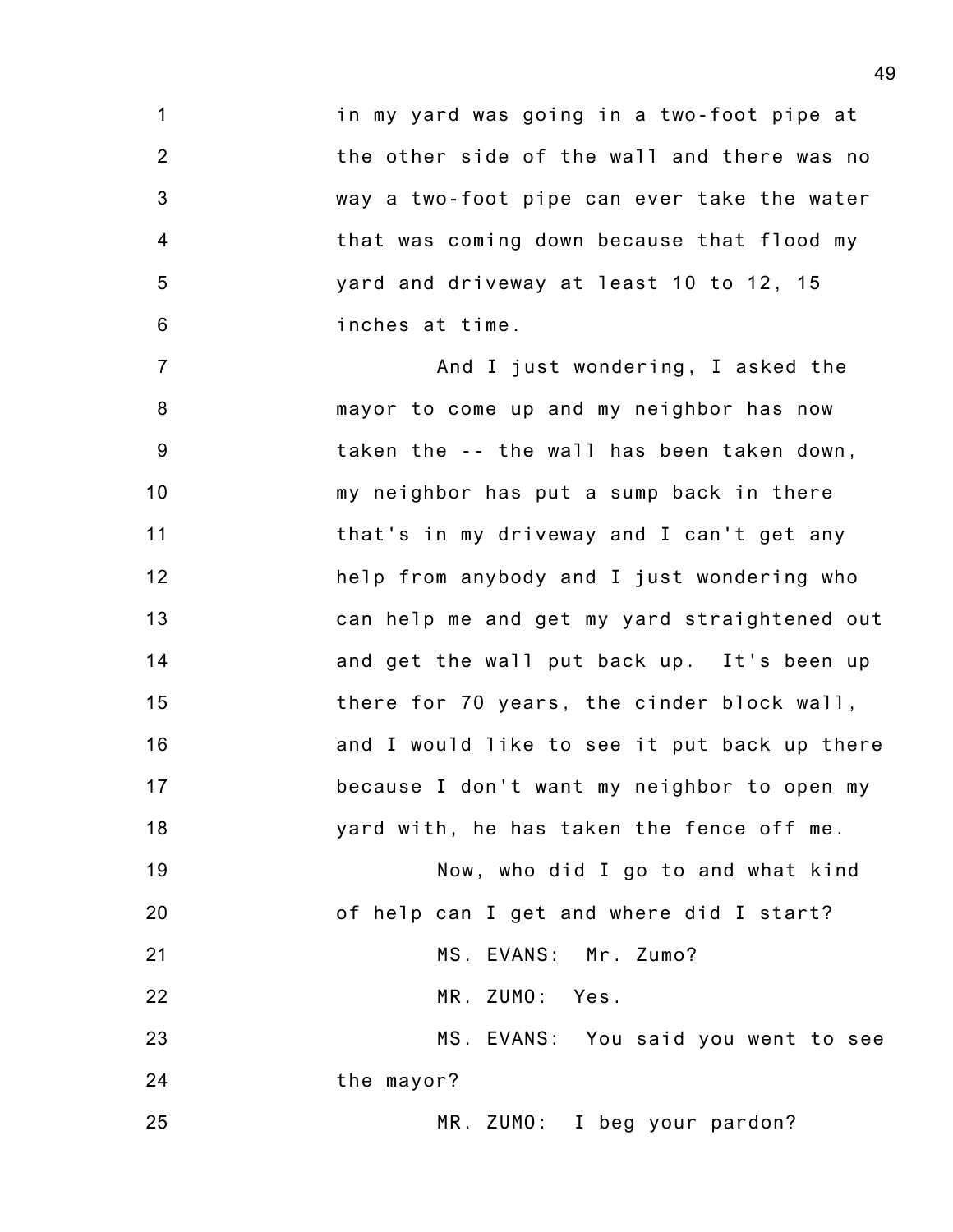| $\mathbf 1$    | MS. EVANS: You went to see the               |
|----------------|----------------------------------------------|
| $\overline{2}$ | mayor about this situation?                  |
| 3              | MR. ZUMO: I can't quite hear.                |
| $\overline{4}$ | MS. EVANS: Did you go to see the             |
| 5              | Mayor Doherty --                             |
| $6\,$          | MR. ZUMO: Oh, yes.                           |
| $\overline{7}$ | MS. EVANS: -- about this? When did           |
| 8              | you go?                                      |
| 9              | MR. ZUMO: About four times in the            |
| 10             | last four or five months, and he was going   |
| 11             | to do something and nothing has ever         |
| 12             | happened. He was going to send               |
| 13             | Mr. Campbell, but Mr. Campbell had been down |
| 14             | there and saw it and said he can't do        |
| 15             | anything. The man that's taking where the    |
| 16             | line is now he is over in my yard and he is  |
| 17             | not going to move it. That's exactly it,     |
| 18             | and they are not telling him to move it.     |
| 19             | MS. EVANS: Well, I can talk to the           |
| 20             | mayor about your situation and remind him of |
| 21             | your visits and that he had promised to help |
| 22             | you.                                         |
| 23             | MR. ZUMO: They all promise but               |
| 24             | nobody has been out there yet and now I have |
| 25             | the man up at Capouse Avenue I asked when I  |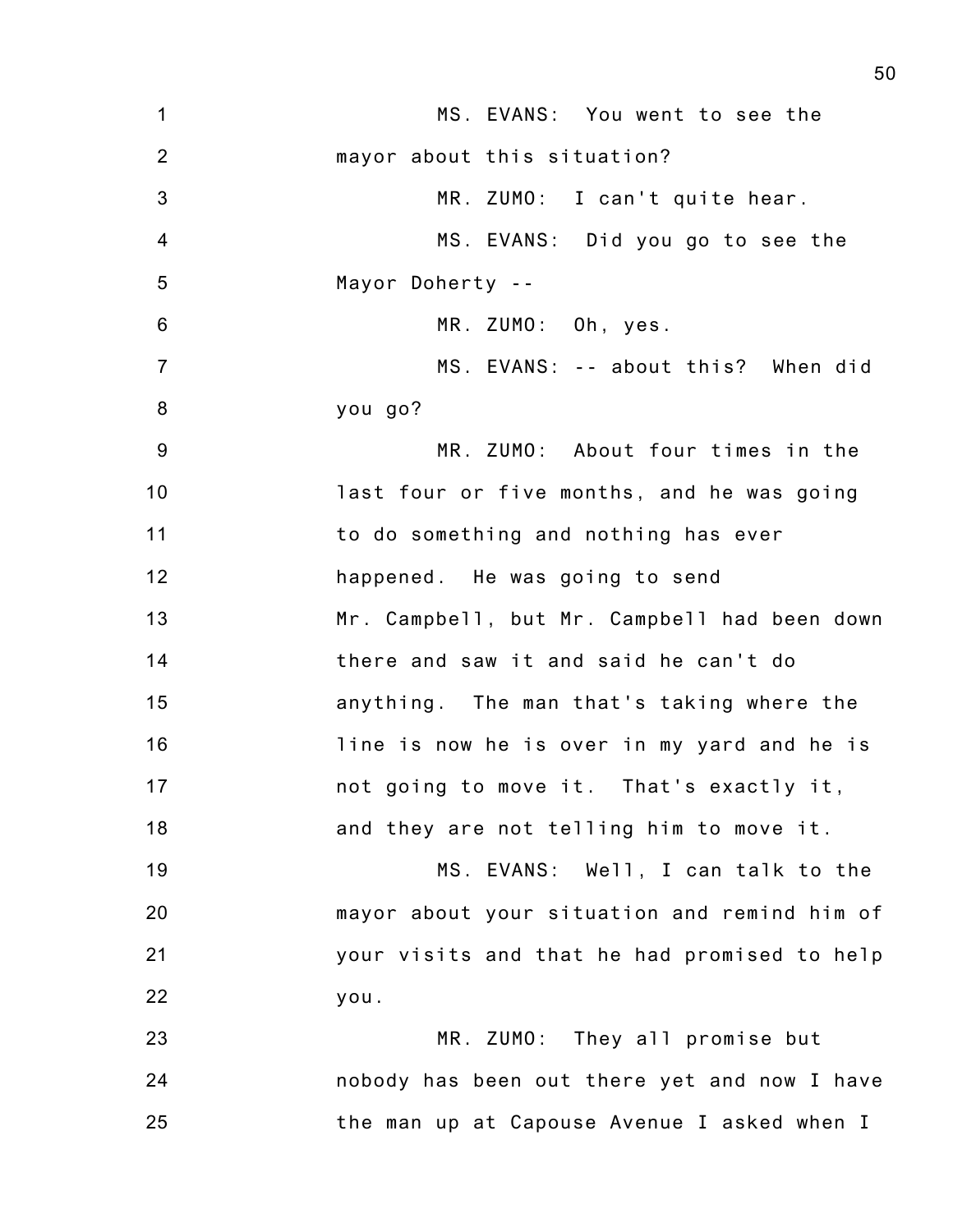1 2 3 4 5 6 7 8 9 10 11 12 13 14 15 moved by garage if I moved the garage off of it I had the back of my yard I moved that back three or four foot and put a brick back of my roof to carry the water out to the creek, out the gutter to carry the water out to the creek and my neighbor in the back he decided he would take over and he filled in the garage to put the dirt right up to my garage that the water come down and couldn't go through the bottom of my basement and took out might have furnace and my heating system that's going inside and he laughs at me and says he not doing a thing, he won't do a thing to take my garage, he hs filled it in.

16 17 18 19 20 21 22 23 24 25 So I have neighbors taking my ground. The lady up the street -- my neighbor next door asked me if he could take the hedges out, I said, yes, he took two foot, three foot of my ground. The lady up the street she has got a fence over in my yard, she thinks that belongs to her because it's fence is over there. So I'm having between all of the neighbors that I have going on there I can't get a piece of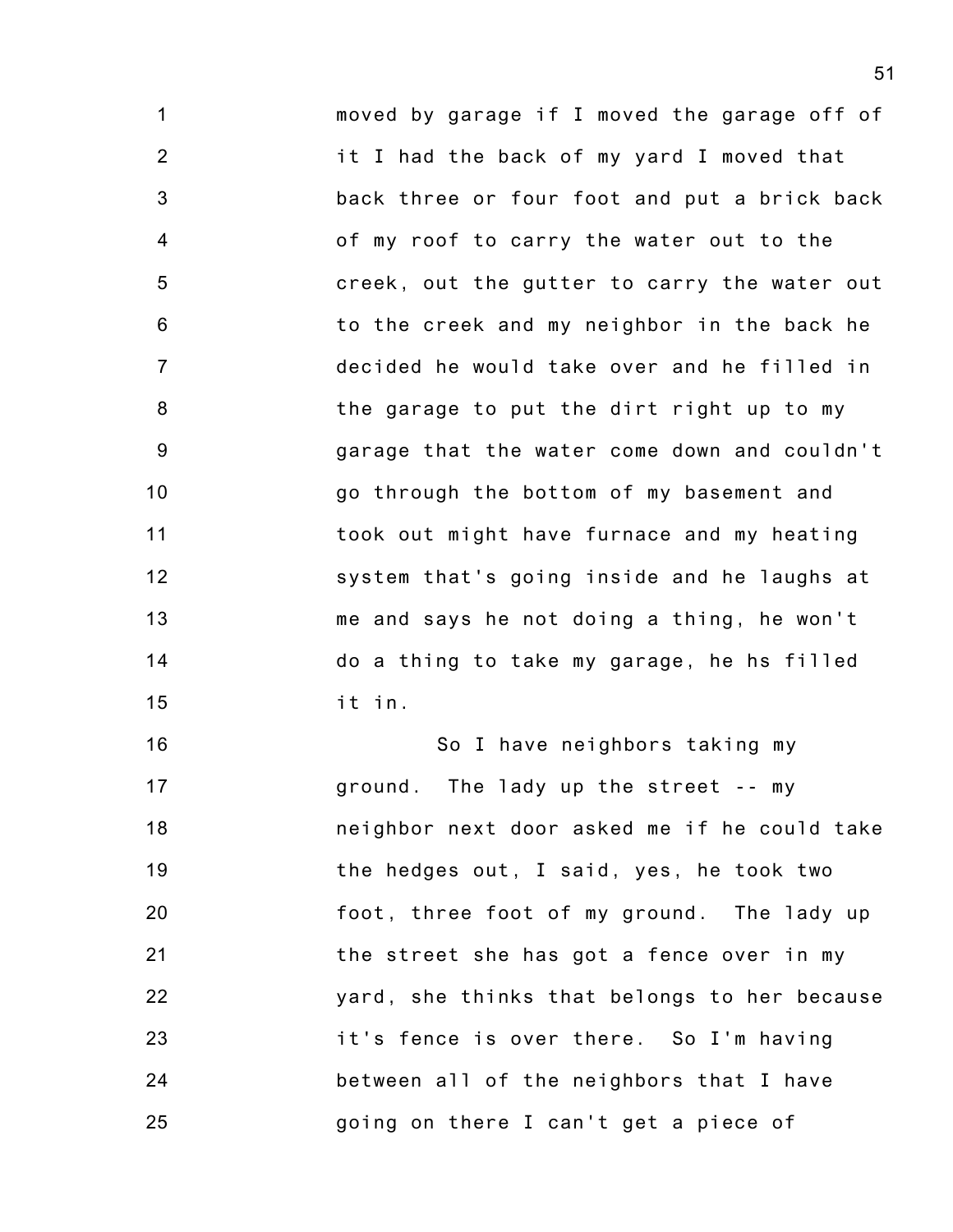property to myself.

1

2 3 4 5 6 7 8 9 10 11 12 13 14 15 16 17 18 19 20 21 22 23 24 25 On top of that, Mr. Meehan from O'Hara's, that was the other contractor, come down and pitched my sidewalk, it has a 45 degree angle in it, and he said they are going to put new sidewalks in for me and put fix the garage out to the street, that's thing got a 45 degree angle in the sidewalk on my property and if somebody slips, I'm not going to be responsible for it and I can't get him to come down and do a thing about it so -- MS. EVANS: Now, this is a company that you hired? MR. ZUMO: Not that I hired, the state hired. Mr. Meehan is the O'Hara Company up in Dunmore that had the contract with the state in removing the creek and he is one that put the 45 degree angle in there. I said, "Somebody is going to get hurt." "Well, we'll be back, we'll put all new sidewalks in for you and fix the driveway and do this and do that," all I have is more problems. I have four or five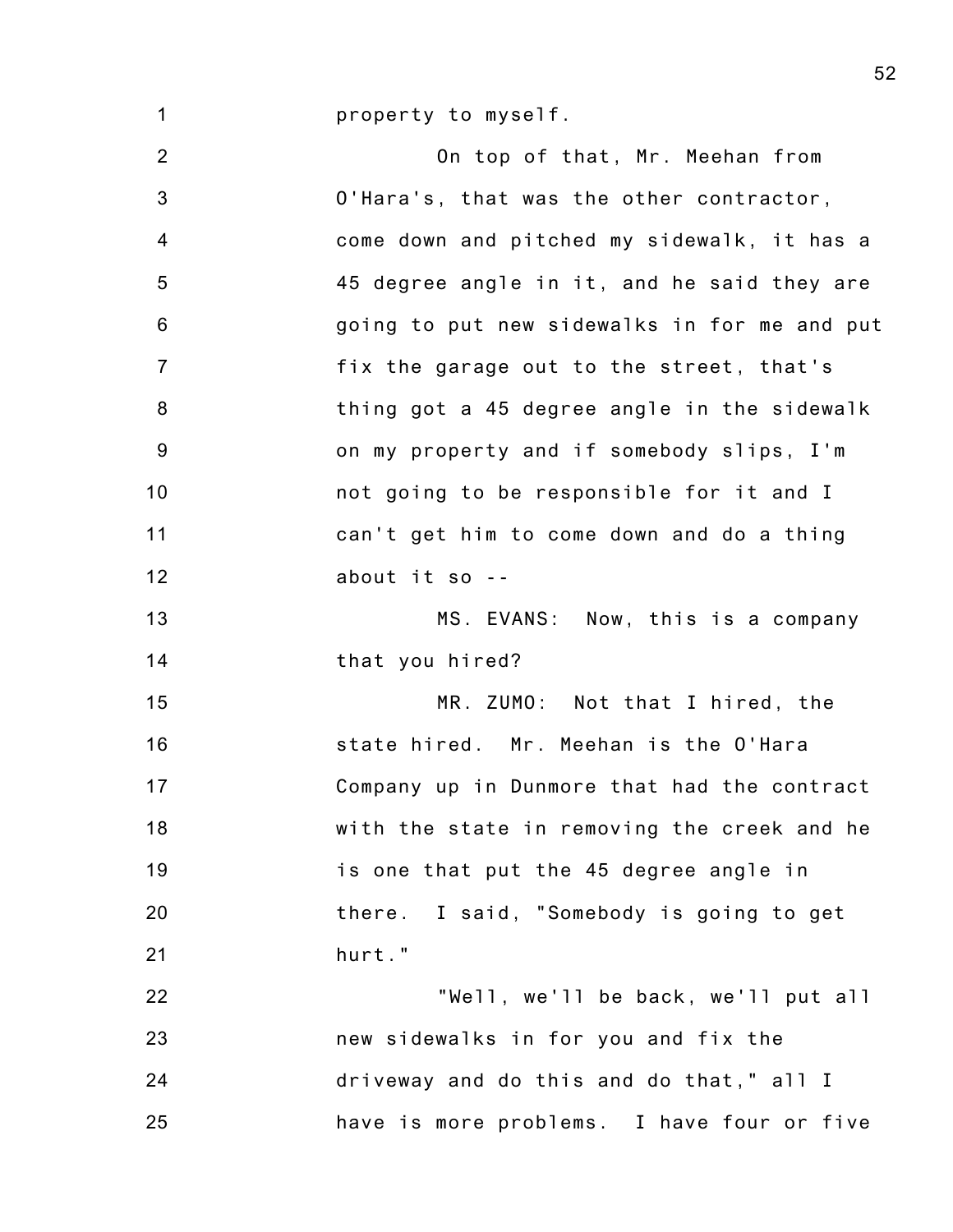| $\mathbf 1$    | people out grabbing my property.             |
|----------------|----------------------------------------------|
| $\overline{2}$ | MS. EVANS: Well, I think we can --           |
| 3              | MR. ZUMO: And Mr. Doherty didn't             |
| $\overline{4}$ | show up once, he sent Mr. Campbell out again |
| 5              | Id said, "What good is he going to do? He    |
| 6              | is not going to do anything?"                |
| $\overline{7}$ | MR. HUGHES: Mrs. Evans, if I could,          |
| 8              | Sal, I think there is a two issues here just |
| $9\,$          | from what you stated. The first is that I    |
| 10             | think that's St. John's creek. What's the    |
| 11             | name of that creek that --                   |
| 12             | MR. ZUMO: No, that was Mellow                |
| 13             | Creek.                                       |
| 14             | MR. O'HARA: I'm sorry, yeah, Meadow          |
| 15             | Creek, Mr. Meehan his company is Fabcor,     |
| 16             | although he is part of, you, now, the        |
| 17             | O'hora, you know, contractors.               |
| 18             | MR. ZUMO: Yes.                               |
| 19             | MR. HUGHES: But I think the company          |
| 20             | that had the contract here is Fabcor,        |
| 21             | anything that was -- if damage that was done |
| 22             | to your property, including the sidewalks    |
| 23             | not putting them in properly, the city       |
| 24             | should go after Fabcor to have them correct  |
| 25             | those problems. If that meant taking the     |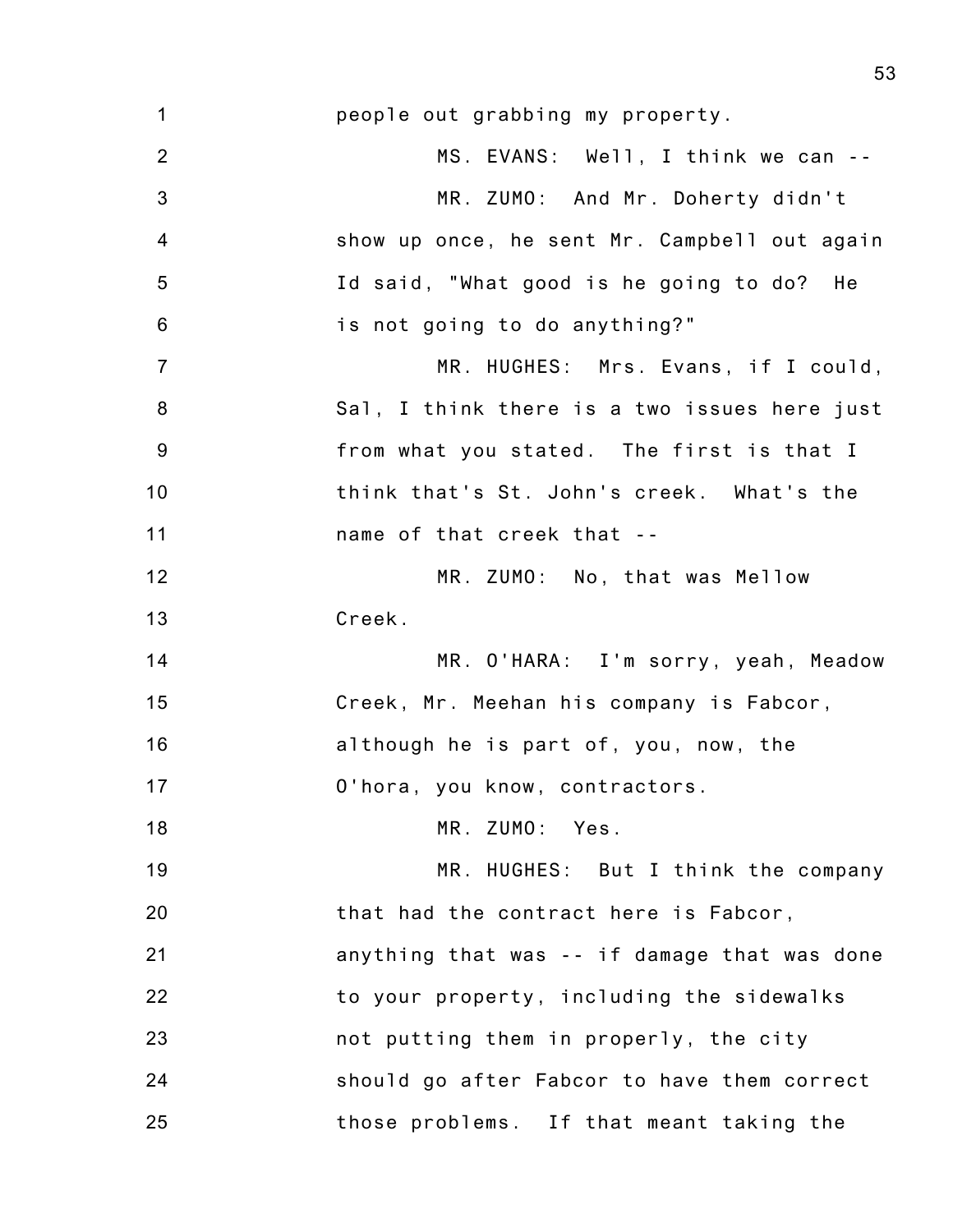1 2 3 wall down or whatever was done in the construction Fabcor would be responsible for it.

4 5 6 7 8 9 10 11 12 13 14 I think some of the other issues is the lady coming over three feet on your land and putting up a fence, you know, the city has no control over that. That would be up to you to have a survey and then, you know, the other people, whatever they are doing there, if they are interfering with your property that be would be a private dispute, you know, based on a survey as to what your property line is that they are now encroaching on your property.

15 16 17 18 19 20 21 22 23 24 25 But the issue as to the Meadow Creek, I think it's Meadow brook Creek, I forget, it's been years since I have, you know, looked at that, but anything that was done by the contractor to your property that has caused damage to your property that contractor would be responsible for, and I think this is the flood control project when they put -- some of that was open, they replaced the pipe, the big pipe in there, I think the city ended up putting a grant on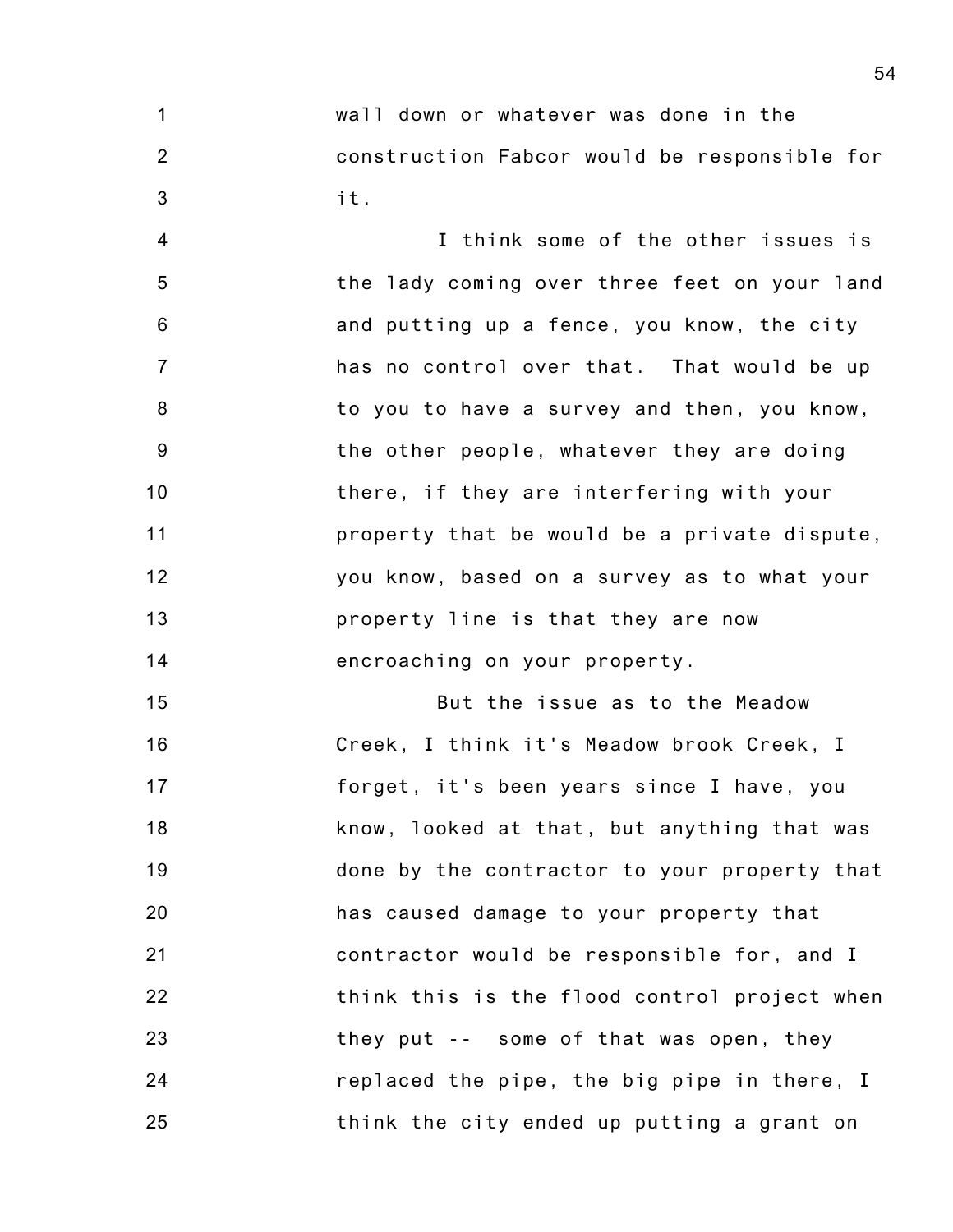1 2 3 4 5 6 7 8 9 10 11 12 13 14 15 this, I think it was a US Army, I think the US Army designed it, the Army Corp of Engineers designed it so I think the proper thing there would be that anything that was done by the contractor claims should be made in writing, I don't know who the flood control officer is, but I know there was somebody here that was in charge of the project. Maybe that would be the thing, to find out who was in charge of the project, who is responsible for that Meadow Creek flood control project and then once that's in and you have a claim on that, once we find out who it is then the city could take up that portion of it.

16 17 18 19 20 21 22 23 24 MR. ZUMO: How could they take when they put the cinder block wall up I would have no way of knowing who was on the other side of the thing, but when they took the cinder wall down and when they just now rerouted this pipe is when it come to light that my flooding for the last ten, 15 years has been the fact that they put the pipe in that was --

MR. HUGHES: Who took the wall down?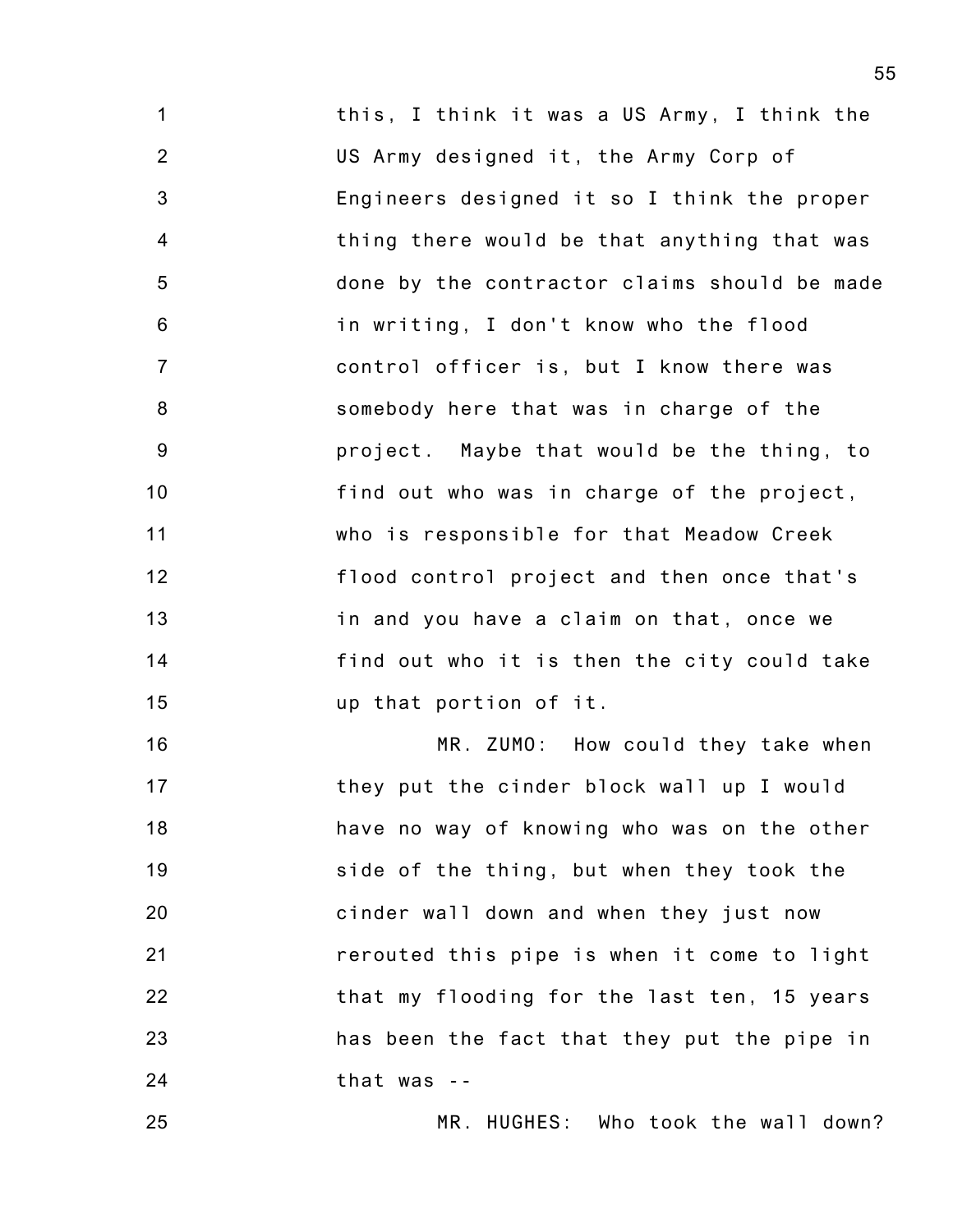| $\mathbf 1$    | Was it Fabcor? Meehan? The contractor, did   |
|----------------|----------------------------------------------|
| $\overline{2}$ | they take the wall down?                     |
| 3              | MR. ZUMO: Yes, the city took it              |
| $\overline{4}$ | down. It's been up there for 70 years.       |
| 5              | MR. HUGHES: It's not -- it was the           |
| $6\phantom{1}$ | city project, it was designed by the Army    |
| $\overline{7}$ | Corp of Engineers, it was bid and Meehan was |
| 8              | the contractor.                              |
| 9              | MR. ZUMO: Yes.                               |
| 10             | MR. HUGHES: So I think this is a             |
| 11             | flood control project, I don't know who the  |
| 12             | flood control officer is, but that           |
| 13             | contractor would be responsible. I mean,     |
| 14             | probably end up suing the city and the city  |
| 15             | would have to bring the contractor in it as  |
| 16             | to the damage to the contractor did to your  |
| 17             | property, but the contractor would be        |
| 18             | responsible for removing the wall and the    |
| 19             | way that they reinstalled the sidewalks.     |
| 20             | That's the contractor, that's their          |
| 21             | responsibility.                              |
| 22             | MR. ZUMO: Whose responsibility was           |
| 23             | it to take it from the a ten-foot pipe or    |
| 24             | the ten-foot pipe taking the water on the    |
| 25             | other side of the wall and reducing it to a  |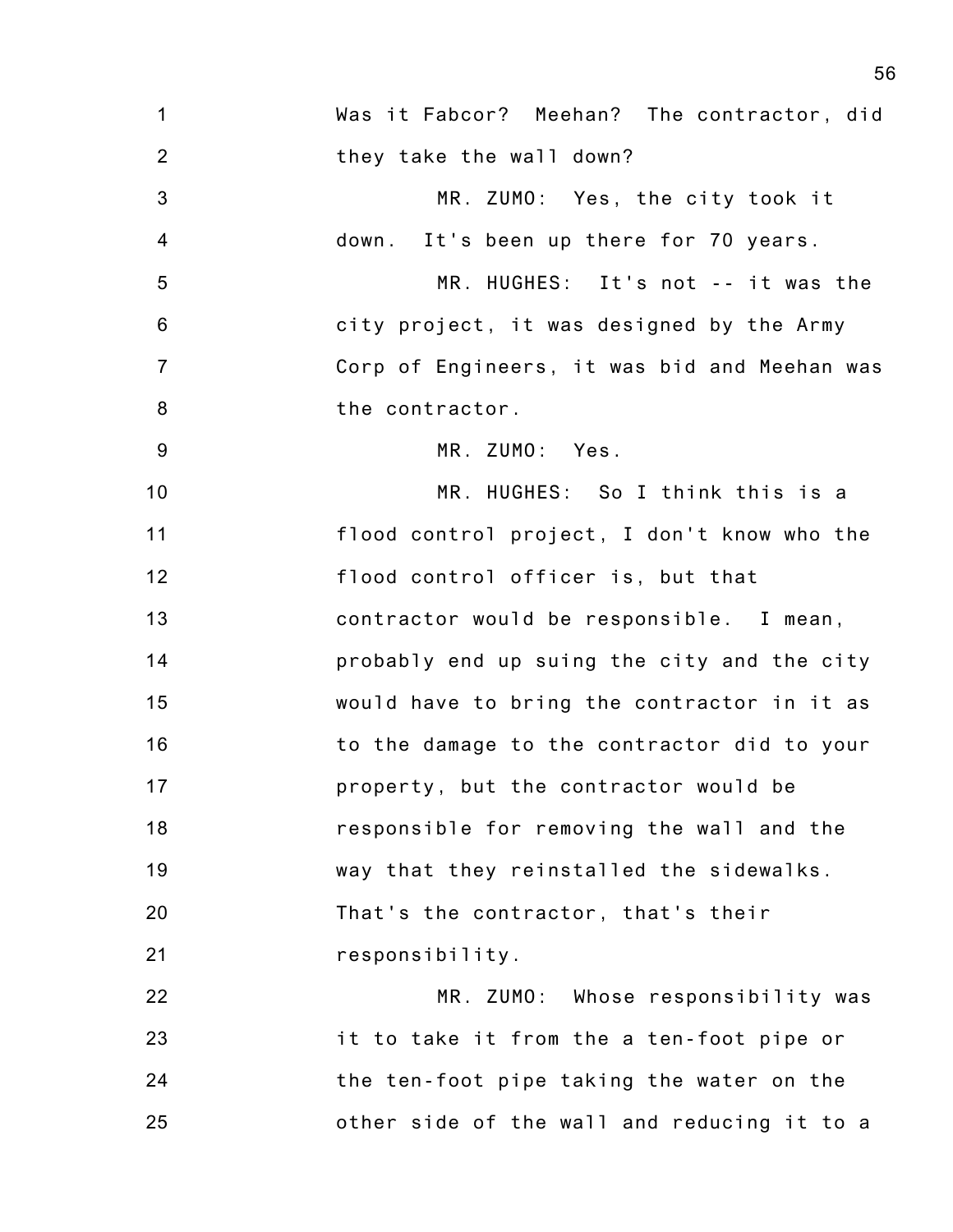two-foot pipe?

1

2 3 4 5 6 7 8 9 10 11 12 13 MR. HUGHES: I have no idea. All I know is that the Army Corp of Engineers was the one, I think it was the Army Corp of engineers project, there was federal monies east involved that the city received and probably state monies in order to implement that project. The design, I don't know anything about it. I don't think it was a ten -- I can't see how they went from a ten-foot pipe to a two-foot pipe. I have no idea. MR. ZUMO: No, and I didn't either.

14 15 16 17 I never knew that because I'm getting these floods and I have my cellar, I had to have my house blocked up again and I spent an awful lot of money in my basements.

18 19 20 21 22 23 24 25 MR. HUGHES: I understand, but what we have to find out is that there is a flood control officer that was in charge of the project and I think they should probably contact Mr. Zumo. I don't know who the flood control officer is, but as I remember it this project was designed by the Army Corp. There was federal funds involved,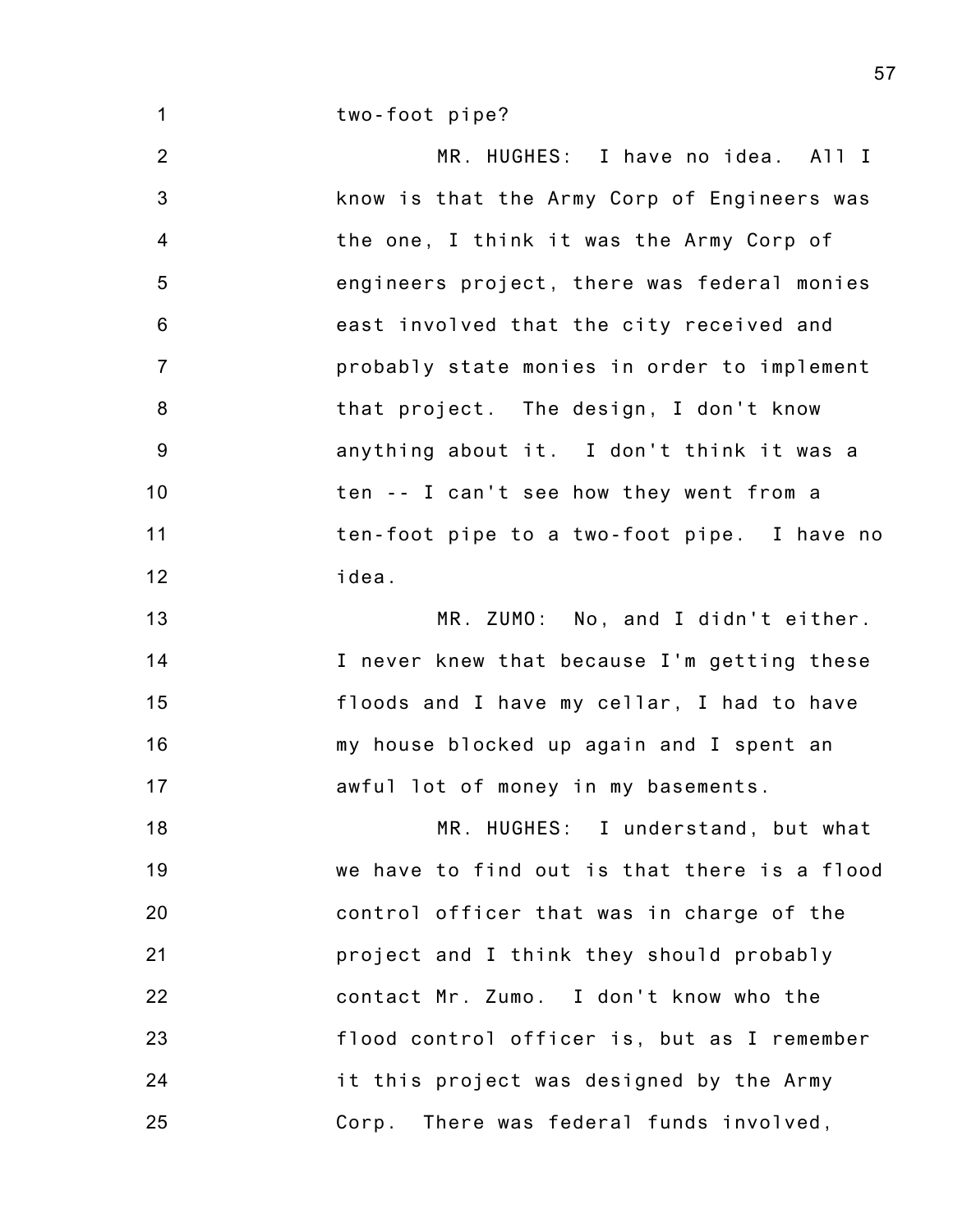1 2 3 4 5 6 7 state funds, they came into the city as grants and the city ended up bidding the project and Fabcor was the one that built the project. So I think you should find out, have that flood control officer write a letter or call Mr. Zumo and we could at least start there.

8 9 MS. EVANS: Yes. Mrs. Krake, if you could send a letter.

10 11 12 13 14 15 MR. ZUMO: Okay, now what can you recommend now that my neighbor he has now put a fence up against my garage so I can't walk on my own property. He is claiming that now. I'm getting all kinds of problems with the neighbors.

16 17 18 19 20 21 22 23 24 25 MR. HUGHES: Sal, I understand but I think that the thing is there is things that the city could help you with such as with the construction and damage that was caused by the construction. There is other things that are matters if a neighbor is doing something and encroaching on your property and taking over part of your property that, you know, the city can't do anything with that. That's a private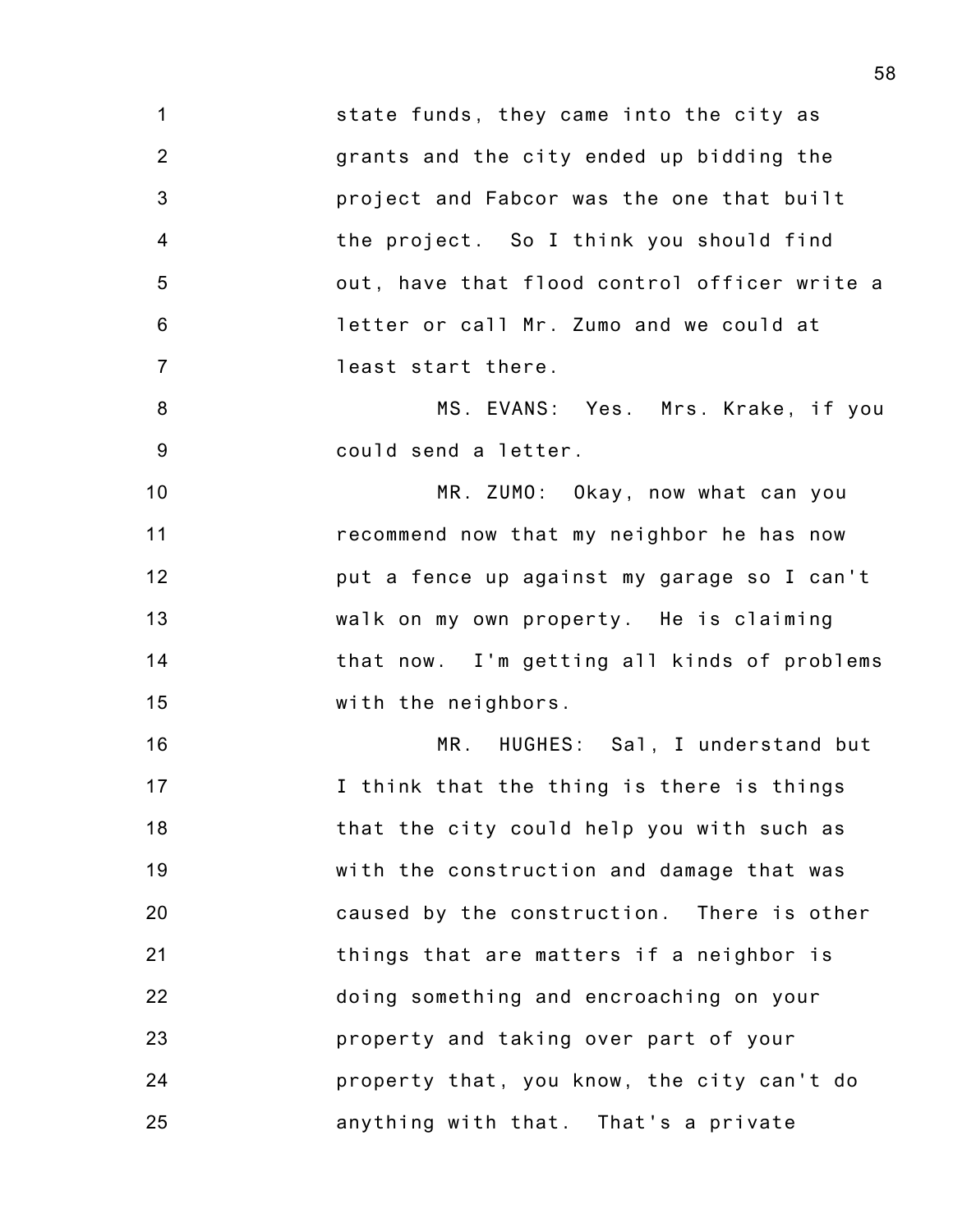problem.

1

2 3 4 5 6 7 8 9 10 11 12 13 14 15 16 17 18 19 20 21 22 23 24 25 MR. ZUMO: I understand that and I appreciate that. I just was whatever you can do to get me straightened out from the city and we Meehan's problem was O'hora what their contract was because I can't get them to put the wall back up and I'm getting - and my neighbors now moved into my driveway and they won't even tell him to get his stuff out of there. MR. HUGHES: Well, if they took the wall down they have to replace the wall, you know? I mean, if the contractor comes in as part of construction process, takes down your wall, they damage your wall they have to put it back up. MR. ZUMO: Thank you. That's what I need. MS. EVANS: Thank you. MR. ZUMO: Is there any other questions you have for me that you want. I just got all my people and neighbor asked me could he take the hedges out and I said yes, the next thing I know they come and told me he has three foot of your ground and fence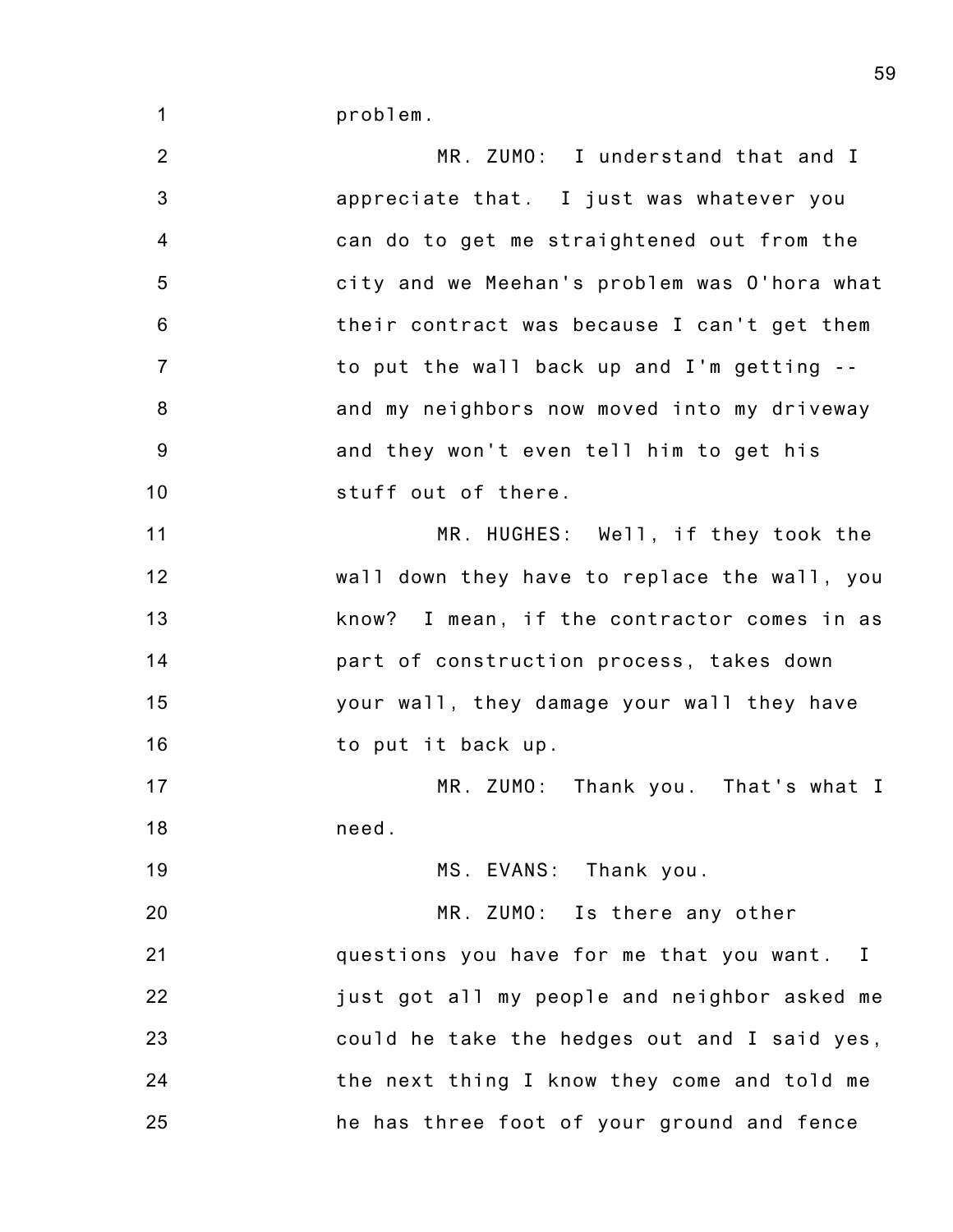| $\mathbf 1$    | on my ground, o, that's why I'm going        |
|----------------|----------------------------------------------|
| $\overline{2}$ | through. Each side of me, each grabbing my   |
| 3              | ground.                                      |
| $\overline{4}$ | MS. EVANS: Thank you, Mr. Zumo.              |
| 5              | MR. ZUMO: Well, if there is nothing          |
| 6              | else, anything you want me to answer I'll    |
| $\overline{7}$ | answer it now for you I hope. I appreciate   |
| 8              | any help you can et me and take care of the  |
| 9              | situation for me. Thank you.                 |
| 10             | MS. EVANS: Thank you. Is there               |
| 11             | anyone else who cares to address council?    |
| 12             | MS. KRAKE: FIFTH ORDER. 5-A.                 |
| 13             | MOTIONS.                                     |
| 14             | MS. EVANS: Councilman McGoff, do             |
| 15             | you have any comments or motions tonight?    |
| 16             | MR. MCGOFF: Briefly. First, if I             |
| 17             | do leave before the meeting I would like to  |
| 18             | leave to try and get to the viewing of Cody  |
| 19             | Barrasse. I was unable to get there this     |
| 20             | afternoon, I would not have gotten into the  |
| 21             | church for the viewing before the meeting.   |
| 22             | A couple of very quick things. I             |
| 23             | too, would like to commend the Scranton Fire |
| 24             | Department for the great work that they did  |
| 25             | last evening on the 500 block of the         |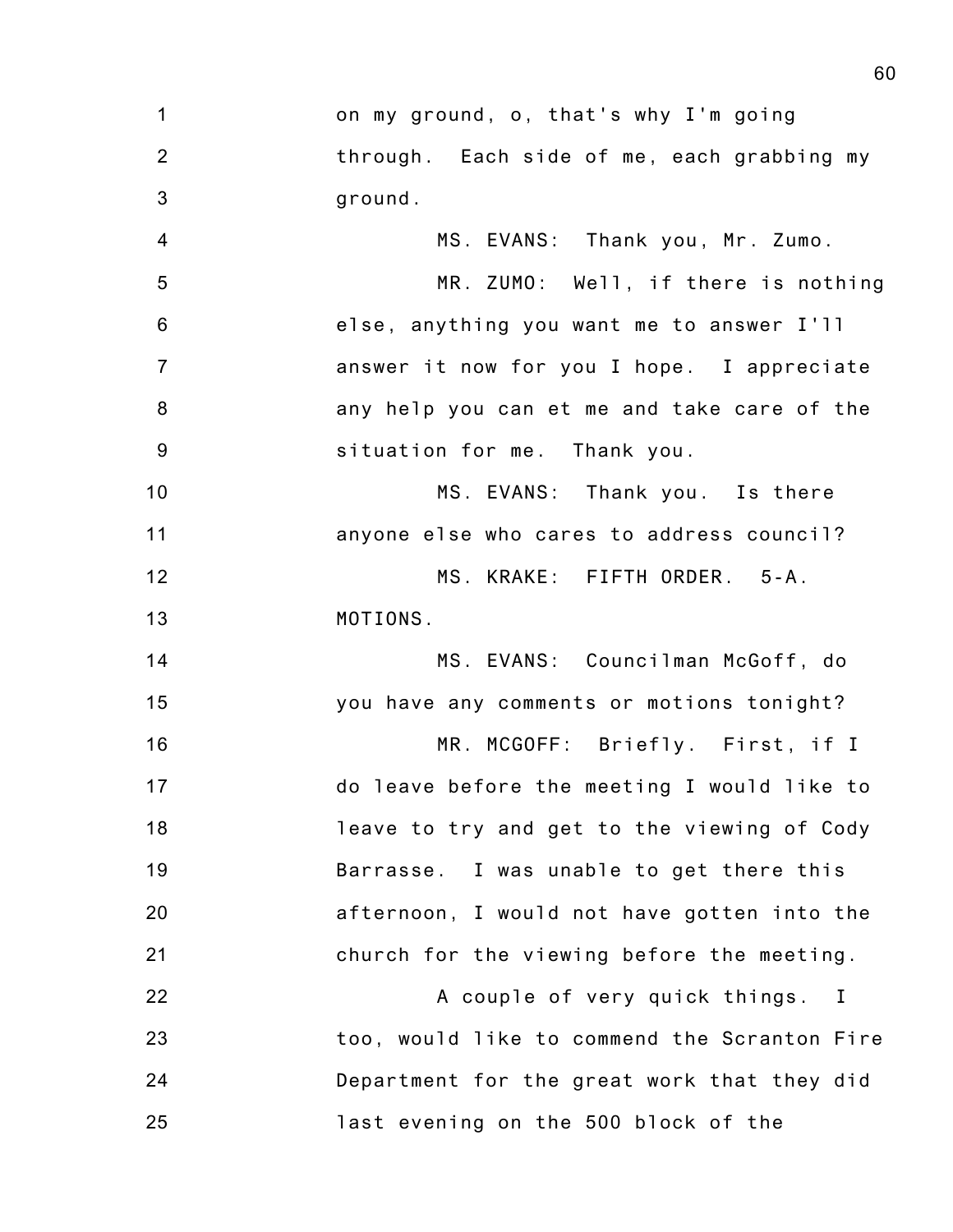1 2 3 4 5 Lackawanna Avenue. They saved two adjoining businesses and I think they do a great job and they did a great job last night and I think it's important that we commend them when these things do take place.

6 7 8 9 10 11 12 13 14 15 16 17 18 19 As far as the food trucks, and I have -- I know I had some questions about the operation of the food trucks in the downtown, my question was not in opposition to those trucks being there, my only question had to do with, as Councilman Rogan said before, is are the food trucks operating on a level playing field with the existing businesses and that was my question. If they are, then the speakers were right. Competition is a great thing and there should be competition. As long as it is fair competition, and that was all I was looking to accomplish.

20 21 22 23 24 25 As far as the talk about distances and all, at this point in time there is no legislation before us dealing with that and I don't know that, you know, what will happen if, in fact, there is, you know, but we will discuss it at that time and, you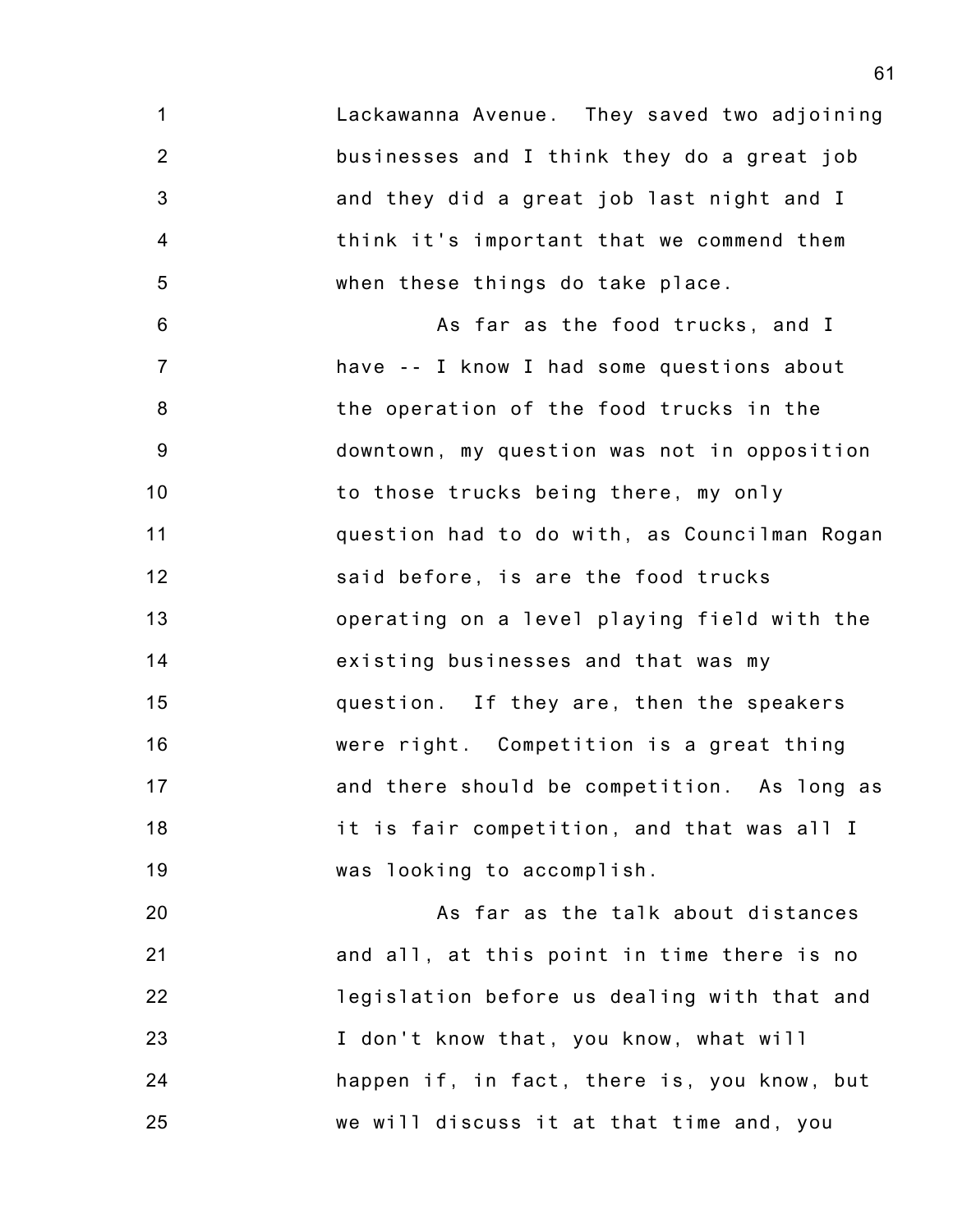1 2 3 4 5 6 know, deal with it. But again, I had no opposition, and again, from what I have heard the food that is obtainable and can be purchased in these food trucks is excellent and well worth, you know, the effort to get to them.

7 8 9 10 11 12 And you know, maybe they do, you know, they do offer a great competition, maybe it helps improve other restaurants in the downtown by the fact that they are there, so if further things come along we will deal with them at that time.

13 14 15 16 17 18 19 20 21 22 23 24 25 As far as the parking lot ingress and egress, if I have to leave before the actual vote on it, I'm in favor of the legislation that is before us. I think that in many cases we sometimes put too much emphasis on the dollars and cents of what's taking place. I think what we need to do in this case, at least my perspective, is that there needs to be a balance between the lost of, you know, meter revenue and the investment that these people have made in the neighborhood. That area is better for what they have done and because the state is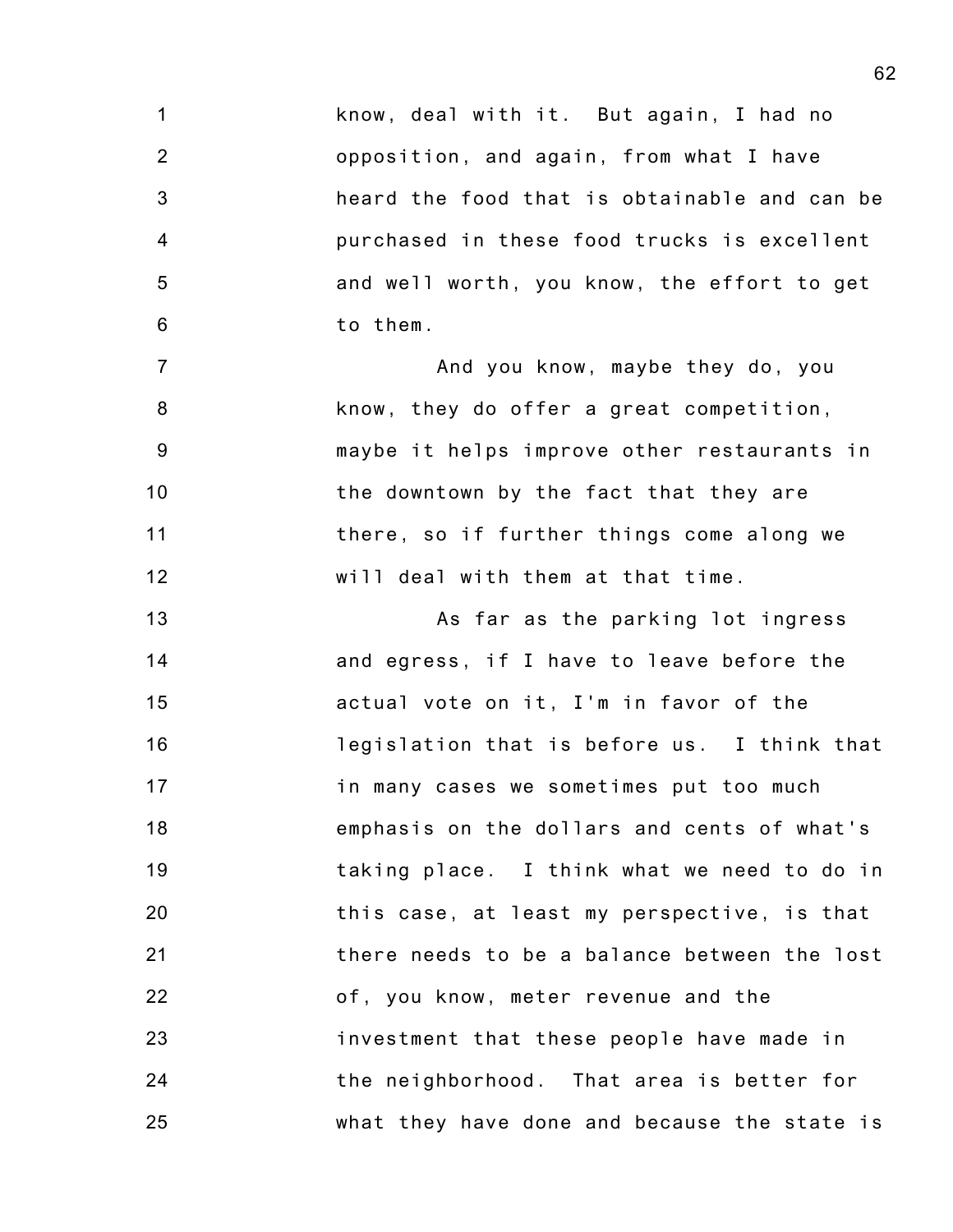1 2 3 4 5 6 7 8 9 10 11 requiring them to remove these meters I don't think that we should hinder what they have done in that part of the city. As Attorney Pascale said, they have made a great investment over the years in the downtown and in the City of Scranton and that is the balance I think for the loss of the meter revenue. They are doing something, they are making an investment in the City of Scranton and that's what we should encourage other businesses to do.

12 13 14 15 16 17 18 19 20 21 22 And the last thing very fast, I was not here last week for the caucus, and I apologize, just was unable to attend, and I don't want to defend all the state legislators or I don't know what was said, but I do know the situation that they are placed in. In speaking with the individually, I know that many of them want to help the City of Scranton, the problem is that they can't do it alone. They can't go to the state legislature and say, "Do this."

23 24 25 They must concern themselves with what's going on in other communities, whether it's Reading, Harrisburg, Erie,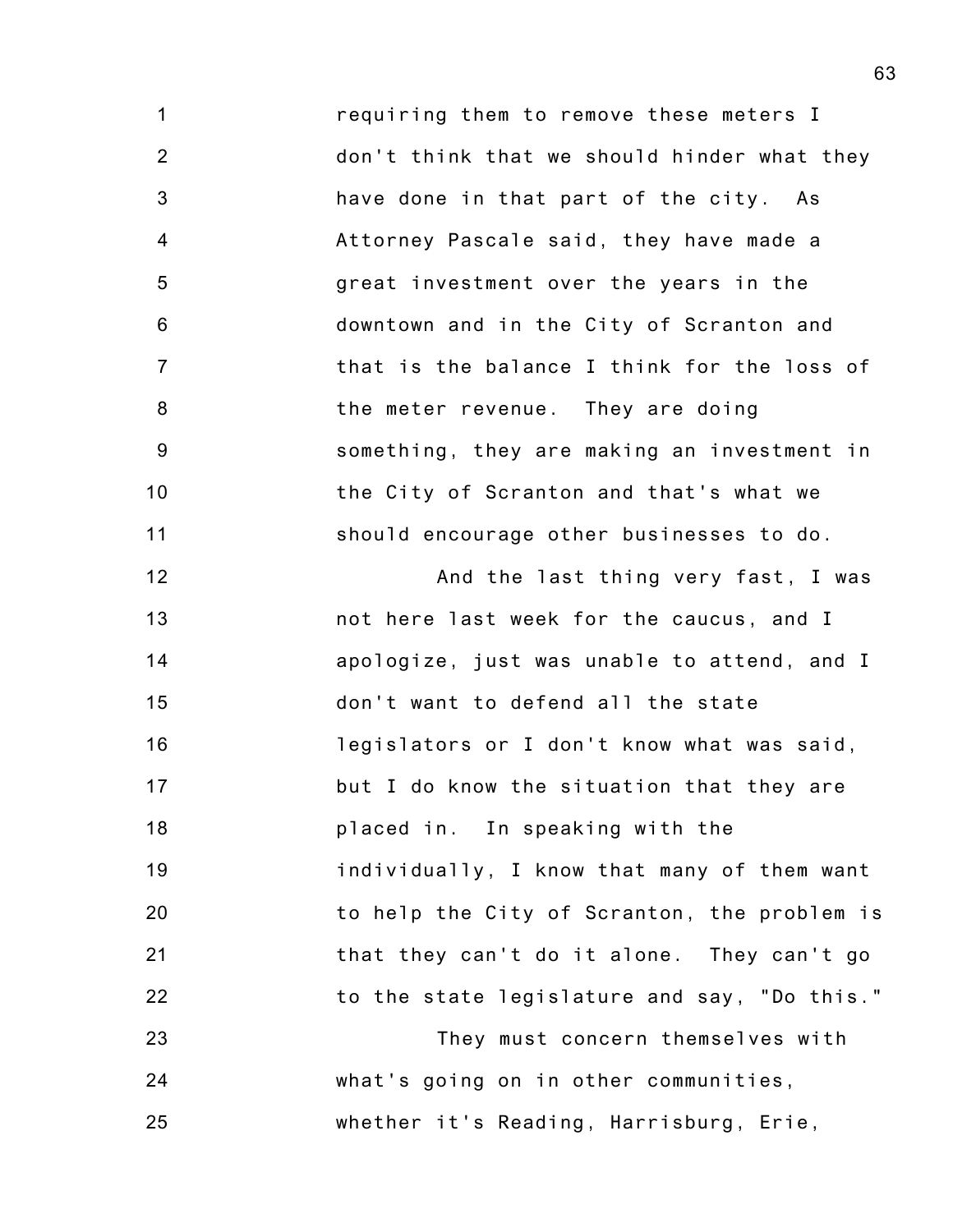1 2 3 4 5 6 7 8 9 10 11 12 13 14 15 16 17 18 19 20 those are the votes that they need in order to get legislation passed that would be a benefit to the City of Scranton, and I'm sure that they are working on our behalf because I have spoken to most of the people that were here last week about the situations and I think it's going to be a long process to get anything done at a state level. Many of the things that have been suggested have been tried before and hopefully that with some pressure or lobbying on our behalf and from other communities that perhaps the state will see fit to do something to benefit the cities of this Commonwealth that are in difficult situations. Hopefully that will take place over the course of the next year, two years, whatever, but we do need their help and I think that they are working on our behalf. And that's all I have. Thank you.

21 22 MS. EVANS: Thank you. And, Councilman Rogan tonight.

23 24 25 MR. ROGAN: Yes, thank you. I would also like to thank our fire department for the great job they did last night with the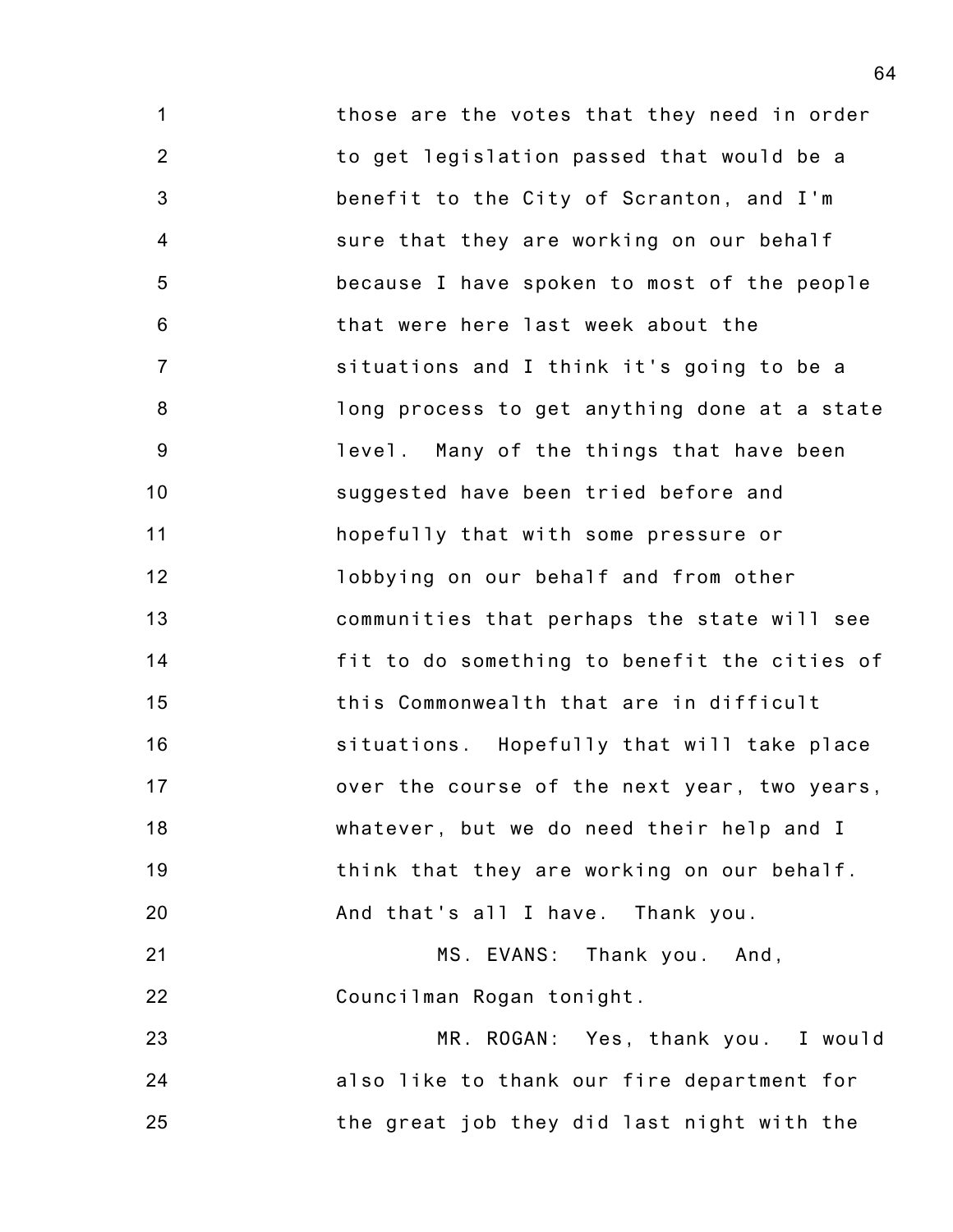1 2 3 4 5 6 7 8 9 10 11 12 13 14 fire in the 500 block of the Lackawanna Avenue and I live in West Scranton and from my house I could see the smoke billowing from the downtown and, boy, I'll tell you, when I first heard about it and saw pictures on Facebook and, you know, and heard from friends that were down there I thought we were going to lose two great businesses in the downtown, Buona Pizza and on the other side Scranton Leiderkranz, and I spoke to Giovanni Piccolino last night from Buona Pizza and he wanted to express his thanks as well to the fire department for the great job they did.

15 16 17 18 19 20 21 22 23 24 And, you know, there is nothing against volunteer firefighters, but this just shows why we need a professional fire department in the City of Scranton. That 500 block could have all went up and thankfully because of their hard work it was just contained to one vacant building so that's a very, very good job by the fire department and they deserve kudos for a job well done.

25

On 7-A, Item 7-A and 7-B, I will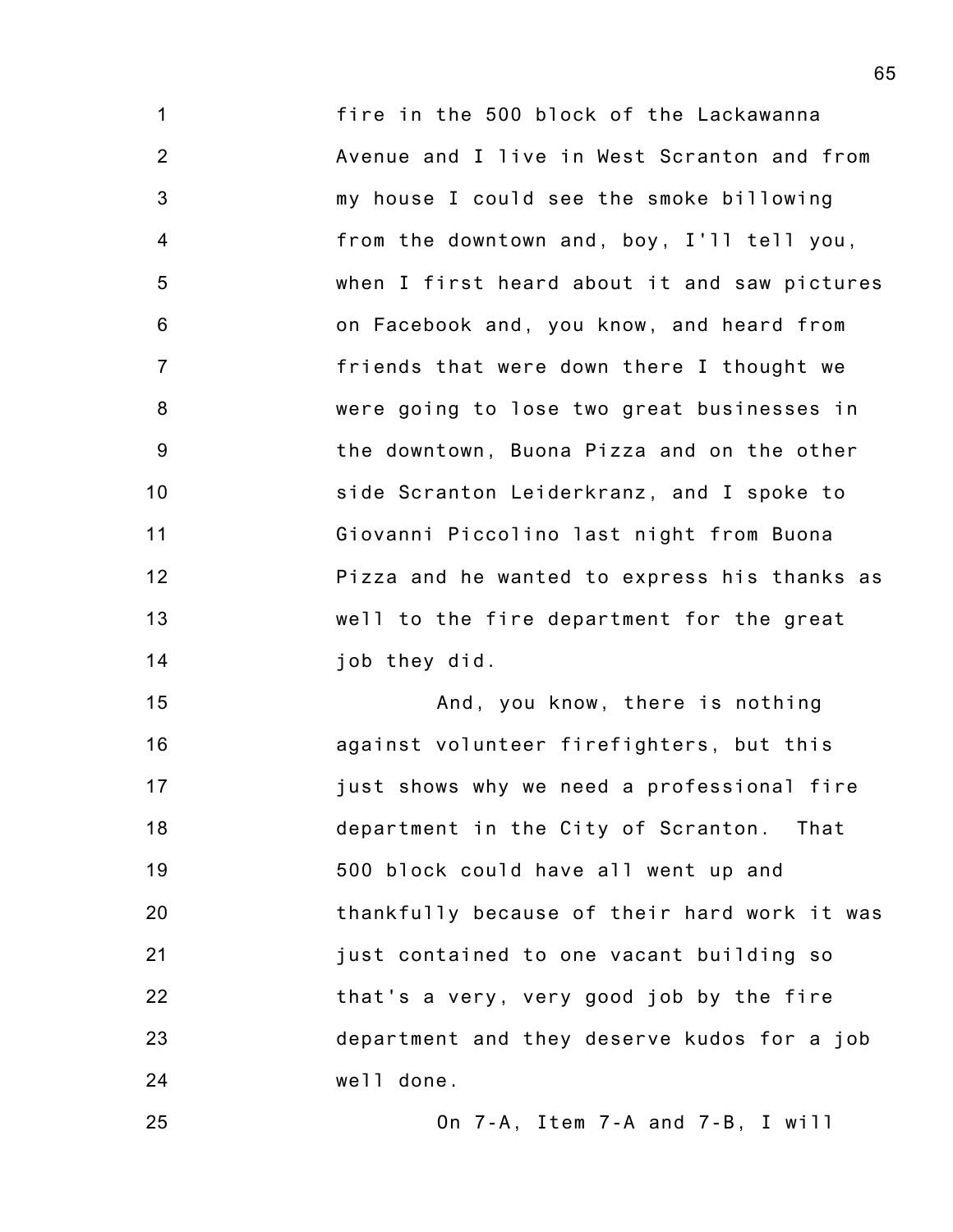1 2 3 4 5 6 7 8 9 10 11 12 13 14 15 16 17 also be voting "yes" on this legislation and I agree with other comments that were made both at the podium and by council members that I think one of the big problems the city has had is that people don't want to come here to invest here because they say the city won't work with them. They said, you know, they will stonewall us every time, you know, we try to do something and I walked in here tonight and I honestly didn't know how I was going to vote on this issue. It is the state that wants the meters removed, it wasn't, you know, the business owner and I think we need to encourage business in the downtown, so I will be voting "yes" on that. And also when it comes to

18 19 20 21 22 23 24 25 encouraging business, on the issue of the food trucks I agree with some of my colleagues and some speakers as well on that issue, if there was a proposal to make a 500 foot law of the downtown I would oppose that. I don't think that we are to ban - and that's essentially what it would do is ban food trucks from the downtown, and I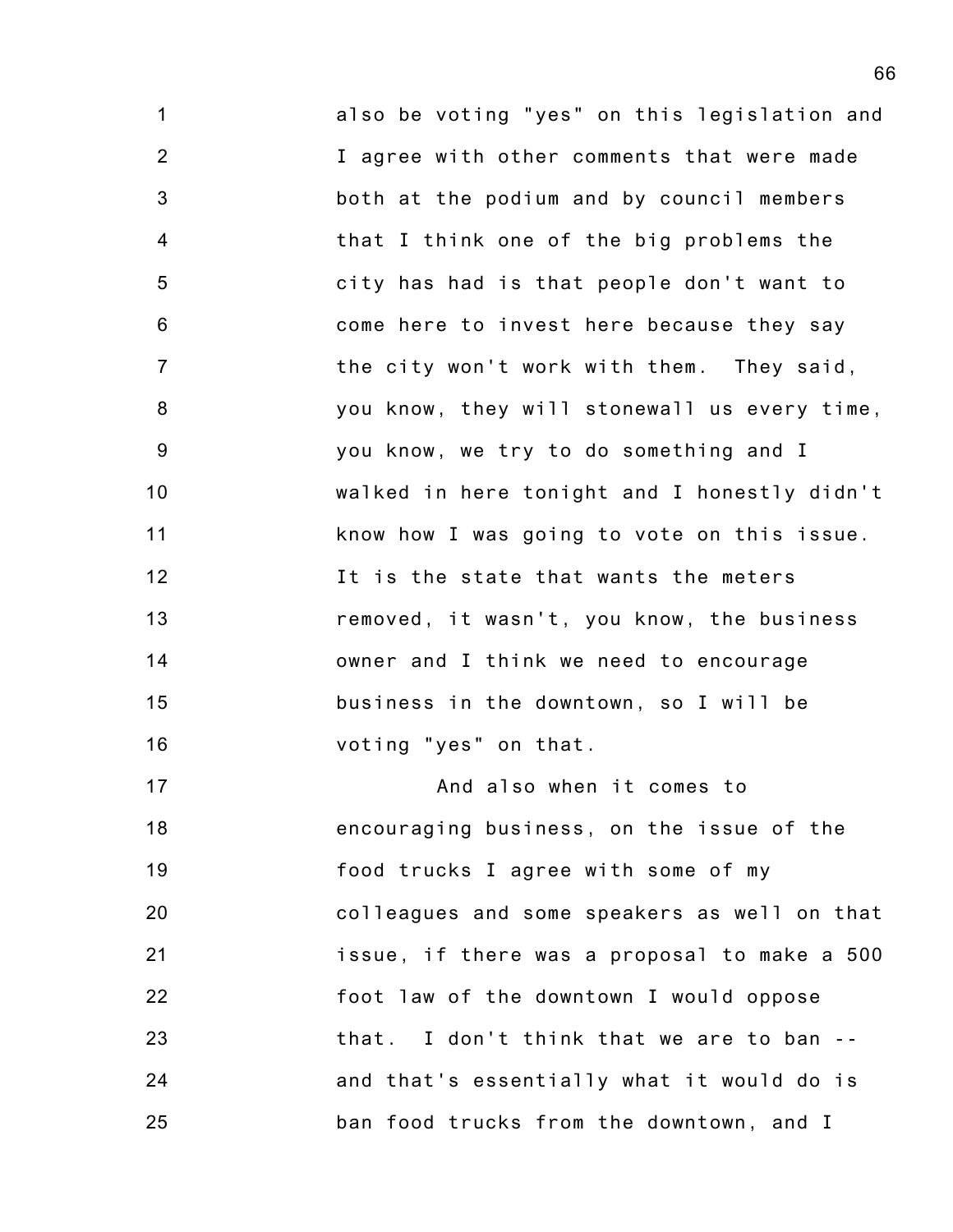1 2 3 4 5 6 7 8 9 10 11 agree I don't think a food truck is a direct competitor of the sit down restaurant, it's a completely different venue. You know, it's like comparing a takeout pizza to a sit down meal. You know, it's kind of in that realm where, you know, if go to a food truck and you only have a little bit of time and want to get some good food you can go there and get something. If you have, you know, an hour to spare you are more likely to go to the restaurant.

12 13 14 15 16 17 18 19 20 21 22 23 24 25 That being said, I do think what needs to happen is there needs to be a sit down meeting between owners of the food trucks the owners of the brick and mortar restaurants downtown, the mayor, couple of members of city council to make an agreement. Something could absolutely be worked out where everyone is happy. And again, this is just like I said before, the lack of the cooperation that we have seen between government and private business in the city where it doesn't make sense if the administration were just send down an ordinance and, here, you can pass it either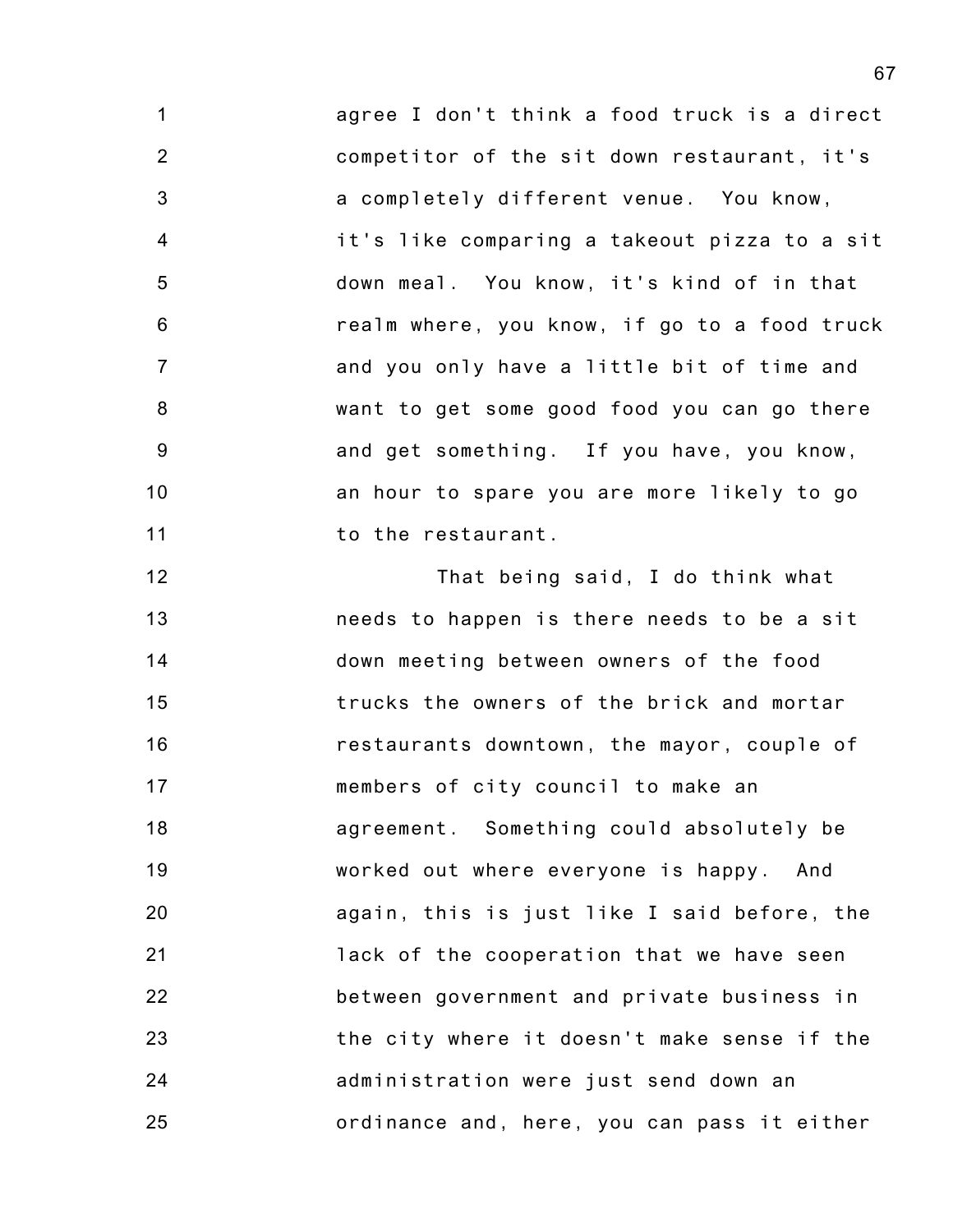1 2 3 yes or no, you know, we need to negotiate it out before it gets to that point where it works for everyone involved.

4 5 6 7 8 9 10 11 12 13 14 15 16 17 18 19 And like I said, if there was something to come down it would be completely, you know, to take the food trucks out of the downtown I'd vote "no." I know in big cities Philadelphia and New York they are becoming a knew craze, you know, where there is competitions and, you know, they are very popular and I know in Scranton we need to encourage all businesses in the city not just -- you can't pick one over another. So hopefully that's something that the mayor will be interested in working out as well as the food truck vendors and the brick and mortar business owners so hopefully that all come together and we'd have an agreement that works for everyone.

20 21 22 23 24 25 Two other issues, we did receive a response from my question to Berkheimer regarding Carl Greco and paying city taxes, and I'll red that off, it says, "Nancy" - this was addressed to our city clerk, Nancy Krake.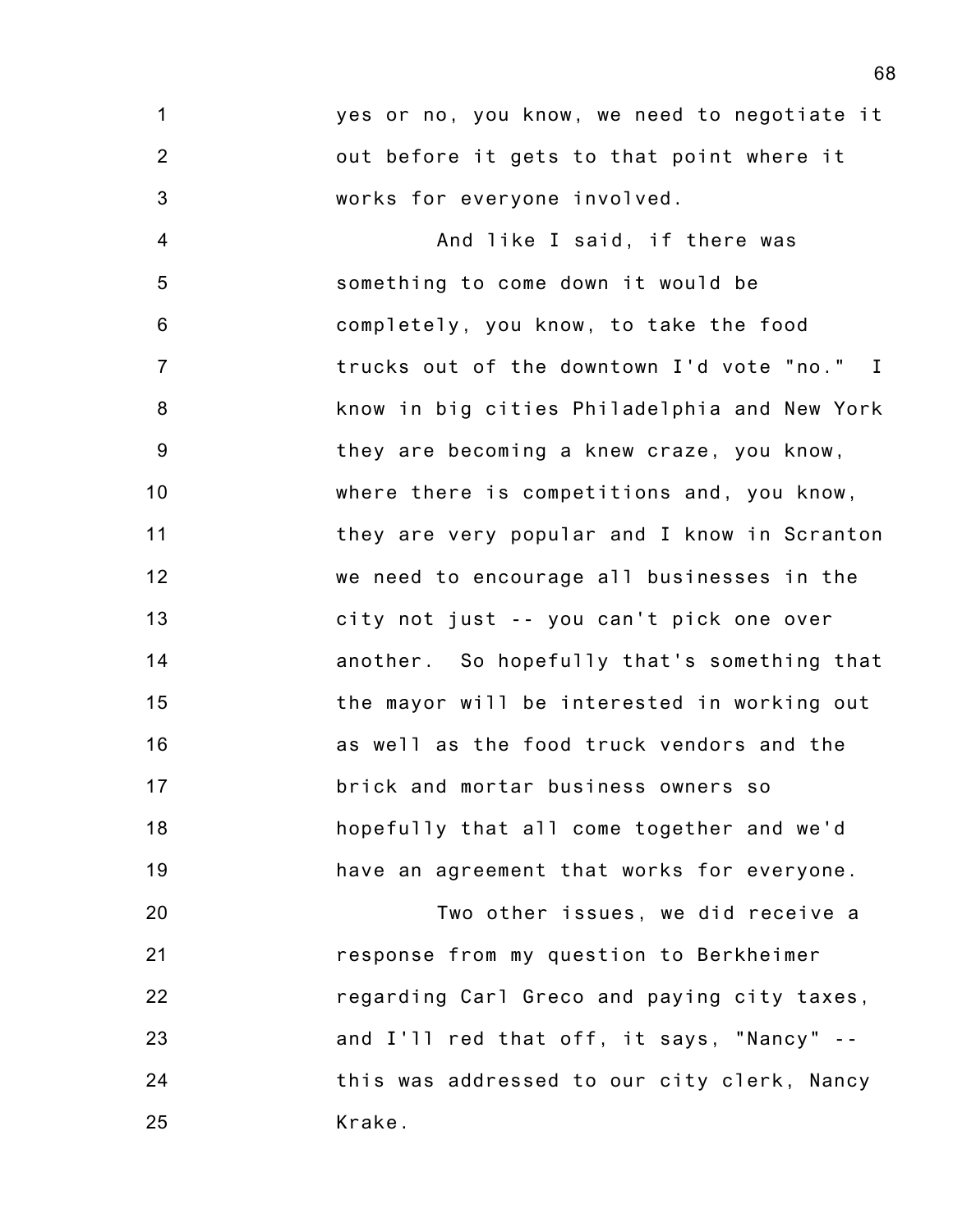- 1 2 3 4 5 6 7 8 9 10 11 12 13 14 15 16 17 18 19 20 21 22 23 "In response to council's inquiry, we do not have a taxpayer in our file by the name of Carl Greco paying EIT in the area near the city. If you have an address for the taxpayer, please provide it." So I will be providing that address, if you don't have it already, and we could send a follow-up to see if, in fact, Mr. Greco does owe taxes to the city as well as the federal government. MS. EVANS: Mr. Rogan, our office has already involved and moving this along because we got that response previously and I believe Mrs. Krake has been in touch with the Single Tax Office and so we are taking an alternate route in order top double check and cover all of the basis. MR. ROGAN: I know a lot of taxpayers when that article went in the paper I know my e-mail box and phone was blowing up with people very upset about somebody who made over a million dollars from the taxpayers owing a million dollars
	- everyone deserves to know if, in fact, he

to the federal government and I think

24

25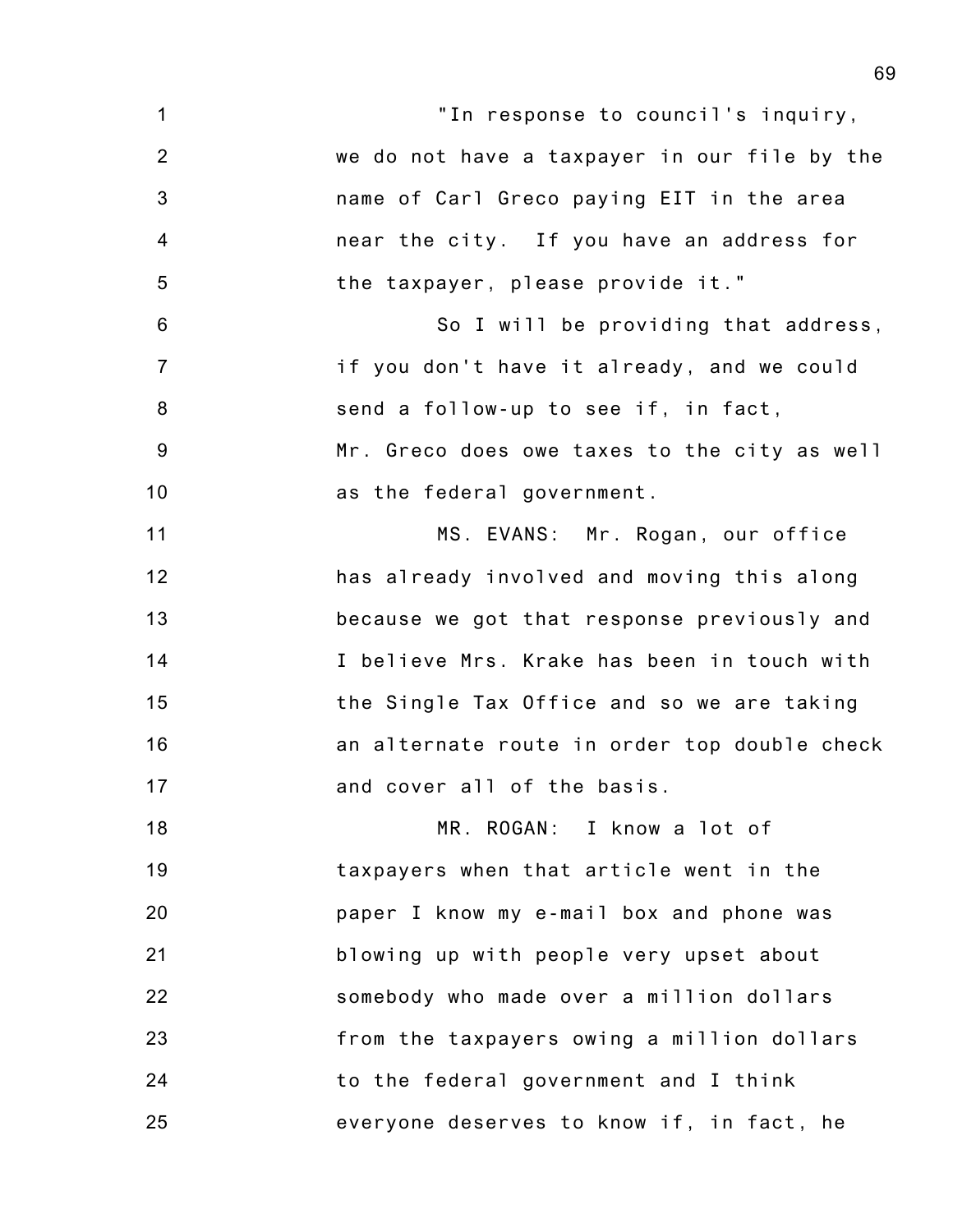| 1              | owes money to the city as well.               |
|----------------|-----------------------------------------------|
| 2              | And that is all I have for tonight.           |
| 3              | Thank you.                                    |
| $\overline{4}$ | MS. EVANS: Thank you. And,                    |
| 5              | Councilman Joyce, do you have any comments    |
| $6\phantom{1}$ | or motions?                                   |
| $\overline{7}$ | MR. JOYCE: I do. First, I want to             |
| 8              | commend the Scranton Fire Department for the  |
| 9              | work that they did in taking care of last     |
| 10             | nights fire on the 500 block of Lackawanna    |
| 11             | Avenue. I echo the comments of my             |
| 12             | colleagues, they did a great job in           |
| 13             | containing the fire and they deserve to be    |
| 14             | commended for doing so.                       |
| 15             | Secondly tonight, we received some            |
| 16             | information from Mr. McGowan. Our current     |
| 17             | cash balance is at \$11.3 million and we have |
| 18             | \$200,000 in accounts payable.                |
| 19             | Third, over the past week I attended          |
| 20             | a meeting with business administrator Ryan    |
| 21             | McGowan as well as Mayor Doherty and other    |
| 22             | members of the banking community to address   |
| 23             | funding for the Supreme Court award. Also     |
| 24             | present at this meeting was Council           |
| 25             | President Janet Evans. At the meeting         |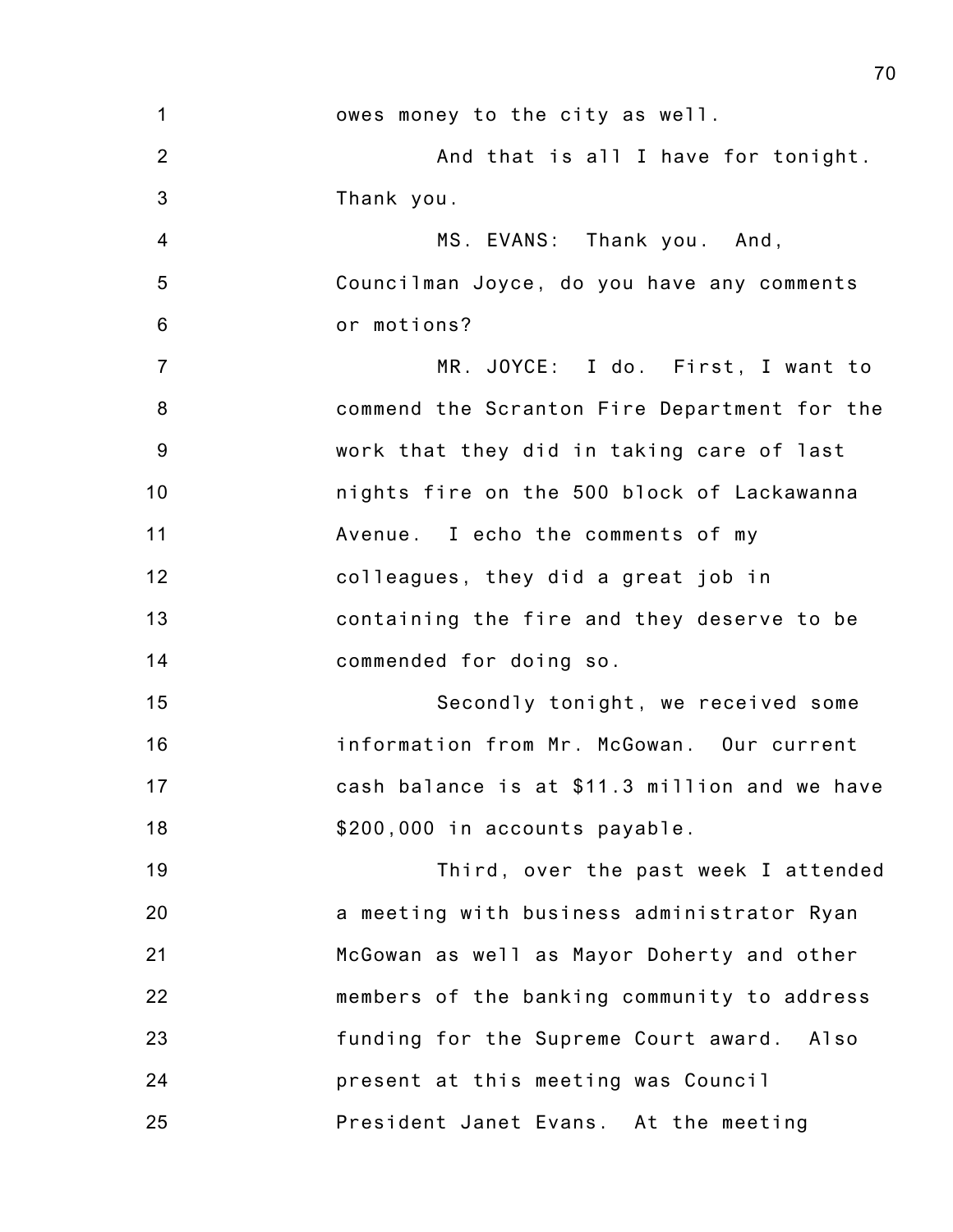1 2 3 4 5 6 7 8 9 10 11 12 13 14 15 16 17 18 19 20 21 22 23 24 various revenue categories were discussed. For instance, real estate taxes, refuse revenues, the parking tax, the amusement tax, rental registration as well as the license and permits fees among others. To elaborate further, in regard to real estate taxes so far the city has seen a 22.7 percent increase in the real estate tax revenue in comparison to the last year. This amount is consistent with the amount of the tax increase that occurred late last year. Secondly, in regard to refuse revenue, overall refuse revenue was budgeted at a lower amount than previous years due to the fact that refuse revenue was under performing in previous years. So far, Ryan McGowan, our BA, projected that we are on target to hit refuse revenue in the amount of \$3.95 million. Refuse bills are being sent out and it's expected that they will receive the greatest influx of refuse revenue in late April later this month and in May.

25

Third, concerning the parking tax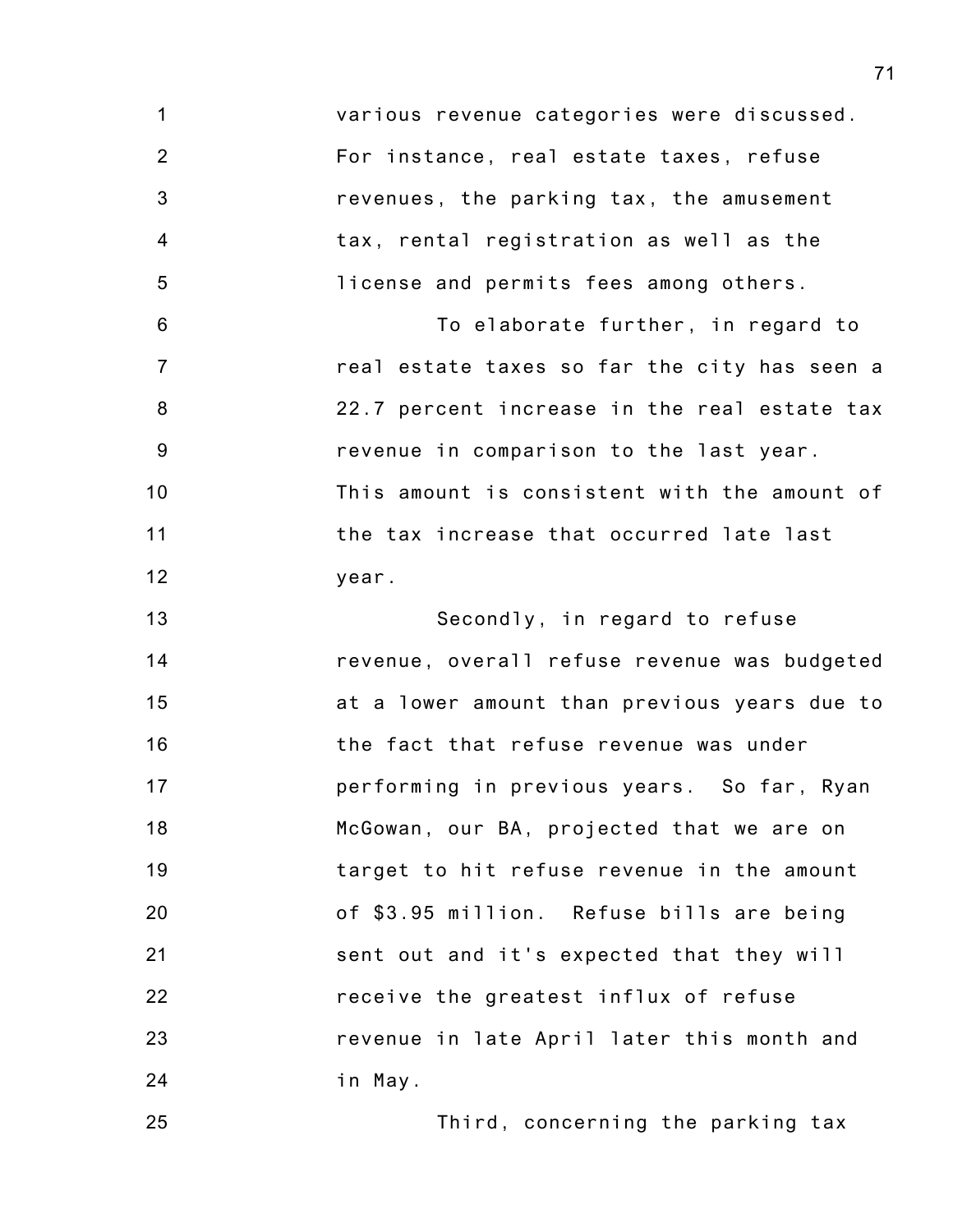1 2 3 4 5 6 7 8 9 10 11 the amount that was budgeted this year was \$225,000. This amount was budgeted at a lower amount than PEL's original projection last year. That was done due to some nonpayers. For instance, the University of Scranton did not pay the parking tax and is currently suing the city for an exemption to the tax. The University of Scranton does not believe that they are subject to paying the tax on the parking lots and garages that they collect revenue from.

12 13 14 15 16 17 18 19 20 Since the University of Scranton is taking an issue with the parking tax, other nonprofits are taking issues with it as well. At the present time Lackawanna College and Marywood have not paid the tax either. Lackawanna College, Marywood, as well as a few other private parking lots that have not paid the tax will all be billed as delinquent in the future.

21 22 23 24 25 Fourth, in regard to the amusement tax bills are in the process of being sent out and will be sent out on a quarterly basis. The majority of the revenue from the amusement tax is expected to made during the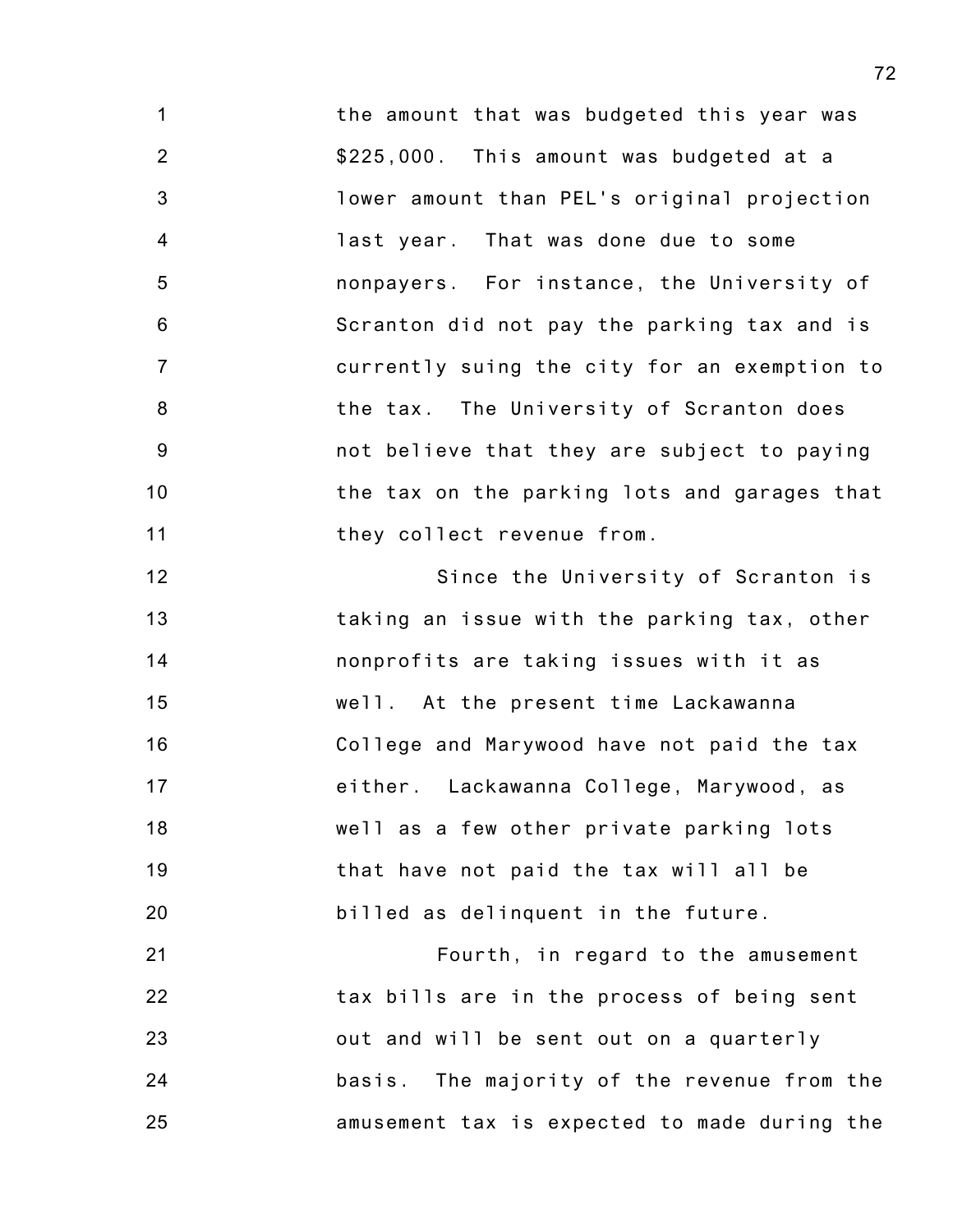1 2 3 4 5 6 7 concert season at the Toyota Pavilion, which is located in Scranton. As far as the tax itself is concerned, it was also discussed to amend the tax to charge \$1 surcharge on concert tickets rather than a certain percentage. This is analogous to what's being done in Wilkes-Barre Township.

8 9 10 11 12 13 14 15 Fifth, concerning rental registration, we are finally seeing revenue this year from the registration rental units. In fact, so far the city has realized over \$80,000 in rental registration revenue. With this in mind, it's projected that the city will hit the \$100,000 target that was budgeted for this year.

16 17 18 19 20 21 22 23 Sixth, as far as license and permit revenue is concerned, Ryan McGowan, our BA, projects that we will be on target to realize budgeted revenue amounts. The Geisinger expansion, which is a large contributing factor to the license and permit revenue that is expected for this year is still scheduled to happen.

24 25 For the first two months of the year the city has received \$339,101, just to give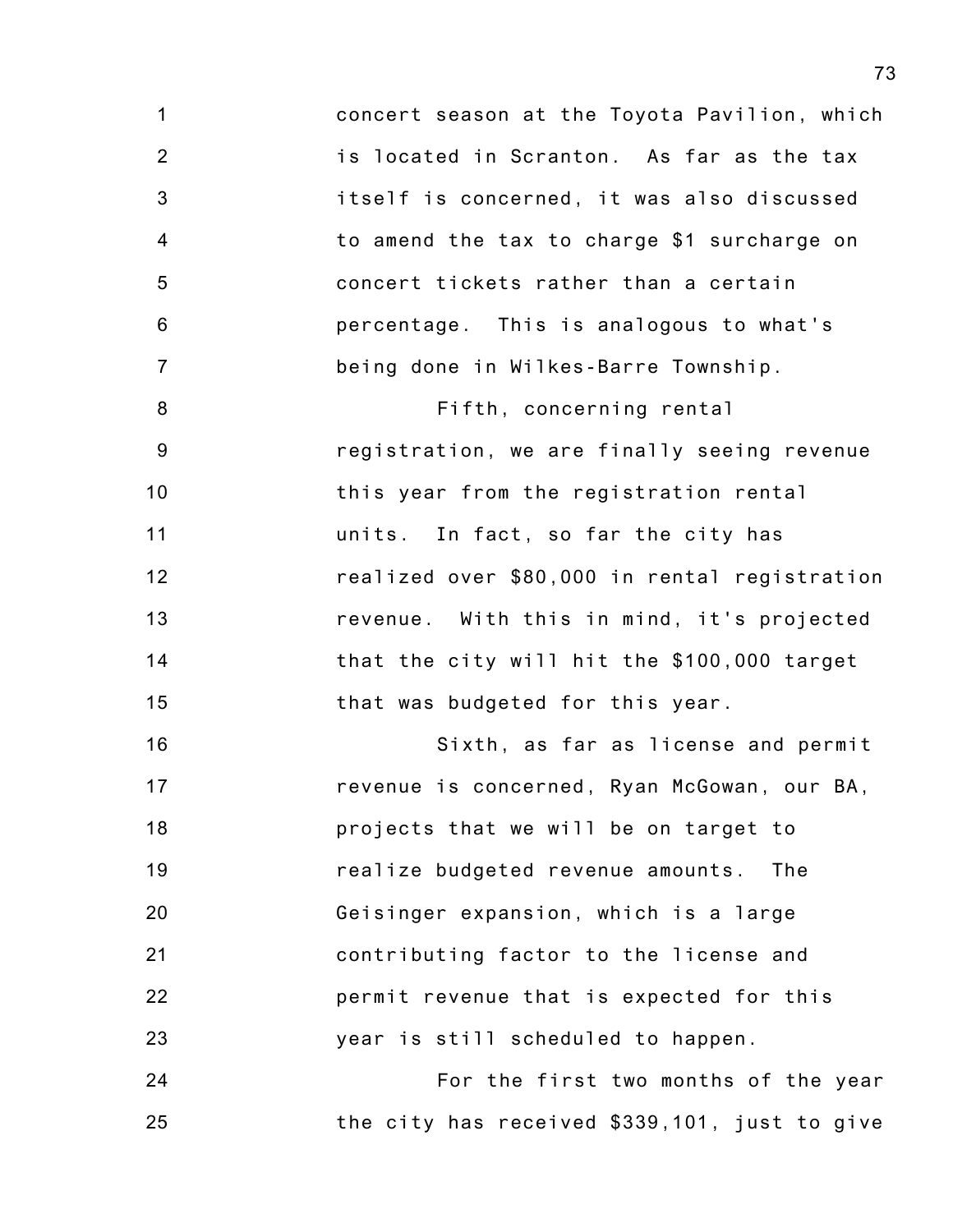1 2 3 4 5 6 7 8 9 10 11 you update after where we are. In communication with the business administrator's office, I have requested the cash flow report for the first three months of the year. So far, the cash flow report for the first two months of the year was the only document that was prepared. Once I received the cash flow report for the first three months of the year I will further elaborate on where we are as far as revenue and expenditures are concerned.

12 13 14 15 16 17 18 19 20 And I do have some citizens' requests tonight. First, West Scranton residents have informed me that the lot located at 1130 Rock Street is in deplorable condition. The vacant lot contains beer cans, bottles and other debris. The residents would like to see this lot cleaned up as they fear it's a home for rats, which have been a problem in the area.

21 22 23 24 Mrs. Krake, please notify Director Seitzinger of the situation and ask him to rectify the scenario in the best way that he sees fit.

25 West Scranton residents have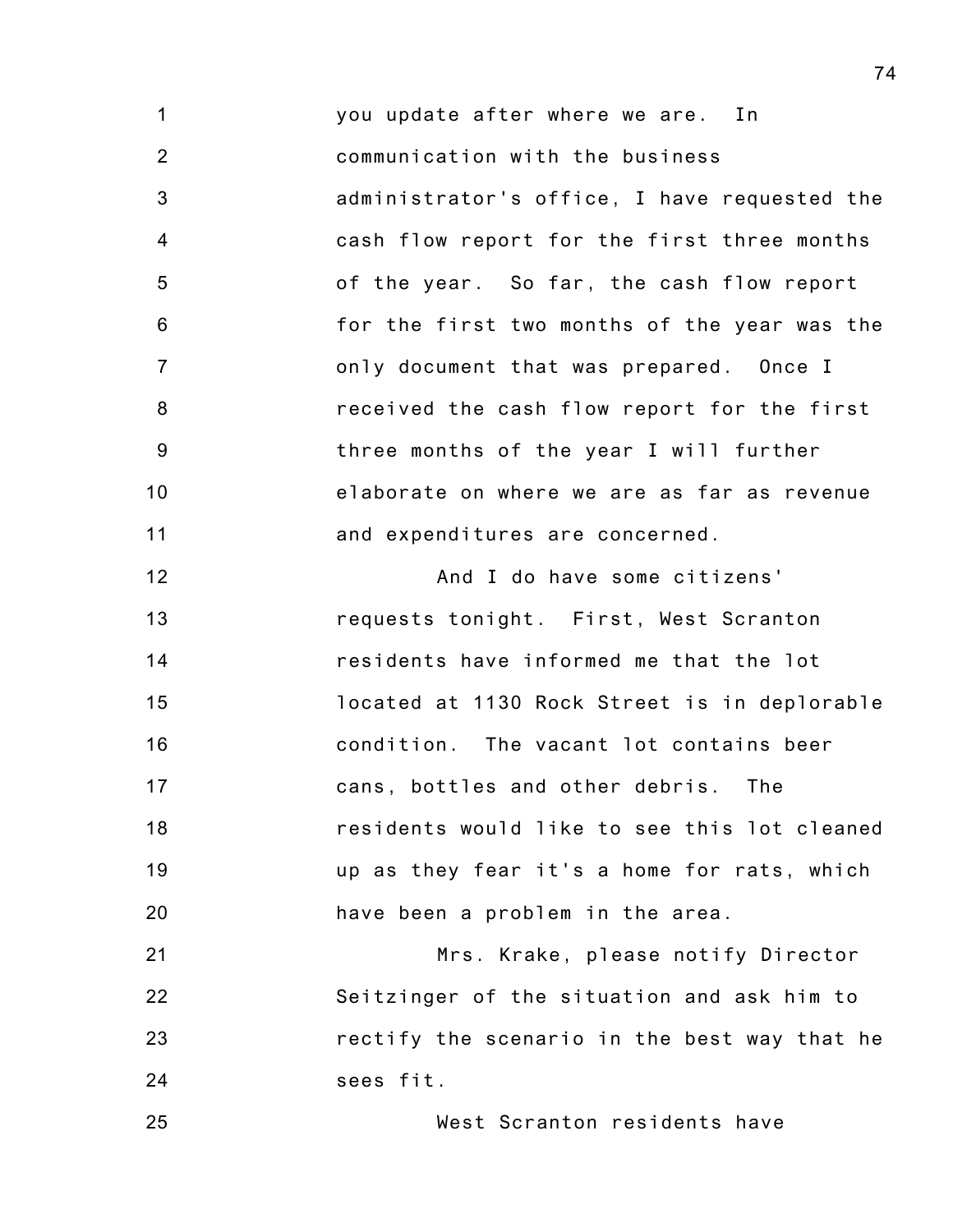1 2 3 4 5 6 7 8 informed me that the lot located at 529 Hampton Street and at the corner of Hampton Street and Sixth Avenue are in poor condition. Both lots contain trash build up and falling down trees. Residents in nearby homes have informed me that these lots are the cause of rodent infestation and would like to see something done.

9 10 11 12 Mrs. Krake, please add this to the list or add this locations on Hampton Street in the list of the issues to address with Director Seitzinger.

13 14 15 16 17 18 19 A West Scranton resident residing at 712 Eynon Street has informed me that a hole has opened up in her driveway and fears that it could be due to a mine subsidence. This is becoming problematic as she does not want to see her home eventually sink in the years to come.

20 21 22 23 Mrs. Krake, please notify Director Dougher of this situation and ask him to visit the site to see if there is any way that the DPW can fill the hole.

24 25 Residents living in the 1100 of Eynon Street have informed me that Raven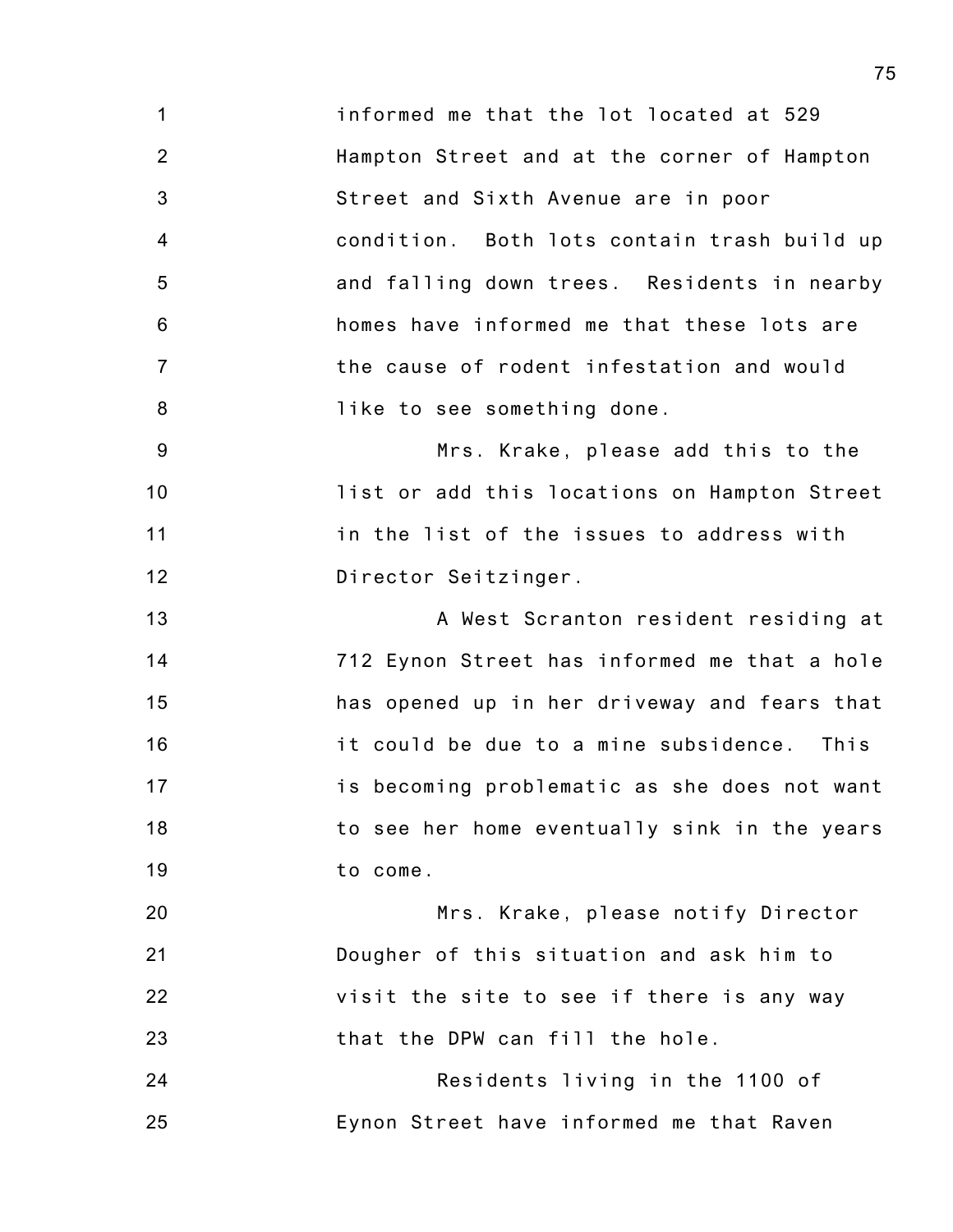1 2 3 4 5 6 7 8 9 10 11 12 13 14 15 16 17 18 19 20 21 22 23 24 25 Place, which is located directly behind Eynon Street has been paved, however, since it has been paved there has been a great deal of the water runoff due to the manner in which the paving was done. Mrs. Krake, please add this to the list of issues to address with Director Dougher. Residents living in the Cloverfield area of West Scranton have informed me that there are many speeding motorists in the five to seven hundred blocks of West Elm Street and fear that the situation will eventually lead to an accident given that there are many children in the neighborhood. Mrs. Krake, please forward this to Chief Graziano and ask him to send an officer to the site to monitor the situation. Residents living in the 500 block of West Elm Street have also informed me that there are trailers being parked at the end of the block, which is considered an R-1 zone. Parking of the tractor trailers is causing a great amount of dust in the area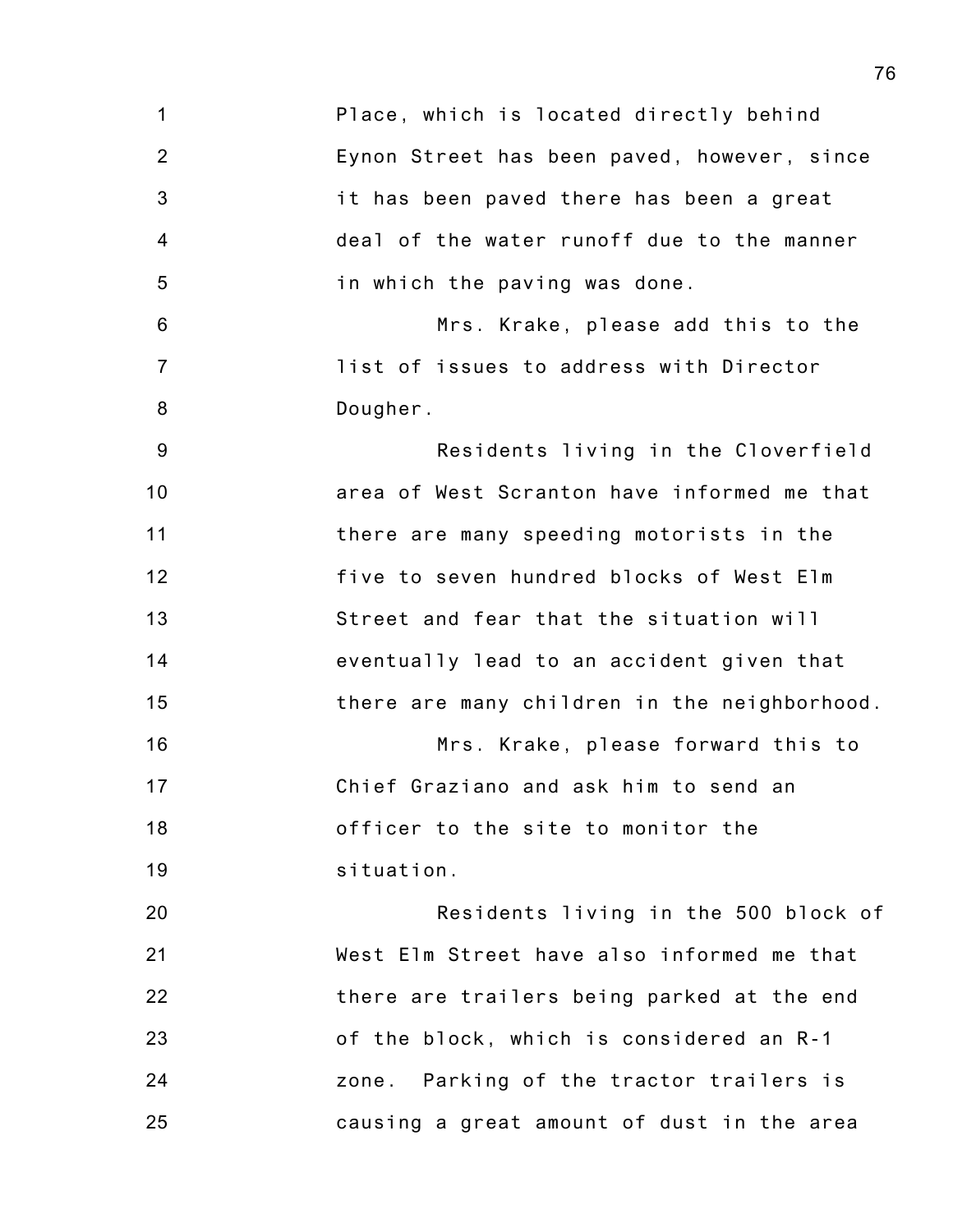1 2 and residents would like to see something done.

3 4 5 Mrs. Krake, please add this to the list of issues to address with Director Seitzinger.

6 7 8 9 10 11 12 13 14 And finally, a resident in West Scranton living at 615 Bromley Avenue has informed me there was recent done on the roadway by TSC which has lead to a great deal of water run off on the resident's property during rainy days. The resident would like to see something done about the situation as it is damaging the resident's property.

15 16 17 Mrs. Krake, please add this to the list of issues to address with Director Dougher. And that's all.

18 19 20 21 22 23 24 25 MS. EVANS: Thank you. Good evening, undoubtedly we are all aware of the epidemic of gun violence in our country and the proposed ways in which to reduce it. Although a majority of Americans have made it clear that they support increased gun control and demand action now, some of our elected officials in US Congress and Senate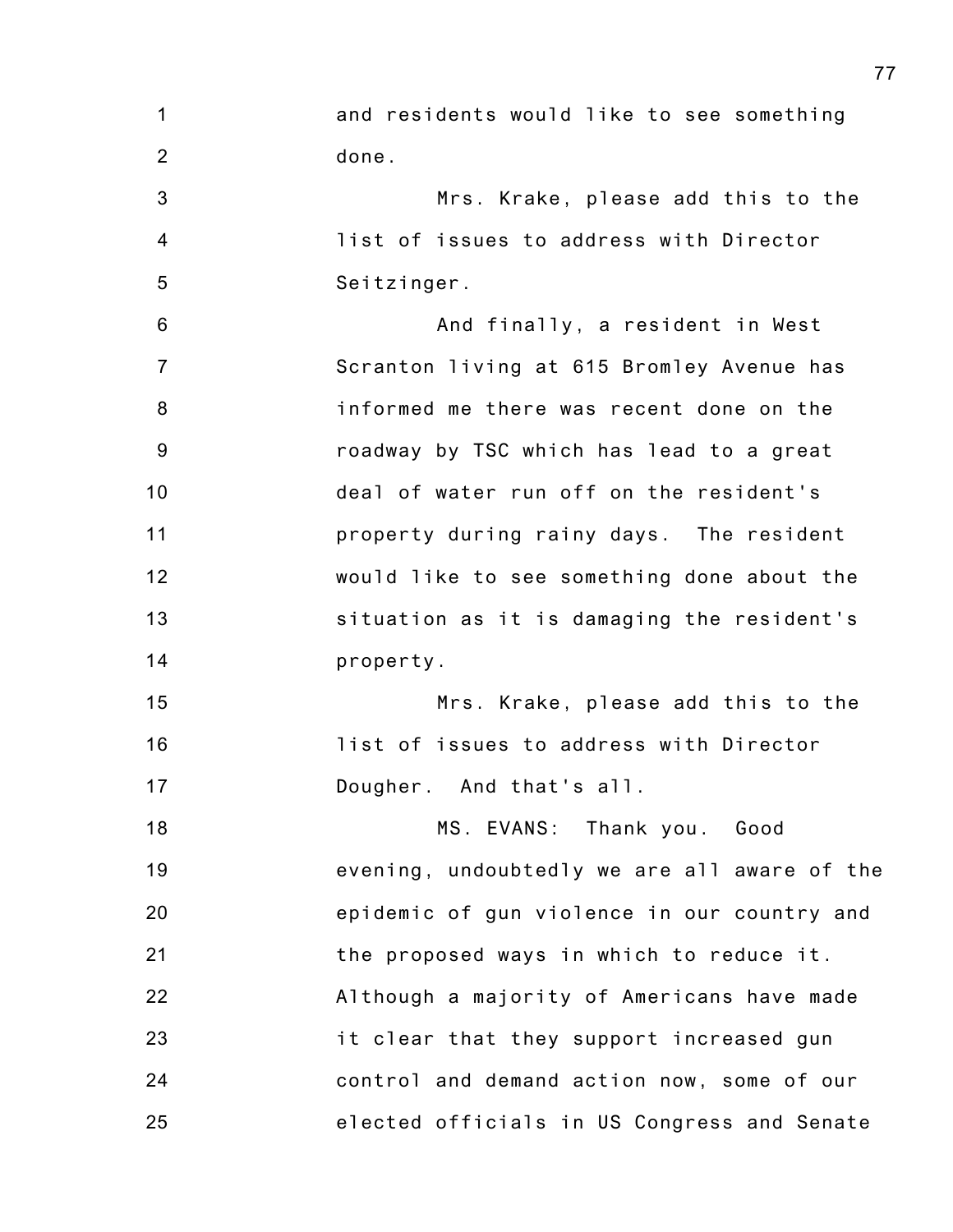1 2 3 4 choose to ignore the voices of the majority. Some in Congress have even threatened to filibuster critical votes pertaining to increased gun control.

5 6 7 8 9 10 11 12 At the same time, efforts sprouted in several Republican lead states such as South Dakota, Kansas and Missouri to allow trained teachers to carry guns into the classroom while the NRA calls for armed officers in every American school, both of which were ill-conceived and ill-fated responses to the epidemic of gun violence.

13 14 15 16 17 Rather than decreasing gun violence against our children and school personnel, such measures would create a very real possibility of increasing violence from within schools.

18 19 20 21 22 23 24 25 On the other hand, the States of Connecticut, New York, Maryland and Colorado have passed significant gun control measures to better protect their children and youth and have listened to the voices of their citizens. The State of Pennsylvania can ill-afford to ignore stricter gun control measures and stand on the sidelines.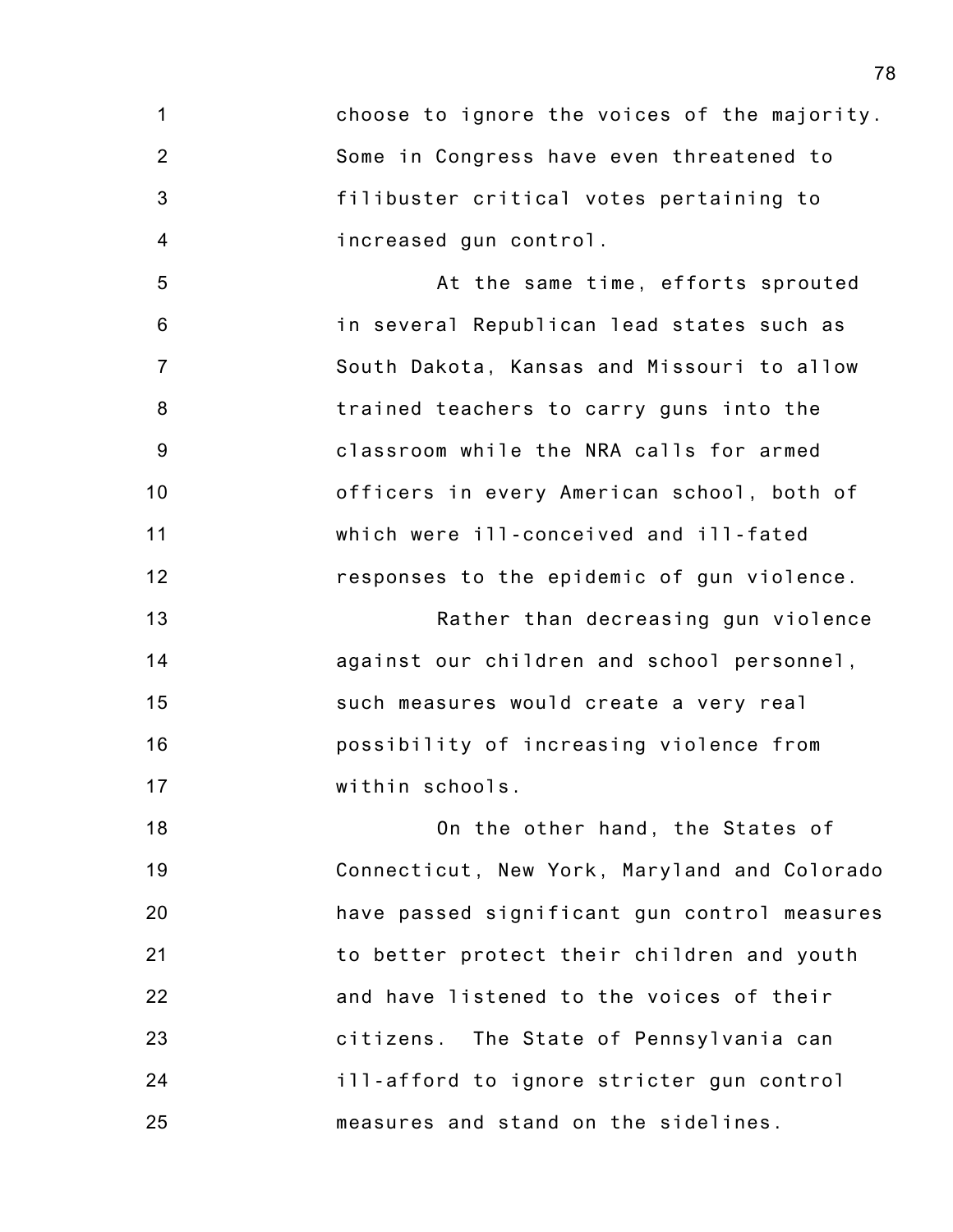1 2 3 4 5 6 7 8 9 10 11 12 13 14 15 16 17 18 19 20 21 22 23 Equally troubling, many of our federal legislatures seem to lack the courage and resolve to take significant steps to provide stricter gun controls laws of late and thereby reduce gun violence in our nation. Therefore, with my colleagues' agreement, I ask Mrs. Krake to forward letters to Congressmen Matt Cartright and Lou Barletta and Senators Bob Casey and Pat Toomy asking them to vote to ban military-style assault weapons, set a ten ground limit for magazines, approve universal background checks to include gun shows and on-line transactions, require reporting of lost or stolen firearms and approve the current Senate bill that would increase the difficulty for criminals and individuals suffering with mental illnesses who could pose a threat to themselves or others to obtain firearms, a measure that is supported by nine out of ten Americans, including a majority of the gun owners.

24 25 All of the aforementioned measures deserve a vote in both the Senate and the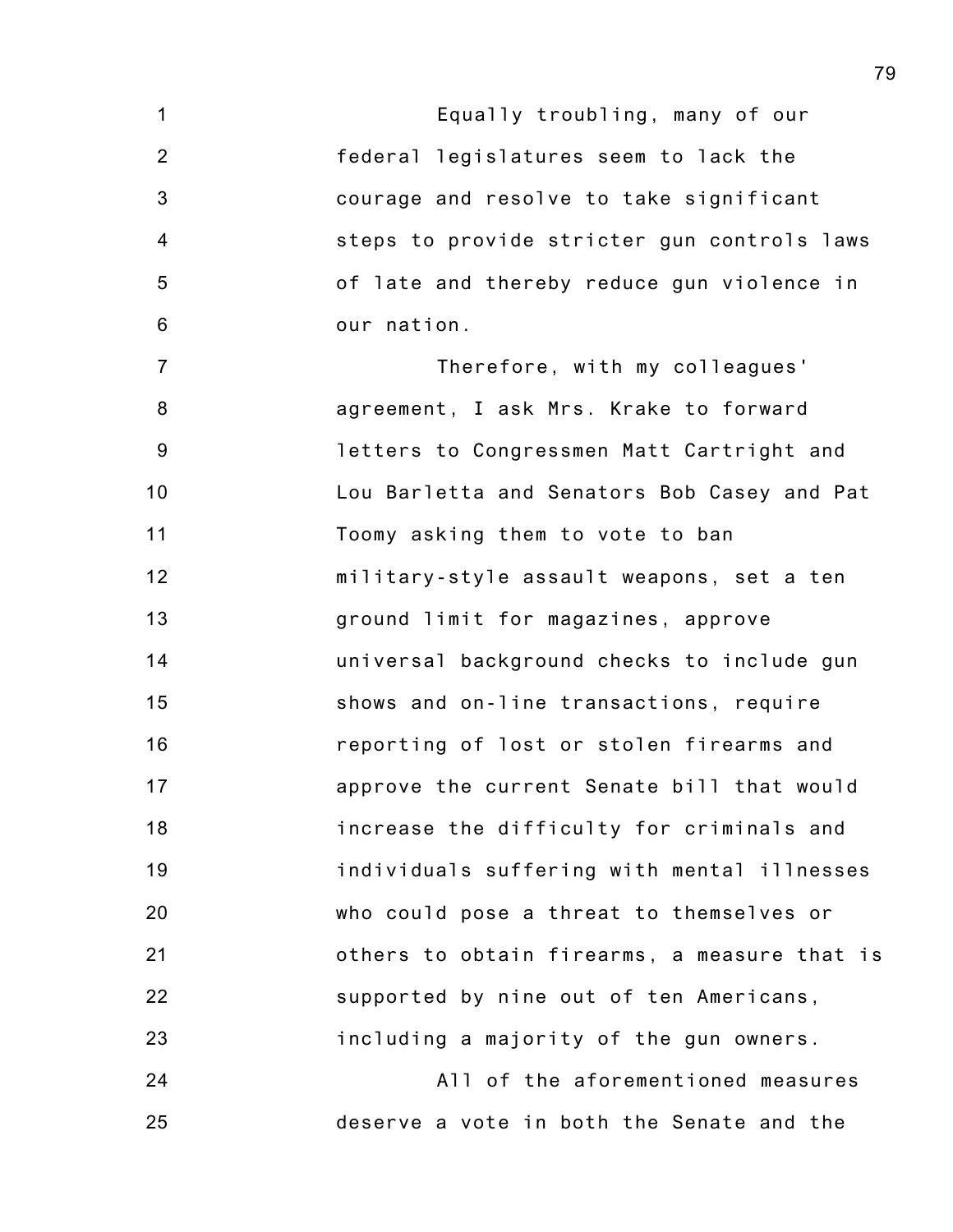1 2 3 4 5 6 Congress and the Council of the City of Scranton urges our elected leaders to protect our children and youth, make our schools safer, and represent the will of the majority of your constituents by voting to approve stronger and stricter gun laws.

7 8 9 10 11 12 13 Our elected leaders have the opportunity to reduce gun violence in our country. They must reaffirm the American tradition of responsible gun ownership and act now to stop guns from reaching the hands of the dangerous individuals who would use them to commit acts of the violence.

14 15 16 17 18 19 20 21 22 Also, Mrs. Krake, please forward similar letters to State Senator John Blake and Representatives Marty Flynn and Kevin Haggerty requesting their aggressive pursuit in support of the enactment of the aforementioned measures in the Commonwealth of the Pennsylvania. Do I have the agreement of my colleagues to send this letter?

23 24 25 MR. ROGAN: I would abstain if it were a vote just because of my position. MS. EVANS: No, it's not a vote,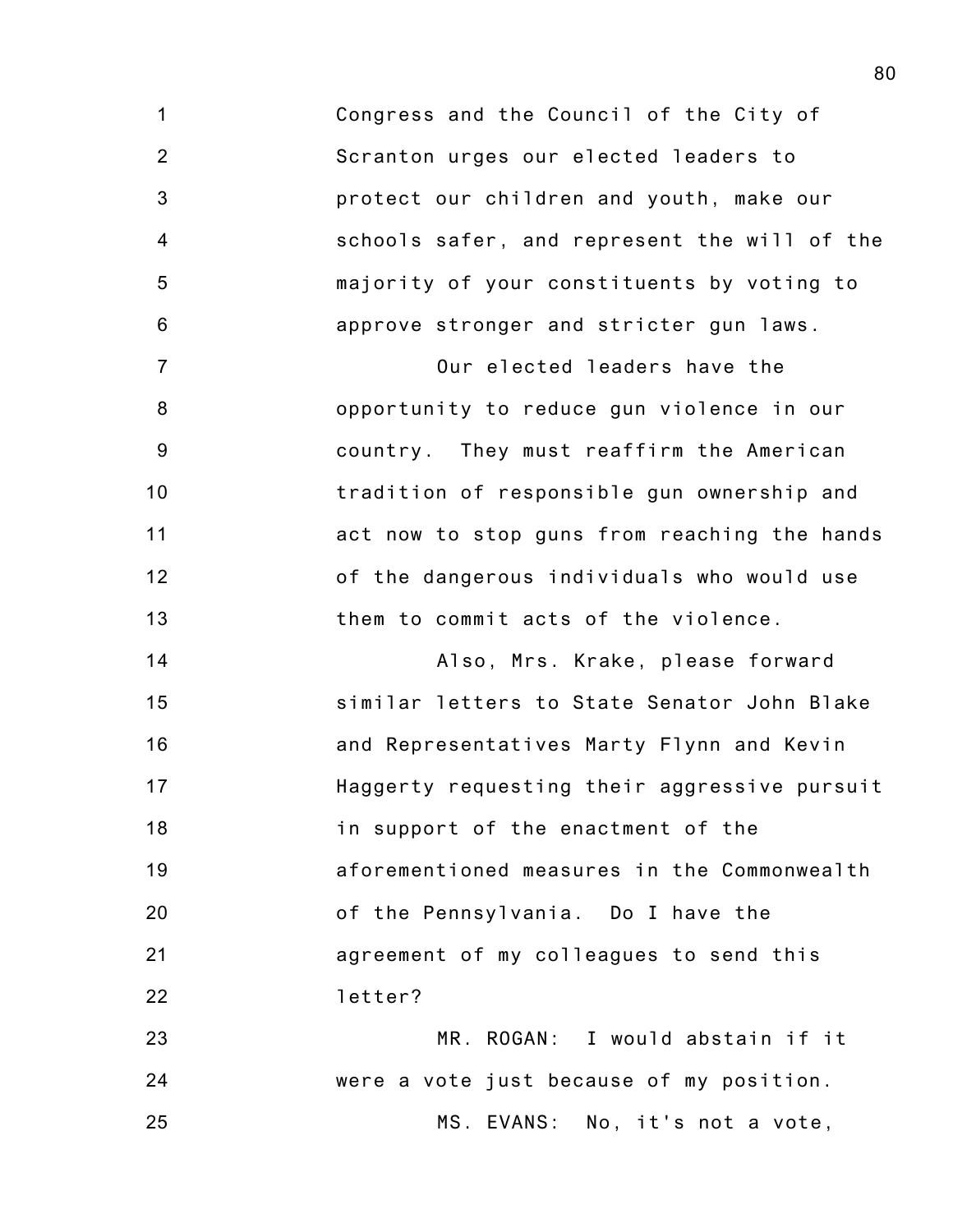1 2 3 4 5 6 7 8 9 10 11 12 13 14 15 16 17 18 19 20 21 22 23 24 25 it's just a letter. MR. ROGAN: Okay. Sure. MR. MCGOFF: That's fine. MR. JOYCE: That's fine with me. MS. EVANS: Well, thank you all. And, Mrs. Krake, if you could please send those letters as soon as possible. Next, in an April 9, 2013, letter to city council, Chief Graziano outlines a very sound program for administering handicap parking signs and requests the drafting of a new city ordinance to implement it. Mrs. Krake, please send a letter to Mayor Doherty and Solicitor Paul Kelly on behalf of city council requesting such ordinance is drafted and submitted to city council's office as soon as possible. Immediate action can help to address the needs of handicapped citizens who have remained on the waiting list for far too long. Next, city council is also in receipt of an April 9, 2013, letter from Attorney Donald Frederickson, Jr., County Solicitor, regarding our March 22, 2013,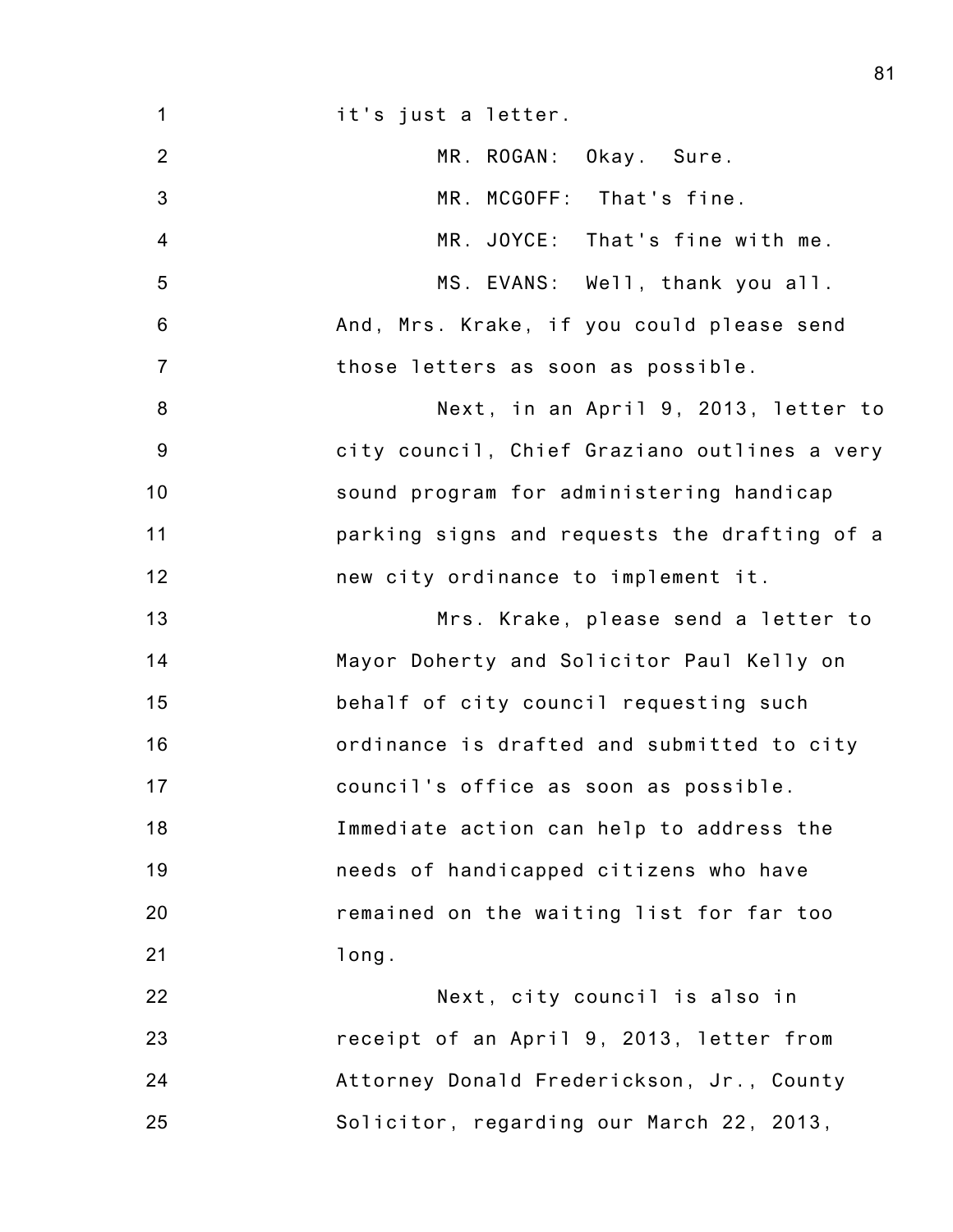1 2 3 4 5 6 7 8 9 10 11 12 13 14 request to have the county Tax Assessor's Office review the status of all of nonprofits to determine whether each meets the criteria for property tax. Council wished to ensure that all properties off the tax rolls deserve to remain so similar to the procedure followed in Allegheny County last month where nearly 3,000 letters were mailed by the Office of Property Assessment to nonprofits asking each to complete a three-page application and explain why the property meets a 2012 State Supreme Court decision that qualifies them for tax exemptions as a public charity.

15 16 17 18 19 20 21 22 In his letter, however, Attorney Frederickson from Lackawanna County states, "We have determined that the proper procedure to follow in challenging a nonprofit status is for the municipality to conduct an investigation into the standing of the various nonprofit organizations located within its jurisdiction."

23 24 25 Now, it is evident that the county commissioners have no intention to review the status of any nonprofits either in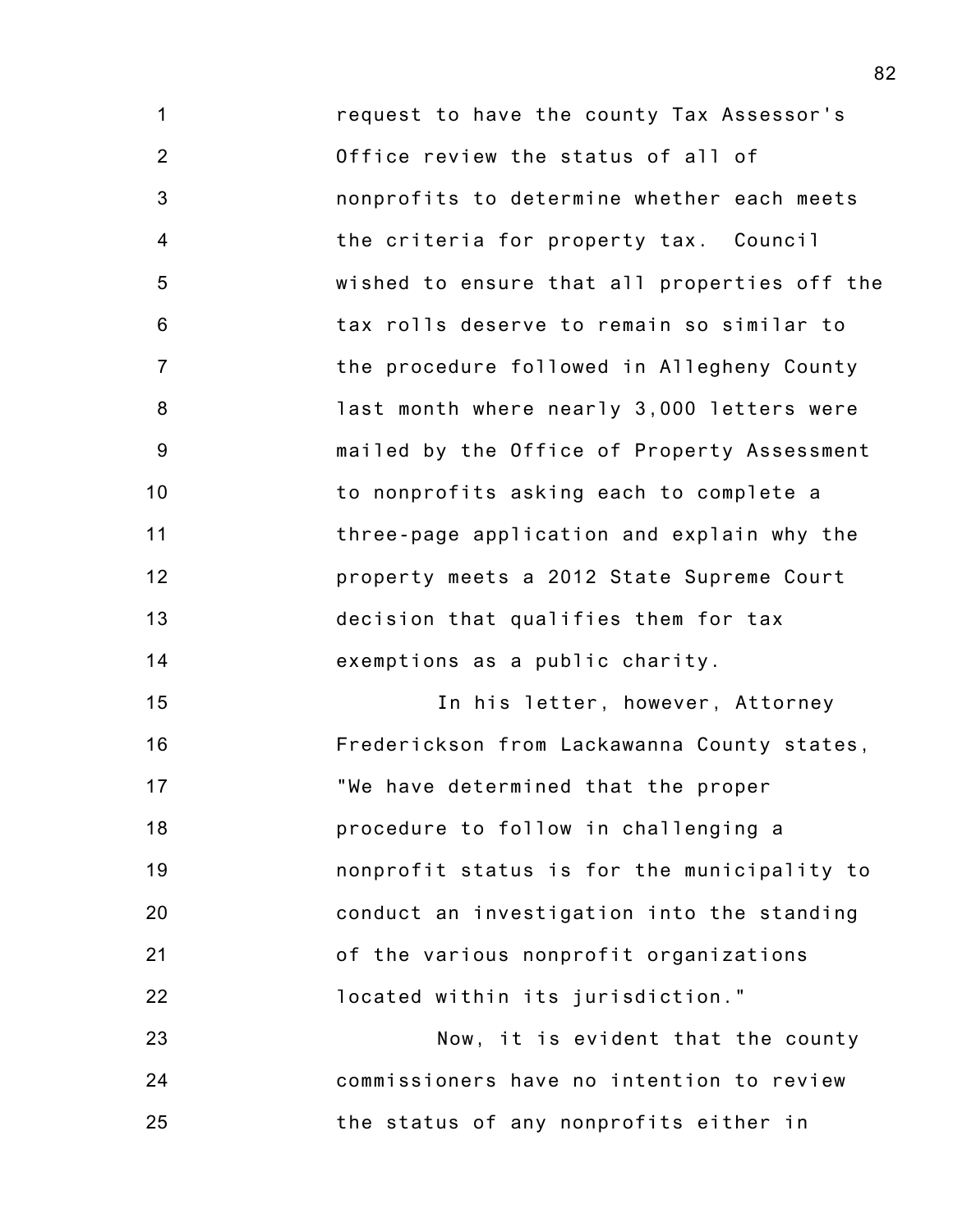1 2 3 4 5 6 7 8 9 Scranton or in any portion of Lackawanna County. Rather, they seem to have chosen to guard the status quo whereby nonprofits increasingly devour taxable property for use that will never be reviewed for compliance with the criteria for tax exemption while the city and county taxpayers will continue to pay not only for their taxes, but the taxes of all nonprofits.

10 11 12 13 This decision marks a third time in which the county commissioners have refused the request of Scranton City Council to help the taxpayers.

14 15 16 17 18 19 20 21 22 23 And finally, I have two citizens' requests: Pave Hollister Avenue in North Scranton, which borders a portion of Weston Park. Now, this same request was made in 2012 and it received no action. North Scranton residents note that the majority of the streets included on the 2013 paving list are outside of North Scranton and so they are asking for a fair share of the paving program.

24 25 Residents report that the Halsey Court, which is littered with huge potholes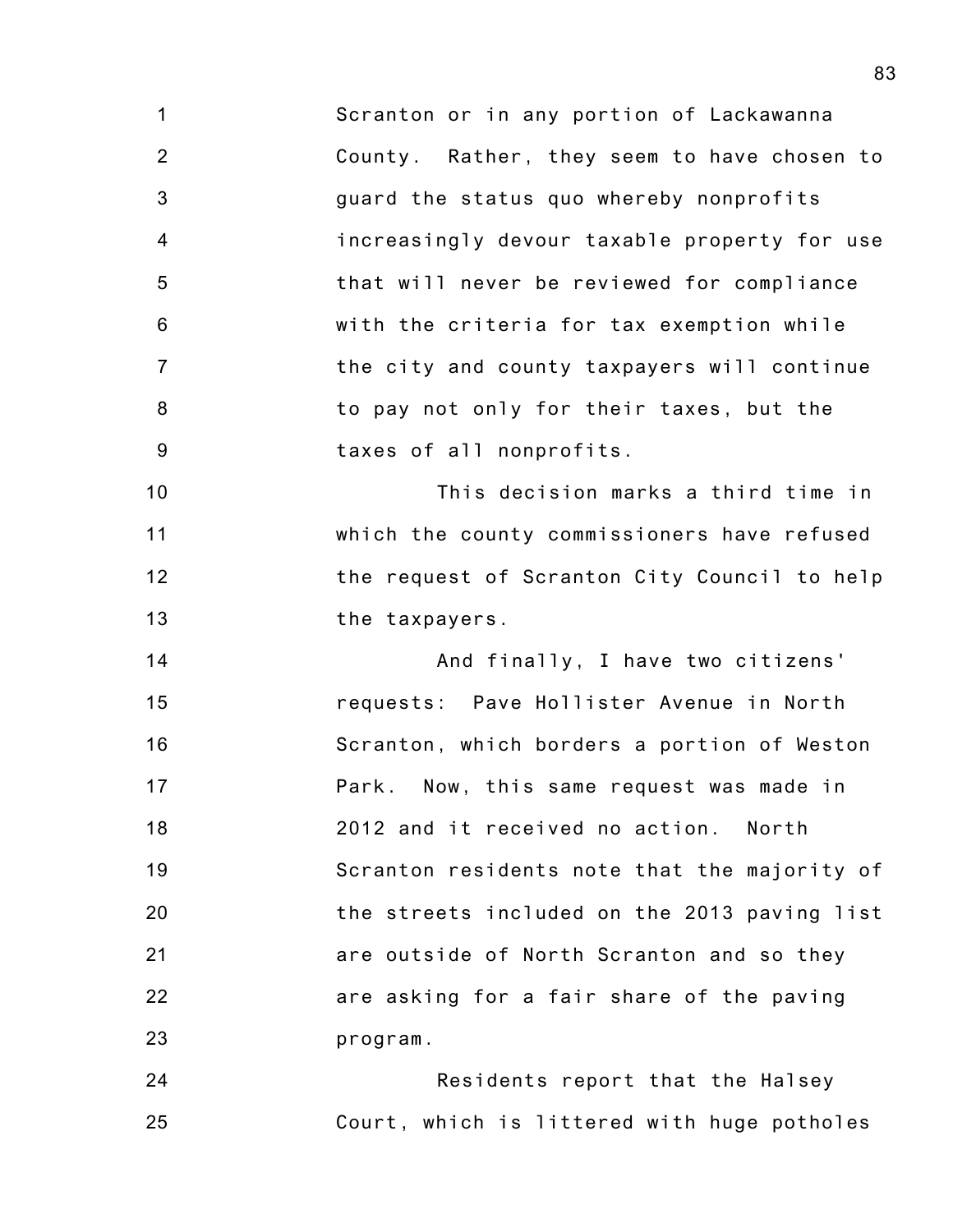1 2 3 4 5 6 7 8 9 10 11 in which parts of the road are missing, has not been paved in 50 years. Nevertheless, drivers access it and as a shortcut onto Landis Street. These residents are upset to learn that surrounding streets and courts such as Snyder Avenue, Acker Avenue and Griffiths Court are being paved. Please send letters to Mayor Doherty and DPW Director Dougher requesting the paving of Hollister Avenue and Halsey Court, and that's it.

12 13 14 15 16 17 18 19 20 21 22 23 MS. KRAKE: 5-B. AUTHORIZING THE MAYOR AND OTHER APPROPRIATE CITY OFFICIALS TO PROCURE A FORBEARANCE ON PAYMENTS TO THE KEYSTONE SANITARY LANDFILL IN THE AMOUNT OF ONE MILLION DOLLARS (\$1,000,000.00) FOR YEAR 2013 AND TO REPAY SAID AMOUNT IN THIRTY SIX (36) CONSECUTIVE MONTHLY PAYMENTS OF TWENTY SEVEN THOUSAND SEVEN HUNDRED SEVENTY-SEVEN DOLLARS AND SEVENTY-EIGHT CENTS (\$27,777.78) PER MONTH BEGINNING JANUARY 15, 2014, AND ENDING ON DECEMBER 15, 2016.

24 25 MS. EVANS: At this time I'll entertain a motion that Item 5-B be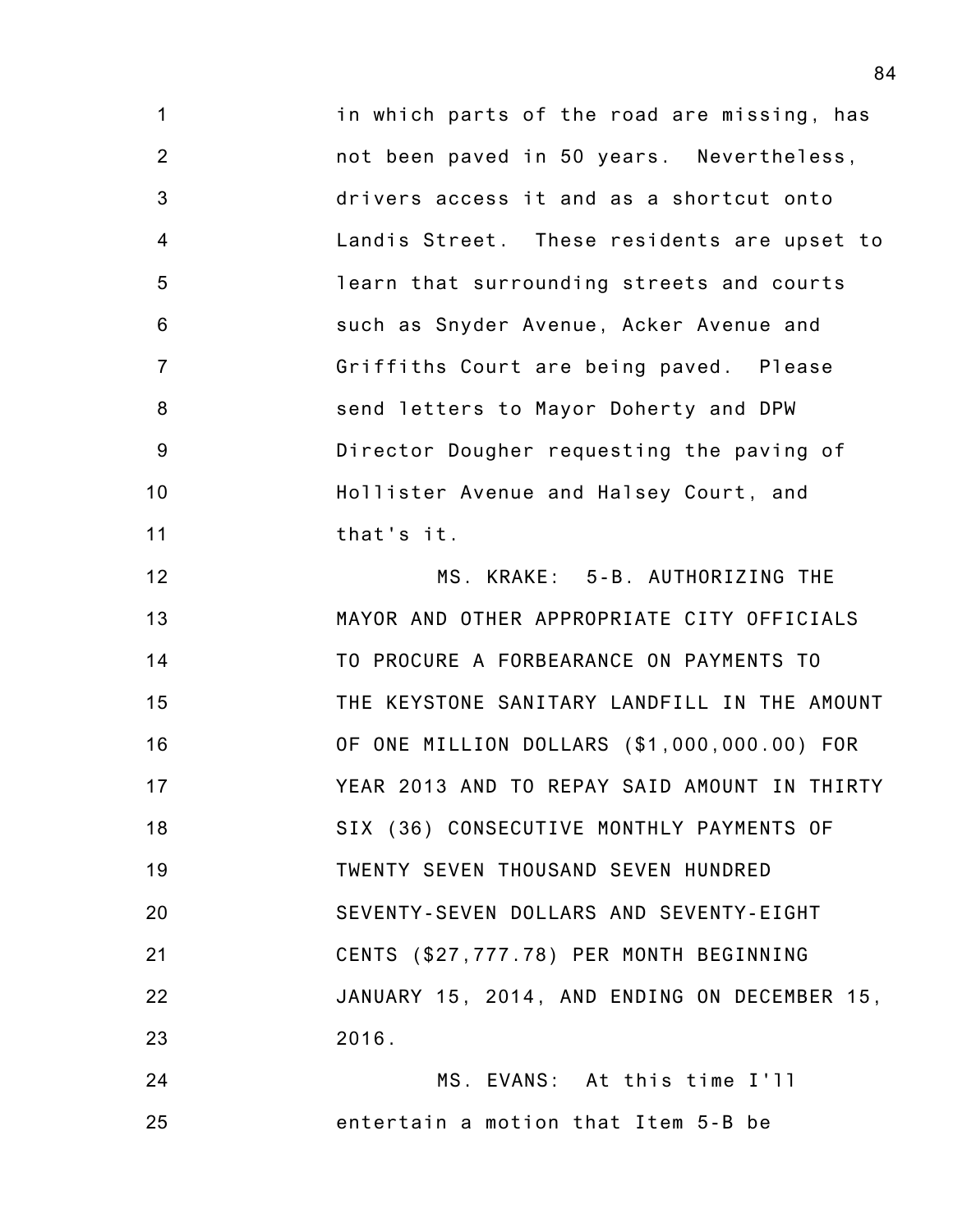| 1               | introduced into its proper committee.       |
|-----------------|---------------------------------------------|
| $\overline{2}$  | MR. ROGAN: So moved.                        |
| 3               | MR. JOYCE: Second.                          |
| 4               | MS. EVANS: On the question? All             |
| 5               | those in favor of introduction signify by   |
| $6\phantom{1}6$ | saying aye.                                 |
| $\overline{7}$  | MR. MCGOFF: Aye.                            |
| 8               | MR. ROGAN: Aye.                             |
| 9               | MR. JOYCE: Aye.                             |
| 10              | MS. EVANS: Aye. Opposed? The ayes           |
| 11              | have it and so moved.                       |
| 12              | MS. KRAKE: SIXTH ORDER. 6-A.                |
| 13              | READING BY TITLE - FILE OF COUNCIL NO. 17,  |
| 14              | 2013 - AN ORDINANCE - AUTHORIZING THE MAYOR |
| 15              | AND OTHER APPROPRIATE CITY OFFICIALS TO     |
| 16              | DISBURSE \$20,000.00 FROM THE ACCOUNT INTO  |
| 17              | WHICH REPAYMENT OF URBAN DEVELOPMENT ACTION |
| 18              | GRANTS (UDAG) ARE DEPOSITED (UDAG REPAYMENT |
| 19              | ACCOUNT), FOR AN OPERATING GRANT TO ECTV,   |
| 20              | THE CITY'S PEG CHANNEL OPERATOR.            |
| 21              | MS. EVANS: You've heard reading by          |
| 22              | title of Item 6-A, what is your pleasure?   |
| 23              | MR. ROGAN: I move that Item 6-A             |
| 24              | pass reading by title.                      |
| 25              | MR. JOYCE: Second.                          |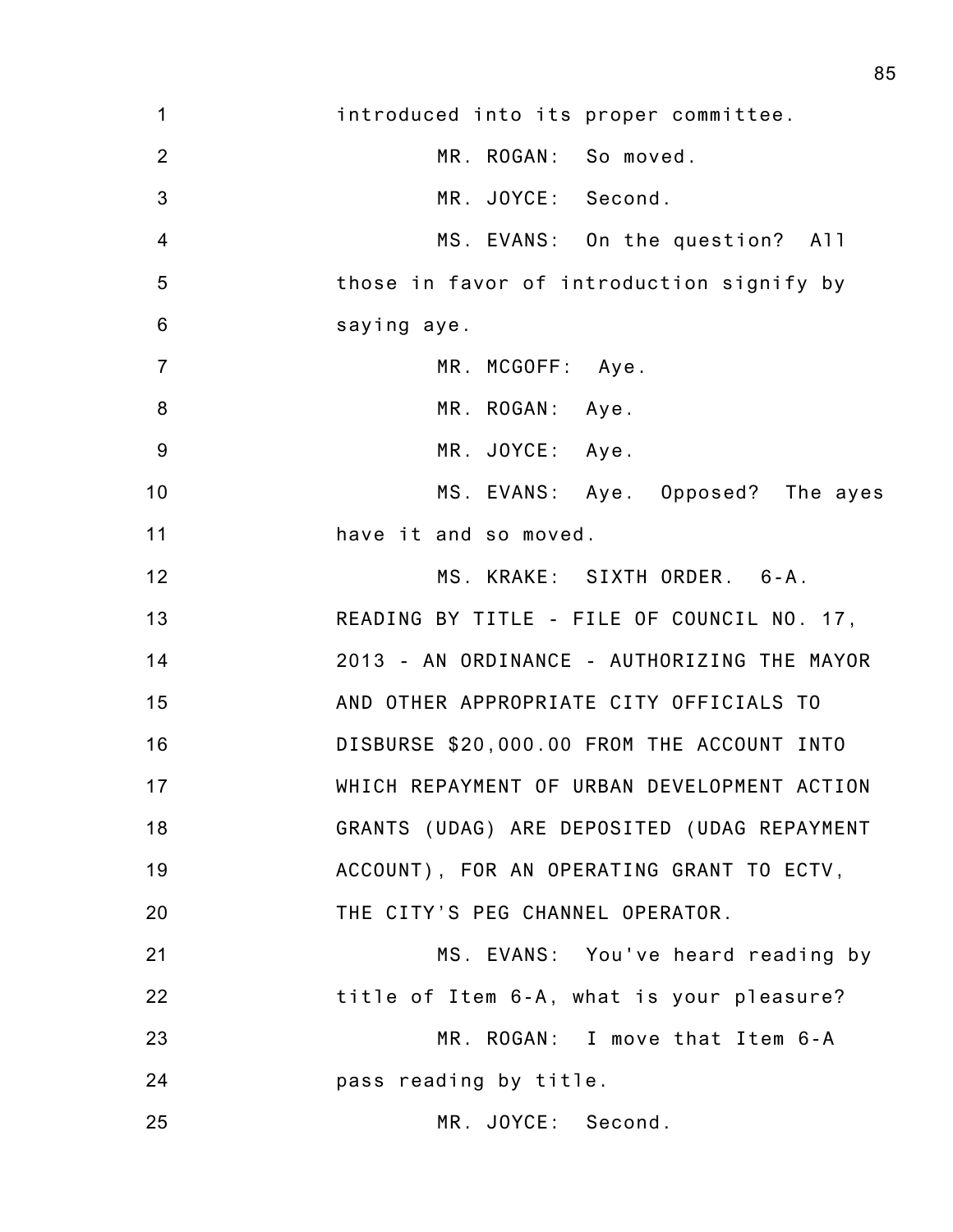| $\mathbf 1$     | MS. EVANS: On the question? All              |
|-----------------|----------------------------------------------|
| $\overline{2}$  | those in favor signify by saying aye.        |
| 3               | MR. MCGOFF: Aye.                             |
| $\overline{4}$  | MR. ROGAN: Aye.                              |
| 5               | MR. JOYCE: Aye.                              |
| $6\phantom{1}6$ | MS. EVANS: Aye. Opposed? The ayes            |
| $\overline{7}$  | have it and so moved.                        |
| 8               | MS. KRAKE: SEVENTH ORDER. 7-A.               |
| 9               | FOR CONSIDERATION BY THE COMMITTEE ON PUBLIC |
| 10              | WORKS FOR ADOPTION - FILE OF COUNCIL NO. 15, |
| 11              | 2013 - AUTHORIZING EXCAVATIONS ON THE 200    |
| 12              | BLOCK OF PENN AVENUE AND 300 BLOCK OF LINDEN |
| 13              | STREET TO PERMIT MOTOR VEHICLE INGRESS,      |
| 14              | EGRESS AND REGRESS INTO A PARKING LOT AT THE |
| 15              | CORNER OF PENN AVENUE AND LINDEN STREET FOR  |
| 16              | NGP ENTERPRISES, LLC.                        |
| 17              | MS. EVANS: What is the                       |
| 18              | recommendation of the Chair for the          |
| 19              | Committee on Public Works?                   |
| 20              | MR. MCGOFF: As Chair for the                 |
| 21              | Committee on Public Works, I recommend final |
| 22              | passage of Item 7-A.                         |
| 23              | MR. ROGAN: Second.                           |
| 24              | MS. EVANS: On the question? Roll             |
| 25              | call, please?                                |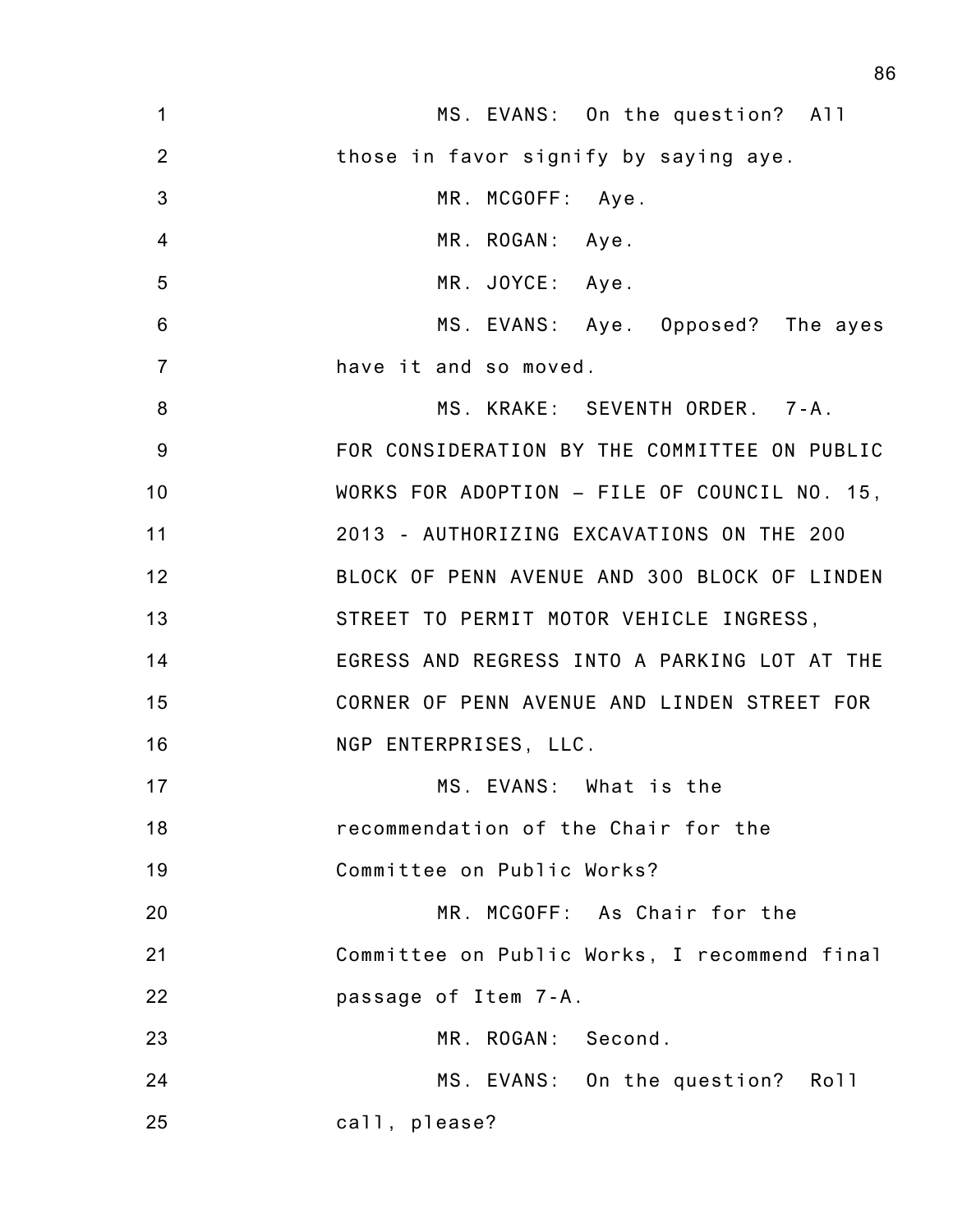| $\mathbf 1$    | MS. MARCIANO: Mr. McGoff.                    |
|----------------|----------------------------------------------|
| $\overline{2}$ | MR. MCGOFF: Yes.                             |
| 3              | MS. MARCIANO: Mr. Rogan.                     |
| $\overline{4}$ | MR. ROGAN: Yes.                              |
| 5              | MS. MARCIANO: Mr. Joyce.                     |
| $6\,$          | MR. JOYCE: Yes.                              |
| $\overline{7}$ | MS. MARCIANO: Mrs. Evans.                    |
| 8              | MS. EVANS: Yes. I hereby declare             |
| $9\,$          | Item 7-A legally and lawfully adopted.       |
| 10             | Can we have the motion to appoint a          |
| 11             | temporary chair to the Public Safety         |
| 12             | Committee, please?                           |
| 13             | MR. ROGAN: I make a motion to                |
| 14             | appoint Councilman Joyce temporary chair for |
| 15             | Public Safety.                               |
| 16             | MR. MCGOFF: Second.                          |
| 17             | MS. EVANS: On the question? All              |
| 18             | those in favor signify by saying aye.        |
| 19             | MR. MCGOFF: Aye.                             |
| 20             | MR. ROGAN: Aye.                              |
| 21             | MR. JOYCE: Aye.                              |
| 22             | MS. EVANS: Aye. Opposed? The ayes            |
| 23             | have it and so moved.                        |
| 24             | MS. KRAKE: 7-B. FOR CONSIDERATION            |
| 25             | BY THE COMMITTEE ON PUBIC SAFETY FOR         |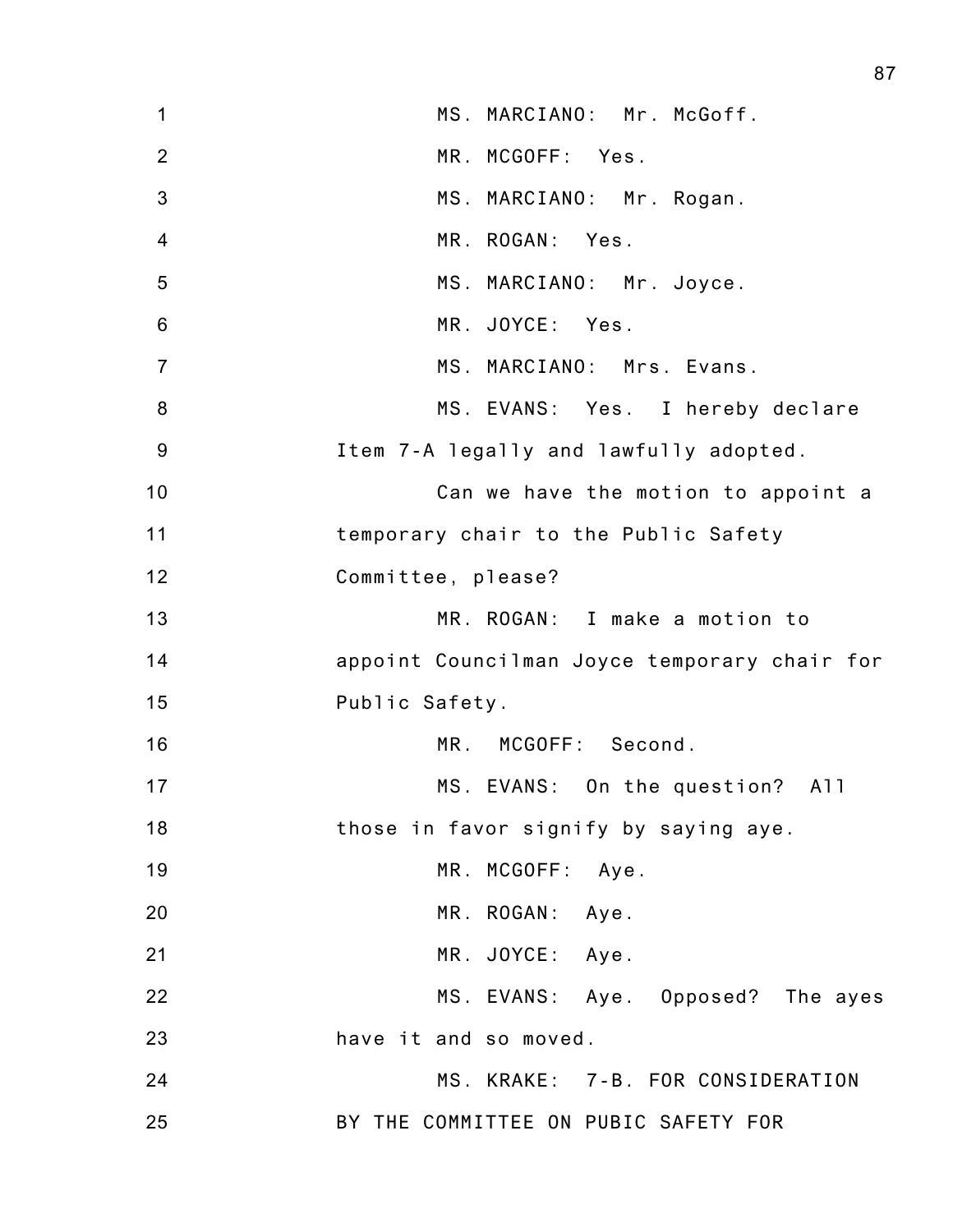1 2 3 4 5 6 7 8 9 10 11 12 13 14 15 16 17 18 19 20 21 22 23 24 25 ADOPTION –FILE OF COUNCIL NO. 16, 2013 - AUTHORIZING THE REMOVAL OF PARKING METERS ON PENN AVENUE (200 BLOCK) AND LINDEN STREET (300 BLOCK) IN THE CITY OF SCRANTON TO PROVIDE AN INGRESS AND EGRESS FROM PENN AVENUE AND LINDEN STREET TO A PARKING LOT FOR NGP ENTERPRISES, LLC. MS. EVANS: What is the recommendation of the acting Chair for the Committee on Public Safety? MR. JOYCE: As the acting Chairperson for the Committee on Public Safety, I recommend final passage of Item  $7 - B$ . MR. ROGAN: Second. MS. EVANS: On the question? Roll call, please? MS. MARCIANO: Mr. McGoff. MR. MCGOFF: Yes. MS. MARCIANO: Mr. Rogan. MR. ROGAN: Yes. MS. MARCIANO: Mr. Joyce. MR. JOYCE: Yes. MS. MARCIANO: Mrs. Evans. MS. EVANS: Yes. I hereby declare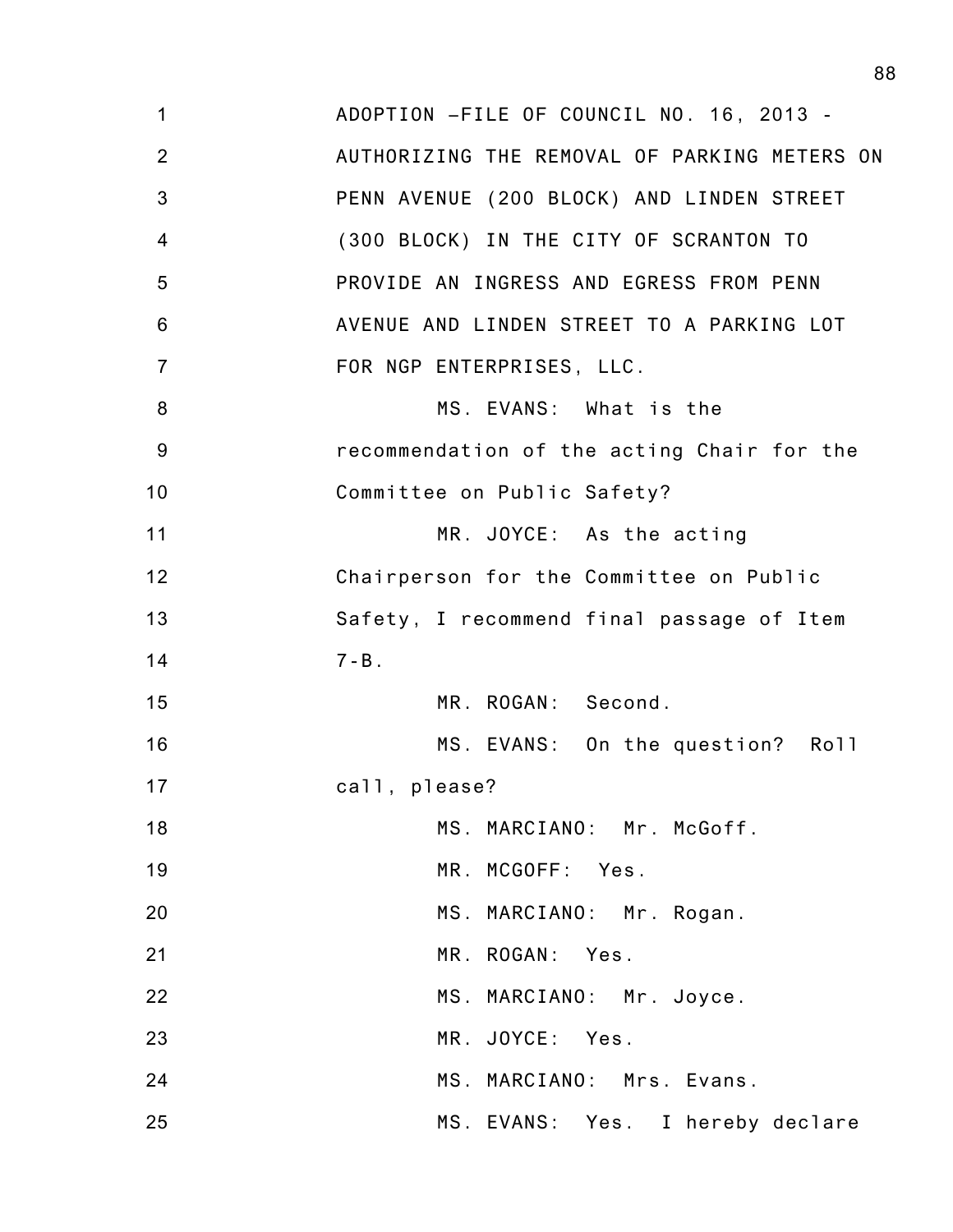| 1              | Item 7-B legally and lawfully adopted.     |
|----------------|--------------------------------------------|
| $\overline{2}$ | Before we adjourn for the night, I'd       |
| $\mathbf{3}$   | like to thank Mr. Charlie Newcomb for      |
| 4              | running tonights cameras and making this   |
| 5              | meeting available to all of our viewers at |
| $6\,$          | home.                                      |
| $\overline{7}$ | If there is no further business,           |
| 8              | I'll entertain a motion to adjourn.        |
| $9\,$          | MR. JOYCE:<br>Motion to adjourn.           |
| 10             | MS. EVANS: This meeting is                 |
| 11             | adjourned.                                 |
| 12             |                                            |
| 13             |                                            |
| 14             |                                            |
| 15             |                                            |
| 16             |                                            |
| 17             |                                            |
| 18             |                                            |
| 19             |                                            |
| 20             |                                            |
| 21             |                                            |
| 22             |                                            |
| 23             |                                            |
| 24             |                                            |
| 25             |                                            |